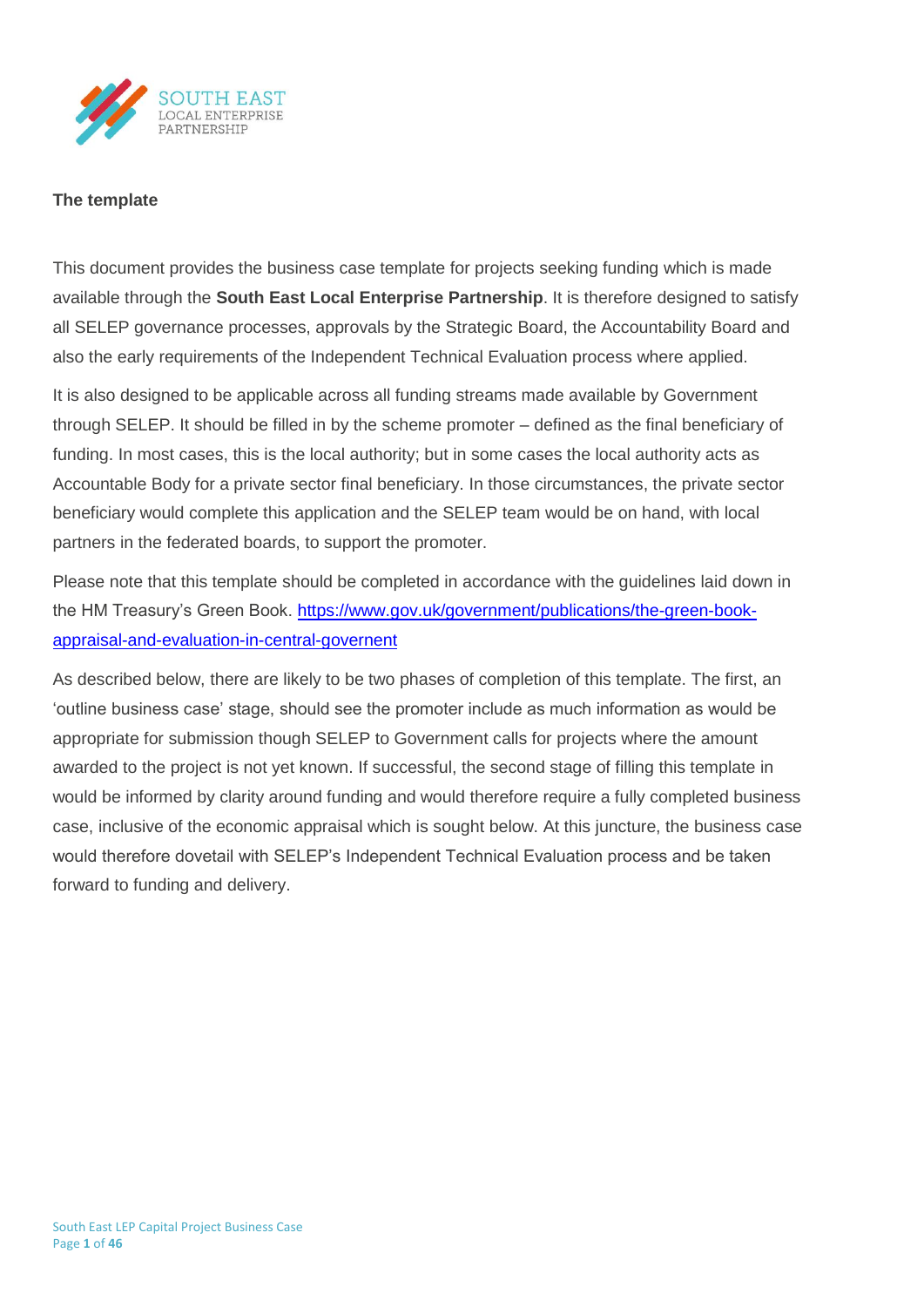

## **The process**

This document forms the initial SELEP part of a normal project development process. The four steps in the process are defined below in simplified terms as they relate specifically to the



LGF process. Note – this does not illustrate background work undertaken locally, such as evidence base development, baselining and local management of the project pool and reflects the working reality of submitting funding bids to Government. In the form that follows:

| <b>Version control</b> |                                                                     |
|------------------------|---------------------------------------------------------------------|
| <b>Document ID</b>     | Sidney Little Road LGF3b Gateway 2<br><b>Application April 2019</b> |
| <b>Version</b>         | Draft 9 <sup>th</sup> April 2019                                    |
| <b>Author</b>          | Pranesh Datta & Ian Sycamore                                        |
| <b>Document status</b> | Draft                                                               |
| <b>Authorised by</b>   | <b>Pranesh Datta</b>                                                |
| <b>Date authorised</b> | $9th$ April 2019                                                    |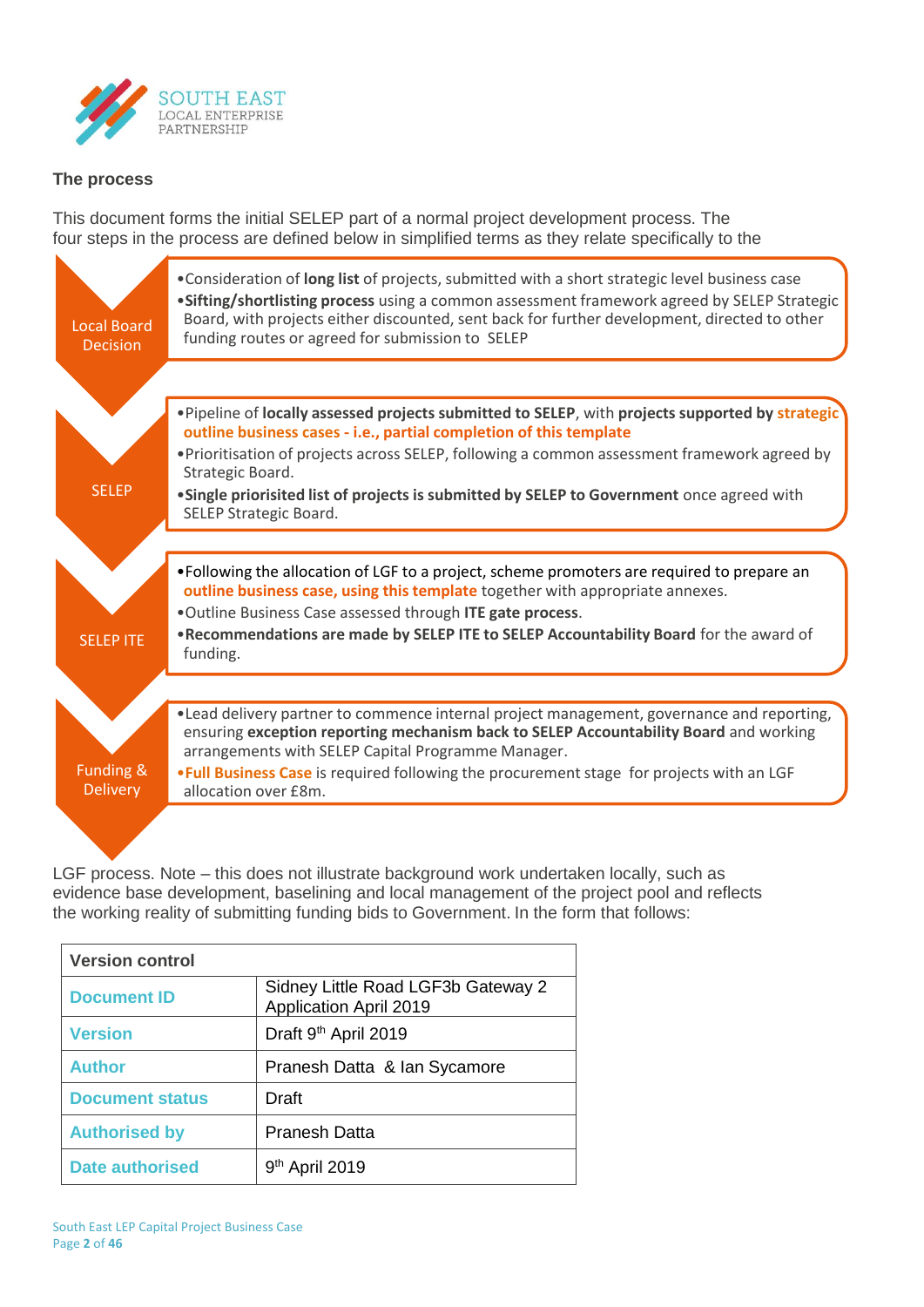

## 1. PROJECT OVERVIEW

### 1.1. Project name:

*[Specify the name of the scheme, ensuring it corresponds with the name of the scheme at programme entry (when added to the LGF prioritised list of projects).]*

Sidney Little Road Business Incubator Hub (Site PXQX)

#### 1.2. Project type:

*[Site development, skills, innovation etc.]*

Development of a redundant land providing 28 new incubator units

#### 1.3. Federated Board Area:

*[East Sussex, Kent & Medway, Essex, and Thames Gateway South Essex]*

East Sussex

#### *1.4.* Lead County Council / Unitary Authority:

*[East Sussex, Kent, Medway, Essex, Thurrock, Southend-on-Sea]*

East Sussex County Council

### 1.5. Development location: *[Specify location, including postal address and postcode.]*

Sidney Little Road, Churchfields Industrial Estate, Hastings TN38 9PU

### 1.6. Project Summary:

*[Provide* a summary of the project; max. 0.5 pages.]

Hastings Borough Council wants to develop 28 new incubator units on a currently redundant site (Site PX) identified for industrial development in the Hastings Local Plan adopted in 2015. This is an application for £500,000 of grant funding from the Local Growth Fund to leverage other funding and bring the development forward.

The proposed site is ideally located on a well-established industrial estate within an area of three estates known as the '3C's. The industrial estate style location is within easy reach of the two major trunk roads (A259 and A21) providing ideal access for business employees and visitors, has on-site parking, and nestles alongside and close to potential supply chain contacts.

The council propose to develop 28 new incubator units, ranging from 322<sup>sqft</sup> to 344<sup>sqft</sup> in size (a total of 9,558<sup>sqft</sup>). The council owns the land and the project has been developed to RIBA stage 2.

The grant funding will be used towards the development and building costs of the incubator units. In particular, it will be used to reduce the long term loan cost to the council. This will enable the project to financially break even within five years of development and close the gap funding to ensure long-term viability. Appendix 1: LGF 3b HBC Sidney Little Road Business Case Oct 18 (subject to updates).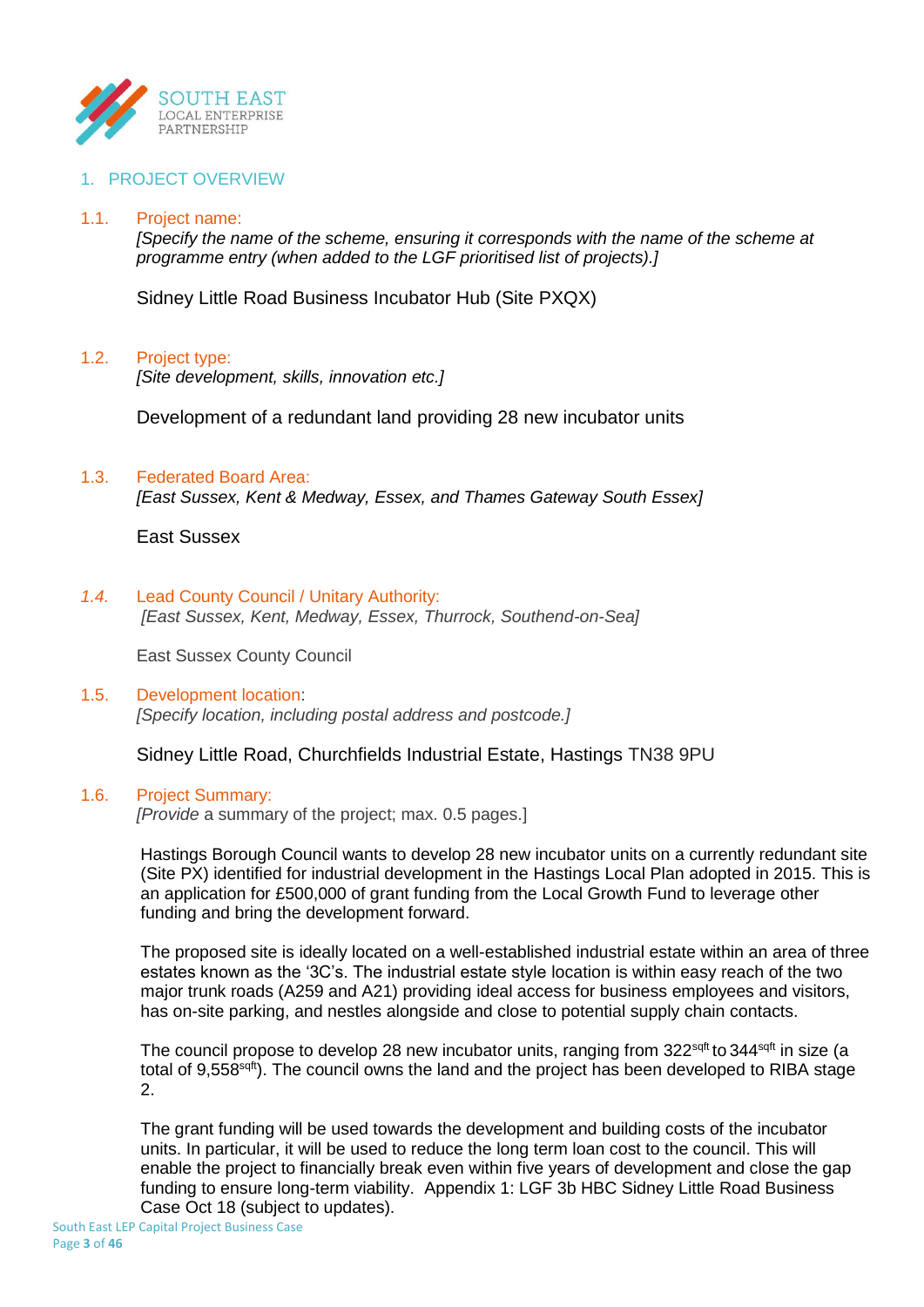

The council has estimated a total development and build cost of £2,773,686 to complete the project by March 2021(revised new timeline to original application). The grant funding will allow the council to borrow £2,273,686 from the Public Works Loan Board to enable development. The Public Works Loan Board's current interest charge is 2.75% over 40 years.

The council is committed to investing in this venture during the first five years until it breaks even to the sum of £250,000. Please refer to 2: Appendix 2: LGF 3b HBC Sidney Little Road Financial Assessment Oct 18.

## 1.7. Delivery partners:

*[List all delivery partners and specify the lead applicant and nature of involvement, as per the table below.]*

| <b>Partner</b>                  | Nature of involvement (financial, operational etc.)                                |  |  |
|---------------------------------|------------------------------------------------------------------------------------|--|--|
| <b>Hastings Borough Council</b> | Lead and delivery partner. Long term commercial<br>managers of the incubation hubs |  |  |

## 1.8. Promoting Body:

*[Specify who is promoting the scheme.]*

Hastings Borough Council East Sussex County Council

# *1.9.* Senior Responsible Owner (SRO):

*[Specify the nominated SRO and provide their contact details. The SRO ensures that a programme or project meets its objectives and delivers projected benefits. This is not the same as a Section 151 Officer.]*

Pranesh Datta Economic Development Manager Hastings Borough Council pdatta@hastings.gov.uk 01424 451784

## *1.10.* Total project value and funding sources:

*[Specify the total project value, how this is split by funding sources, any flexibility in funding scale and profile and any constraints, dependencies or risks on the funding sources, as per the table below.]*

| <b>Funding</b><br>source                   | Amount $(E)$ | funding<br><b>Flexibility</b> of<br>scale or profile                                  | Constraints, dependencies or<br>risks and mitigation                                                                                                                                                                                                  |
|--------------------------------------------|--------------|---------------------------------------------------------------------------------------|-------------------------------------------------------------------------------------------------------------------------------------------------------------------------------------------------------------------------------------------------------|
| HBC - Public<br>Works Loan<br><b>Board</b> | £2,273,686   | We cannot borrow further<br>funding as there would be<br>too much risk to the council | Budget Cabinet approval<br>for<br>project and loan (PWLB) granted<br>Feb 2019 subject to LGF Funding<br>£500K.<br>Interest rate<br>fluctuation<br>dependent on rates at the time of<br>actual borrowing and further report<br>to Cabinet if required. |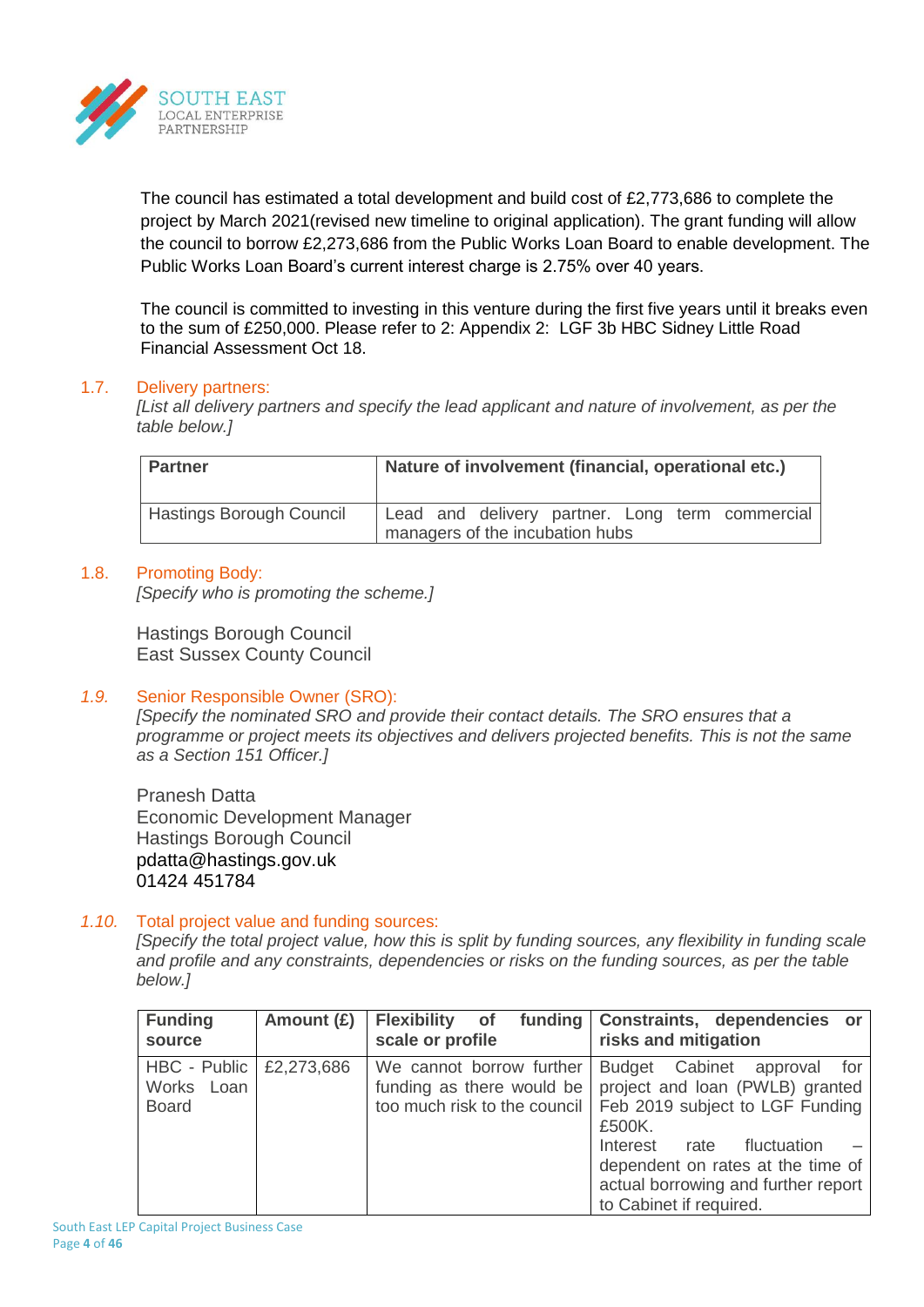

|                               |            |                                                                                                                                                                                                                                  | Final build $cost - accurate costing$<br>by consultants.<br>Pre-work and land design issues -<br>surveys conducted,<br>planning<br>advice sought.                                                                                                                                                        |
|-------------------------------|------------|----------------------------------------------------------------------------------------------------------------------------------------------------------------------------------------------------------------------------------|----------------------------------------------------------------------------------------------------------------------------------------------------------------------------------------------------------------------------------------------------------------------------------------------------------|
| <b>LGF</b>                    | £500,000   | This sum cannot decrease<br>because there is no<br>alternative funding to fund<br>proposal and<br>the<br>the<br>council is already taking<br>financial risk in terms of<br>managing revenue shortfall<br>in the first five years | If LGF funding declined the project<br>is unlikely to proceed given the<br>council's current financial situation.<br>Council will be supporting the<br>project by accepting a deficit of<br>income for the first five years. This<br>LGF fund mitigates continued<br>deficit for further lengthy period. |
| <b>Total project</b><br>value | £2,773,686 |                                                                                                                                                                                                                                  |                                                                                                                                                                                                                                                                                                          |

## 1.11. SELEP funding request, including type (LGF, GPF etc.):

[*Specify the amount and type of funding sought from SELEP to deliver the project. Please also confirm that the funding will not constitute State Aid.]*

We have undertaken an initial State Aid self-assessment and based on this consider that the council may be considered to be in receipt of State Aid in principle. This would be managed by using a suitable General Block Exemption Regulation (eg, Article 56). Should the application be approved we will be asking our legal department to confirm our assessment and register the GBER on the SANI 2 system on our behalf.

The tenant businesses renting the space will not be receiving any subsidy, the test is not met and they will not be in receipt of State Aid.

All contractors will be tendered through the East Sussex Procurement Hub, which is compliant with EU procurement regulations, and therefore will not be in receipt of State Aid.

| <b>Potential beneficiaries</b>                                     | The council              | <b>Building</b><br>contractor<br>(procured) | Business renting space<br>(not subsidised) |
|--------------------------------------------------------------------|--------------------------|---------------------------------------------|--------------------------------------------|
| <b>Transfer of State Resources</b><br>(grant/subsidised or no fee) | Yes                      | <b>No</b>                                   | No – market value                          |
| To an undertaking<br>(operating a business)                        | Yes                      | <b>No</b>                                   | Yes                                        |
| Advantage                                                          | Yes                      | No (market<br>Value)                        | No - market value                          |
| Is the advantage selective                                         | $Yes - LEP$<br>area only | $No - as above$                             | <b>No</b>                                  |
| Potential to distort<br>competition                                | yes                      | $No - as above$                             | <b>No</b>                                  |
| Affects trade between<br>member states                             | In Principle             |                                             | <b>No</b>                                  |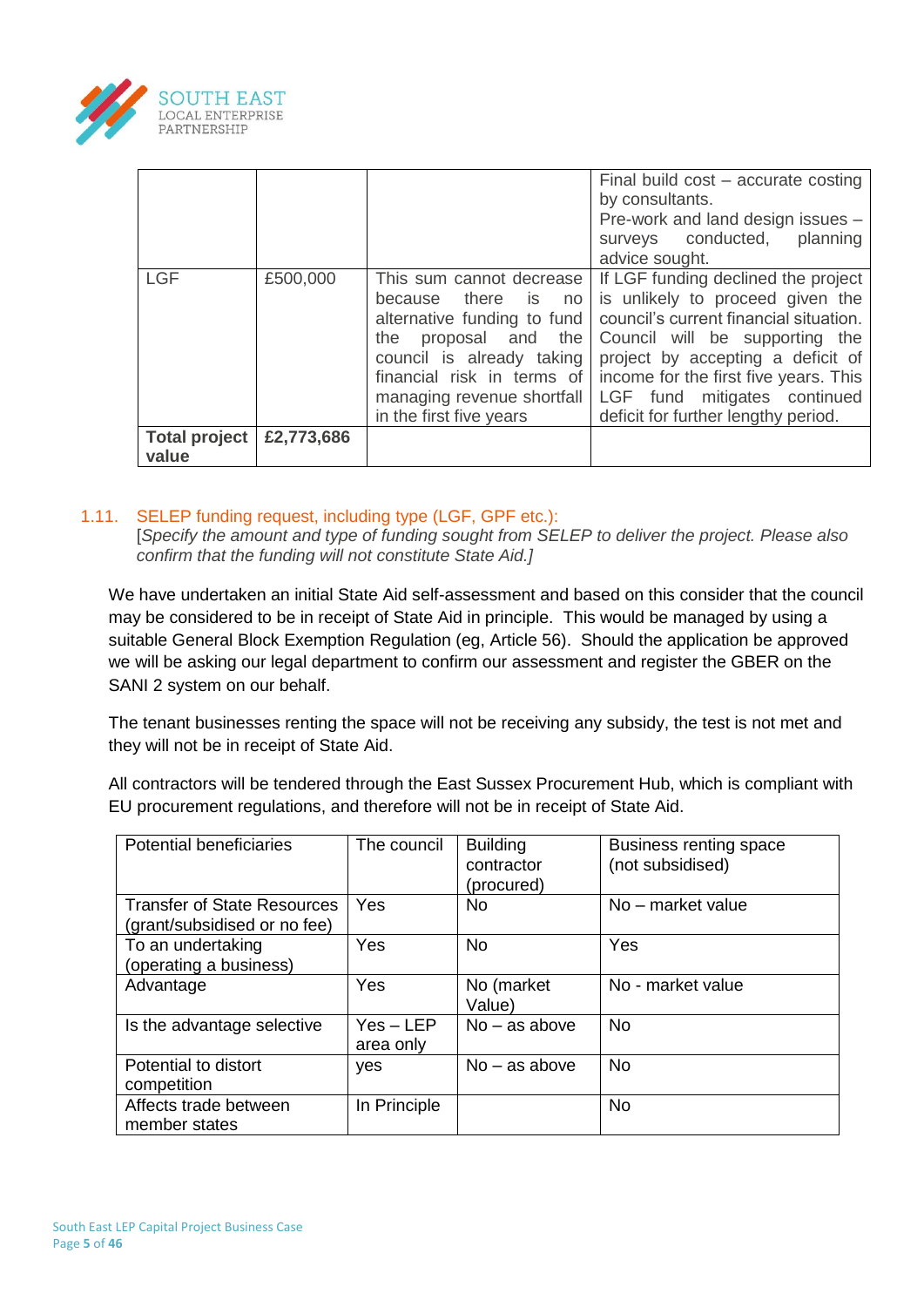

### *1.12.* Exemptions:

*[Specify if this scheme business case is subject to any exemptions (and provide details of these exemptions) as per the SELEP Assurance Framework 2017, Section 5.7.4 and 5.7.5]*

#### No exemptions

#### 1.13. Key dates:

*[ Specify dates for the commencement of expenditure, the construction start date and the scheme completion/opening date.]*

| <b>Key Milestones</b>                                    | <b>Description</b>                                                                | <b>Indicative Date</b>  |
|----------------------------------------------------------|-----------------------------------------------------------------------------------|-------------------------|
| <b>DESIGN RIBA Stage 2-3</b>                             | Design and Project Management<br>Appointments;                                    | April 2019              |
|                                                          | Completion of RIBA Stage $2 - 3$                                                  | June 2019               |
| Local Growth Fund Approval                               | Approval of LGF Funding<br>(Accountable Body)                                     | June 2019               |
| <b>HBC Cabinet Approval</b>                              |                                                                                   |                         |
|                                                          | Project proposal requires HBC<br>Cabinet approval to proceed                      | February 2019           |
| HBC Loan Approval from<br><b>Public Loan Works Board</b> | Subject to Cabinet approval -<br>application to Public Works Loan<br><b>Board</b> | May 2019                |
| PLANNING APPLICATION                                     | Planning Consultations and<br>Submission; Planning Review;<br>Planning Approval   | July - Sep 2019         |
| <b>TECHNICAL DESIGN RIBA</b><br>Stage 4                  | Technical Design, preparation of<br>tender documents, tendering of<br>works       | October 2019            |
| <b>CONSTRUCTION RIBA</b><br>Stage 5                      | Appointment Contractor; lead in time;<br>construction on site                     | January 2020            |
| HANDOVER RIBA Stage 6                                    | Defects Work and Handover – and<br>units beginning to be let                      | January - February 2021 |

Please refer to Appendix 3: LGF 3b HBC Sidney Little Road Project Plan April 19

#### 1.14. Project development stage:

[*Specify the project development stages to be funded, such as inception, option selection, feasibility, outline business case, detailed design, procurement, full business case, implementation, the current project development stage, and a brief description of the outputs from previous development stages. Add additional rows as necessary. Please note, not all sections of the table may require completion.]*

| Project development stages completed to date |                       |                         |                                            |  |
|----------------------------------------------|-----------------------|-------------------------|--------------------------------------------|--|
| Task                                         | <b>Description</b>    | <b>Outputs achieved</b> | <b>Timescale</b>                           |  |
| Sidney Little Road                           | Preparation of        |                         | Concept Proposals   Produced December 2017 |  |
| <b>Incubation Units - RIBA</b>               | Brief and             |                         |                                            |  |
| Stage $1 & 2$                                | <b>Concept Design</b> |                         |                                            |  |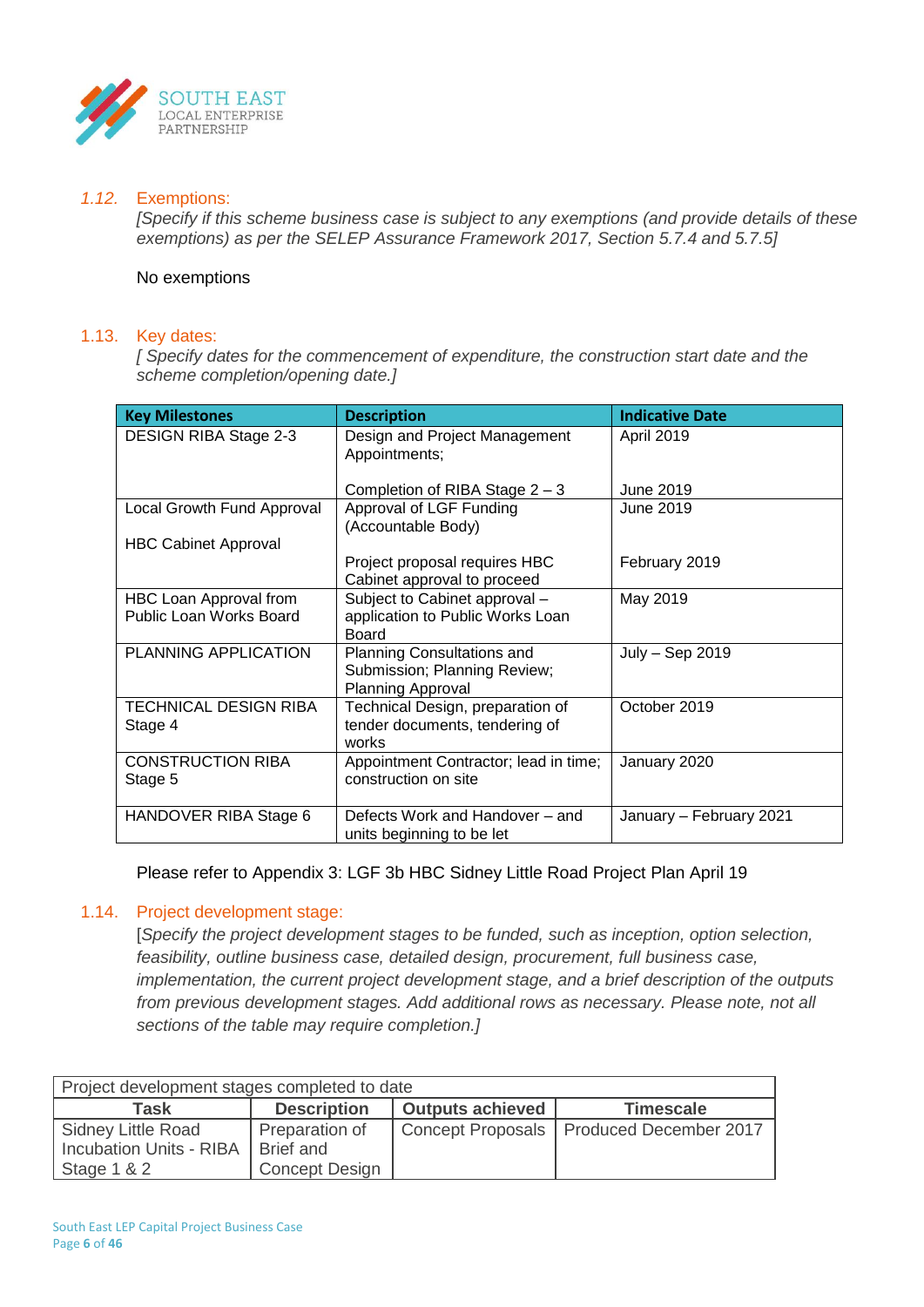

| <b>Ecological Survey</b><br>Ecological<br>appraisal of<br><b>Sidney Little</b><br>Road Land |                                                                                                  | Recommendations<br>made in<br>addressing<br>ecological issues        |                  | March 2017              |
|---------------------------------------------------------------------------------------------|--------------------------------------------------------------------------------------------------|----------------------------------------------------------------------|------------------|-------------------------|
| <b>Topographical Survey</b>                                                                 | <b>Land Survey</b>                                                                               | Survey<br>assessment                                                 |                  | March 2017              |
| Transport pre<br>application advice                                                         | Consultation<br>with ESCC<br>Highway<br>regarding<br>proposal                                    | Positive feedback<br>to proposals                                    |                  | October 2017            |
| $Pre$ – planning<br>application advice                                                      | Consultation<br>with Planning<br>Department<br>regarding<br>proposal                             | Positive feedback<br>to proposals                                    |                  | <b>June 2018</b>        |
| <b>Business Case</b><br>Development                                                         | Development of<br>proposals,<br>assessing<br>market demand,<br>risks and return<br>on investment | First draft produce<br>February 2018 and<br>revised October<br>2018  |                  | October 2018            |
| <b>HBC Cabinet Approval</b>                                                                 | Approval to<br>proceed with the<br>development<br>and seeking<br>delegated<br>authority          | Approved at<br><b>Budget Cabinet</b><br>subject to LGF 3b<br>Funding |                  | February 2019           |
|                                                                                             | Project development stages to be completed                                                       |                                                                      |                  |                         |
| <b>Task</b>                                                                                 | <b>Description</b>                                                                               |                                                                      |                  | <b>Timescale</b>        |
| <b>HBC</b> loan<br>approval from<br><b>PWLB</b>                                             | Confirmation of loan arrangements<br>for £2,273K from PWLB                                       |                                                                      | May 2019         |                         |
| <b>DESIGN RIBA</b><br>Stage 2-3                                                             | <b>Concept Design to Developed</b><br>Design and Planning Approval                               |                                                                      | <b>June 2019</b> |                         |
| <b>TECHNICAL</b><br><b>DESIGN RIBA</b><br>Stage 4                                           | Technical Design to build tender<br>assessment and appointment                                   |                                                                      | October 2019     |                         |
| <b>CONSTRUCTION</b><br>RIBA Stage 5                                                         | Appointment of contractor and<br>build phase                                                     |                                                                      | January 2020     |                         |
| <b>HANDOVER</b><br>RIBA Stage 6                                                             | Building Completed and ready for<br>occupation                                                   |                                                                      |                  | January - February 2021 |
| <b>Incubation Units</b><br>commence letting                                                 | Building opening event                                                                           |                                                                      | March 2021       |                         |

Please see

Appendix 3: LGF 3b HBC Sidney Little Road Project Plan April 19 with full time scales and expenditure forecast. The outputs to be achieved are detailed below (item 1.15 and 2.1).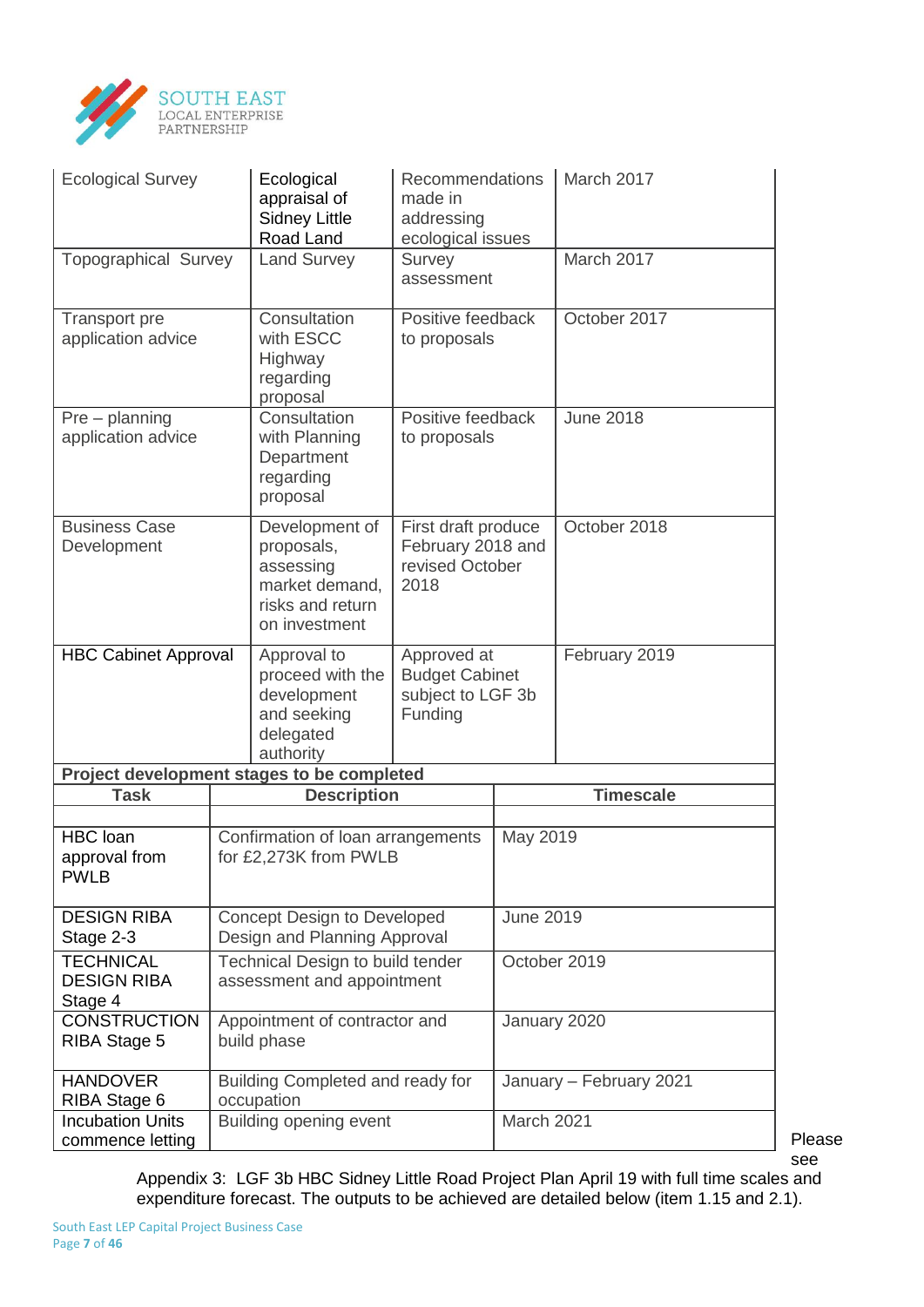

## 1.15. Proposed completion of outputs:

*[Include references to previous phases / tranches of the project (link to the SELEP website) and to future projects to be funded by SELEP. Please see SELEP Programme for more information.]*

The expected outputs from completion of the project are as follows:

- 28 small business Incubator Hubs on two floors;  $322^{\text{sqft}}$  to  $344^{\text{sqft}}$  (30 to  $32m^2$ )
- Total lettable space  $9,558^{\text{sqrt}}$  (887m<sup>2</sup>)
- Projected number of jobs using government guidance = 74 FTE Jobs
- $(890m^2 \text{ divided by } 12m^2 \text{ equivalent to } 1 \text{ FTE})$
- Funding sought from LGF is c£500k of the total project cost £2,773,686. Anticipation of c74 jobs being created at an average cost of c£6,800 per job. In relation to the total value of the project, the job to investment ratio is £37,482 per job however, this should be seen as a long term investment over 20 – 30 years and may result in significantly more jobs than shown above.

## **Notes on calculation of outputs:**

Job per metre calculations suggest that we would anticipate 0 -5 employees per unit, depending on the nature of the business (e.g. office style would increase the job numbers).

- Projected no of jobs using government guidance = **74 Jobs** [\(https://www.gov.uk/government/uploads/system/uploads/attachment\\_data/file/378203/employ](https://www.gov.uk/government/uploads/system/uploads/attachment_data/file/378203/employ-den.pdf) $den.pdf$ ) = 890m<sup>2</sup> divided by 12m<sup>2</sup> (equivalent to 1 FTE) = 74 jobs
	- The number of jobs from the construction phase of the work is difficult to detail at this stage but we estimate it to be around 14 fte design and construction jobs in total over development and build phase.
	- Assumed lease charge £12.08 $^{sqt}$  per annum set to assist business start-ups in Hastings

The proposed lease type will be 'easy in easy out'. This will take the form of monthly rolling licences with a one month notice period, which resolves issues often experienced by start-ups such as their growth being impacted by the wait for a break clause in a longer term lease. The licence fee will initially be set at £12.08 $^{sqft}$  per annum, with a proposed small increment during the 2023/24 financial year. The licence fee includes insurance of the building, management costs, heating and lighting of common parts, water rates (as long as usage is not 'heavy') and the disposal of non-bulky, nonhazardous waste.

Standard equation was used to calculate jobs outcomes, specifically the calculations within the "Employment Density Guide – 3rd Edition" using the Net Internal Area of each unit (32 x (100- 15) = 27.2sqm) as a baseline for tenant organisations, with additional considerations given to sector, including expected levels of part time workers; and average employment densities per sqm.

# [https://assets.publishing.service.gov.uk/government/uploads/system/uploads/attachment\\_data/file/48](https://assets.publishing.service.gov.uk/government/uploads/system/uploads/attachment_data/file/484133/employment_density_guide_3rd_edition.pdf) 4133/employment density guide 3rd edition.pdf

It is anticipated that each tenant will move on into new accommodation within a mean average of three years of date of first occupation, giving a theoretic calculation of 740 jobs over a 30 year period, adjusted by 15% for periods of low economic growth throughout that timescale, changes to working patterns and/or or changes in manufacturing or operating processes as digitalisation continues resulting in  $(74*10) - 15% = 629$  jobs by the end of the 30 year period.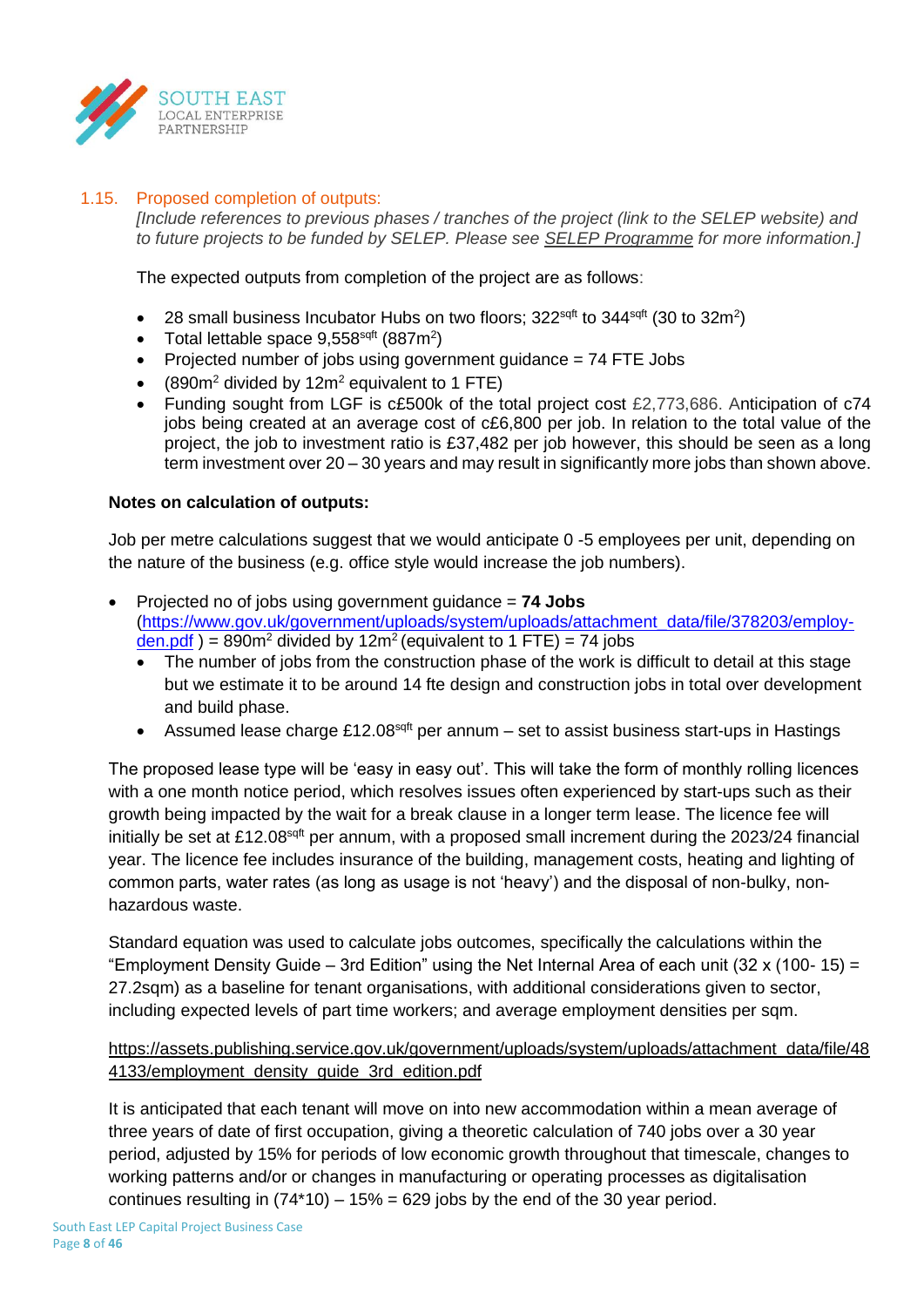

This results in a long-term job to investment ratio that, even when adjusted for inflation, is competitive.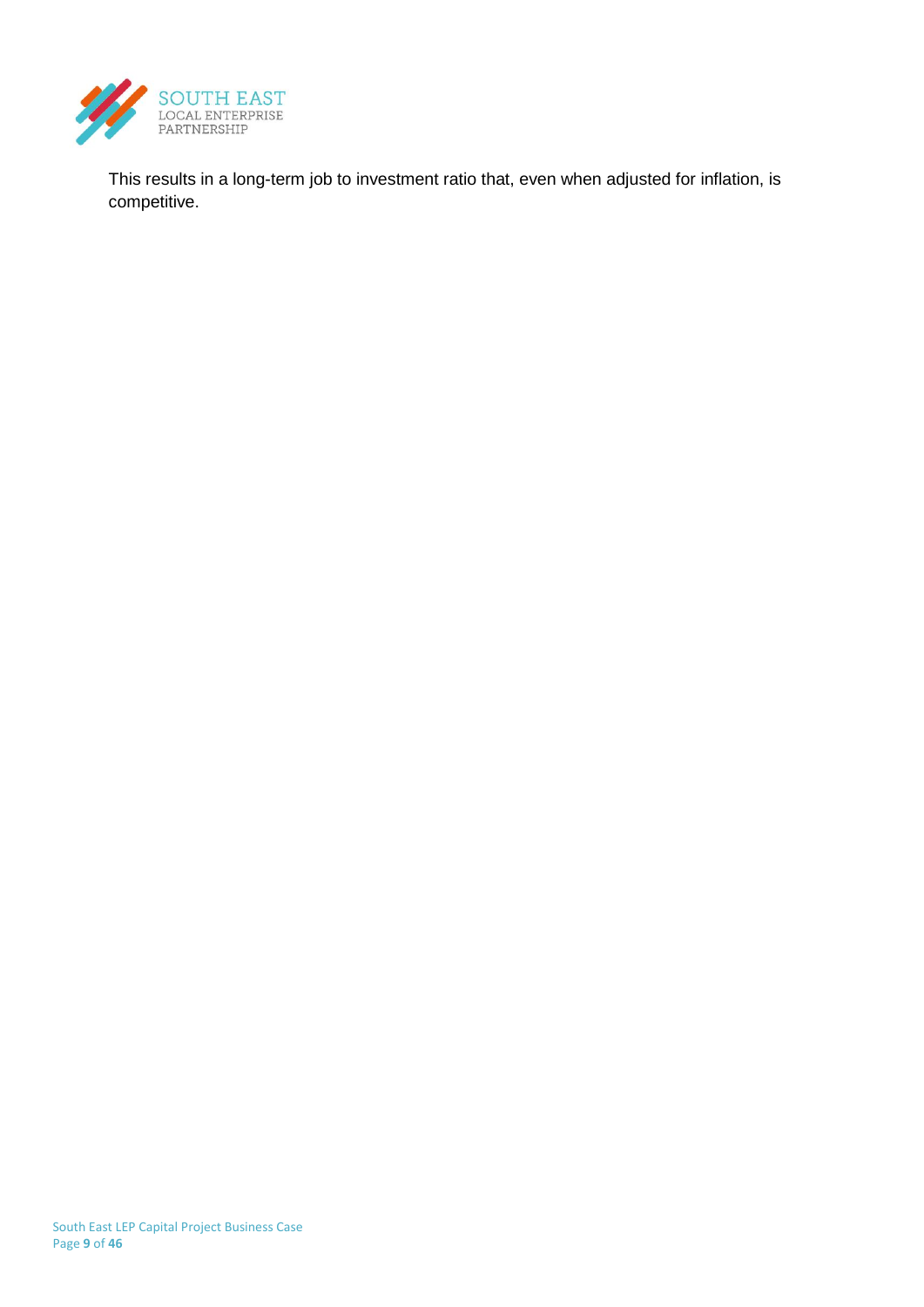

## 2. STRATEGIC CASE

*The Strategic Case should present a robust case for intervention, and demonstrate how the scheme contributes to delivering the SELEP Strategic Economic Plan (SEP) and SELEP's wider policy and strategic objectives. It includes a rationale of why the intervention is required, as well as a clear definition of outcomes and the potential scope for what is to be achieved.*

*The outlook and objectives of the Strategic Case need should, as far as possible, align with the Monitoring and Evaluation and Benefits Realisation Plan in the Management Case.*

## *2.1.* Scope / Scheme Description:

*[Outline the strategic context for intervention, by providing a succinct summary of the scheme, issues it is addressing and intended benefits; max. 2 pages.]*

The site identified for development in this proposal forms part of a 173,298<sup>sqft</sup> (16,100 m<sup>2</sup>) parcel of land, the largest undeveloped plot on Churchfields Industrial Estate. It borders two other larger plots which are also owned by the council and which could provide further larger new business spaces in the future. The council considers that development of the incubator units will inform future proposals for the larger 'move on' units on the bottom part of the site. Combining these plots in the future will provide better development opportunities and employment growth in the town, as well as a managed onsite growth pathway for tenant businesses.

It is intended that this will contribute towards the overall goals of the SELEP Economic Growth Strategy by generating new private sector employment, and boosting productivity by providing affordable, fit for purpose supported units.

Incubator Units are office, industrial, or high-tech space usually with a form of management in place and often shared amenities or services. They are intended to provide an economical and supportive environment for new business start-ups or those needing to move into professional premises. They are popular because they provide startups and small businesses with formal recognition as reputable businesses with their own offices and headquarters.

The make-up of businesses located on the estate includes nationally and internationally respected enterprises including Marshall Tufflex, Interface, Technoturn, LG Optical as well as Plastica, BD Foods and HG Aerospace on neighbouring estates. The presence of incubator units in the area will enable mutual supply chains and support systems to develop in the area.

| <b>Unit Size</b>    | Total                                                                                                                                     | <b>Number</b>                                        |
|---------------------|-------------------------------------------------------------------------------------------------------------------------------------------|------------------------------------------------------|
|                     | 9558 <sup>sqrt</sup> (887m <sup>2</sup> )                                                                                                 | x4 322 <sup>sqft</sup> (30m <sup>2</sup> units)      |
|                     |                                                                                                                                           | $x24$ 344 <sup>sqft</sup> (32m <sup>2</sup> units)   |
| <b>Provision of</b> | Communal                                                                                                                                  | <b>Individual</b>                                    |
| amenities           | Fully accessible<br>$\bullet$                                                                                                             | Shell unit with electric points,                     |
| and services        | 32 parking spaces (approx. 1 per unit<br>plus visitor parking)                                                                            | heating, telephony/broadband<br>points               |
|                     | Solar panel array on roof (may reduce<br>$\bullet$<br>energy costs for tenants)                                                           | Individual kitchenette in each<br>$\bullet$<br>unit. |
|                     | Security; waste, heating and hot water,<br>$\bullet$<br>fire safety system, ground maintenance,<br>Access/signposting to business support |                                                      |

A summary of the intended benefits are as follows: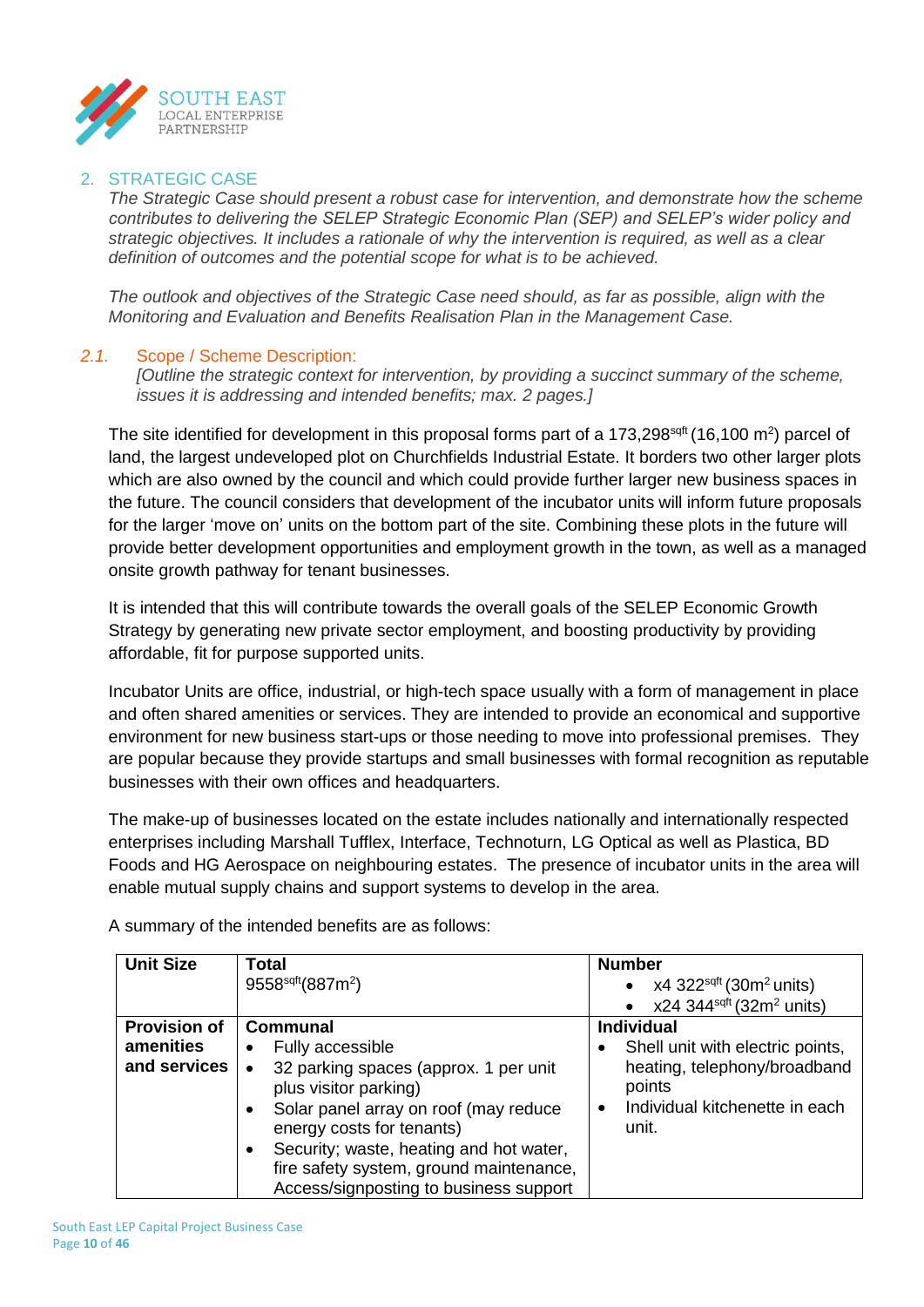

| Use of units<br>and<br>enabling<br>clustering | <b>Permitted</b><br>General B Class use (offices, small<br>$\bullet$<br>industrial use and research)<br>Likely $0 - 5$ employees per unit<br>$\bullet$<br>(dependent on the nature of the<br>business) | <b>Not Permitted</b><br>Invasive/noisy activities<br>$\bullet$<br><b>Warehousing and Retail</b><br>$\bullet$                                                                                                                                                                                                                                                                          |
|-----------------------------------------------|--------------------------------------------------------------------------------------------------------------------------------------------------------------------------------------------------------|---------------------------------------------------------------------------------------------------------------------------------------------------------------------------------------------------------------------------------------------------------------------------------------------------------------------------------------------------------------------------------------|
| <b>Jobs</b><br><b>Created</b>                 | <b>Development Phase</b><br><b>Number of Business Units Created</b>                                                                                                                                    | 14 Design and Construction<br>$\bullet$<br>Jobs (year 1 and 2)<br>28 Business Units - let on an<br>'easy in easy out' lease basis<br>with one month's notice                                                                                                                                                                                                                          |
|                                               | Jobs created by tenant businesses                                                                                                                                                                      | 74 (FTE) jobs created by<br>businesses in hub units from<br><b>LGF contribution and HBC</b><br>investment in the first five<br>years. Businesses will be<br>establishing with some<br>succeeding and moving on<br>and others continuing to need<br>support or closing. The<br>building will continue to offer<br>opportunities to new<br>entrepreneurs over the next<br>20 - 30 years |

Locally the council is seen as a good reputable landlord offering well maintained properties. Hastings Borough Council is considered a sound investment when aiming to secure a loan and is likely to achieve favourable loan amounts and terms over and above those available to private developers or other organisations.

The council manages over 300 commercial assets. We have a dedicated Estate Management and Building Maintenance team (staff of 8) overseeing our commercial and building portfolio. They include professional building surveyors, project managers and technical staff. We also have an Economic Development team which is able to offer business support advice together with Locate East Sussex. As a large landlord, we are also able to offer growth solutions and pathways with other properties in our portfolio.

## *2.2.* Location description:

*[Describe the location (e.g. characteristics, access constraints etc.) and include at least one map; max. 1 page excluding map.]*

The currently underdeveloped land is owned by Hastings Borough Council and located on Sidney Little Road, Churchfields, Hastings. The site is situated close to the western boundary of Hastings, within Churchfields Industrial Estate, and in close proximity to two further industrial estates, Conqueror and Castleham (known collectively as the 3C's). A significant portion of the estate is owned and managed by the council, with a very high letting rate and few empties for any period of time. There is no residential housing in close proximity to the site.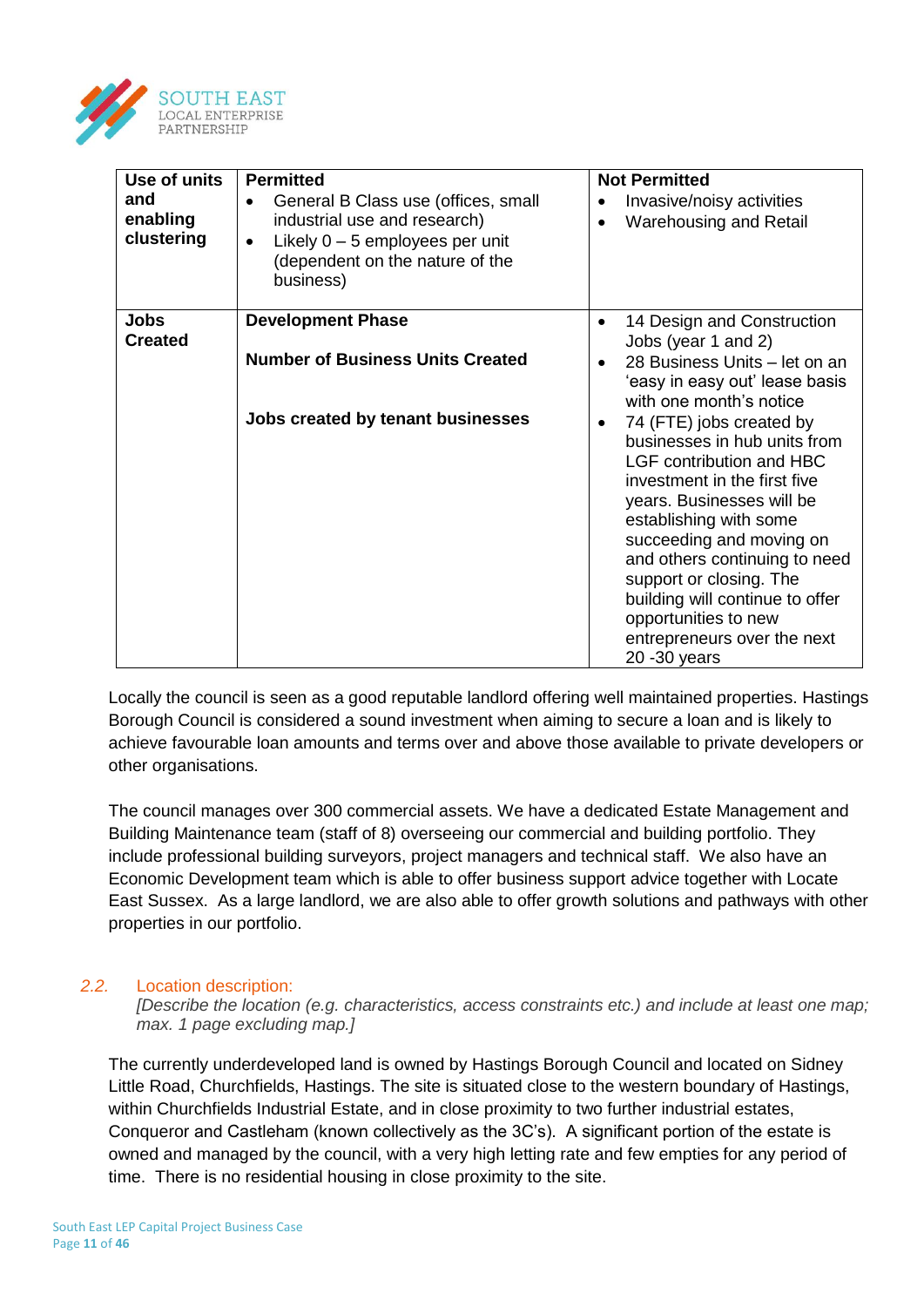

The site is also located within close proximity to the Hastings – Bexhill link road (Combe Valley Way) which links the A259 and routes toward Eastbourne, Newhaven and Brighton to the east, and Ashford and Folkestone with its direct links to onward travel to France) with, via Queensway, the A21 (routes toward Tunbridge Wells, Gatwick and London). Further improvements to the road network in the vicinity of the site are underway with the Queensway Gateway Road, another LGF scheme, currently under construction. The Gateway Road will further enhance access from the site to the A21.The make-up of businesses located on the estate is mixed, in the main small and medium enterprises, many of which can be categorised as manufacturing or light industry. Businesses include Marshall Tufflex, Interface, Technoturn, LG Optical as well as Plastica, BD Foods and HG Aerospace on neighbouring estates. The council's employment land retention policy ensures that the units close by will remain B class units to maintain employment levels.

At 16,100  $\text{m}^2$ , it is the largest undeveloped plot on Churchfields Industrial Estate and is valued at £600,000. The council purchased the site in March 2017. The site borders plots NX2 (3,200m<sup>2</sup>) and NX3 (1,700m<sup>2</sup>) which are also owned by the council. Combining these plots will provide better development opportunities and employment growth. All three sites were first identified as employment land by the Local Plan in 1993. The council considers that development of the incubator units will complement the proposal for large units on the bottom part of the site; it is also an ideal site and location for such a development.

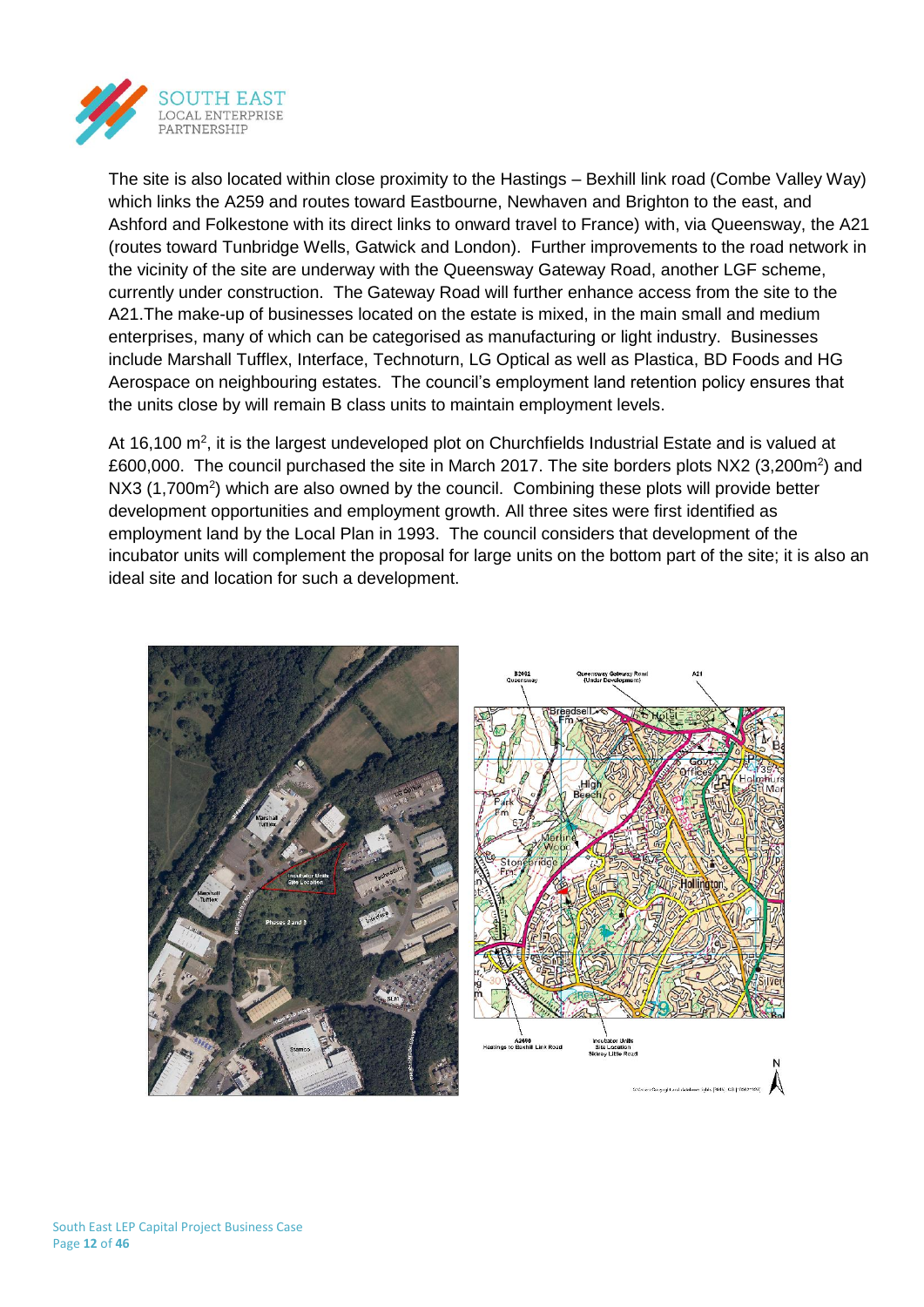



## *2.3.* Policy context:

*[Specify how the intervention aligns with national/regional/local planning policies and the SELEP SEP; max. 3 pages.*

Smaller schemes: *(less than £2 million) are required to complete this section in line with the scale of the scheme; max. 1 page]* 

The proposed development of the site into incubator units aligns with a number of key economic development strategies and plans:

| <b>Strategy/ Plan</b>                                                         | Type            | <b>Strategic Priority</b>                                                                                                                                              |
|-------------------------------------------------------------------------------|-----------------|------------------------------------------------------------------------------------------------------------------------------------------------------------------------|
| <b>UK Industrial Strategy</b>                                                 | <b>National</b> | Business environment – guaranteeing<br>the best place to start and grow a<br>business.<br>Places - creating prosperous<br>communities across the UK.                   |
| South East Local Enterprise<br>Partnership Strategic<br>Economic Plan         | Regional        | Business growth, new commercial<br>space, jobs and skills.                                                                                                             |
| South East Local Enterprise<br>Partnership Economic<br><b>Growth Strategy</b> | Regional        | Boosting productivity, generating private<br>sector employment                                                                                                         |
| <b>East Sussex Growth</b><br>Strategy                                         | Sub Regional    | Support business start-ups and business<br>growth                                                                                                                      |
| Hastings & Rother Task<br>Force Six Point Plan                                | Sub Regional    | Urban Renaissance; supporting the<br>development of appropriate employment<br>space and Enterprise Growth; supporting<br>the development of key employment<br>sectors. |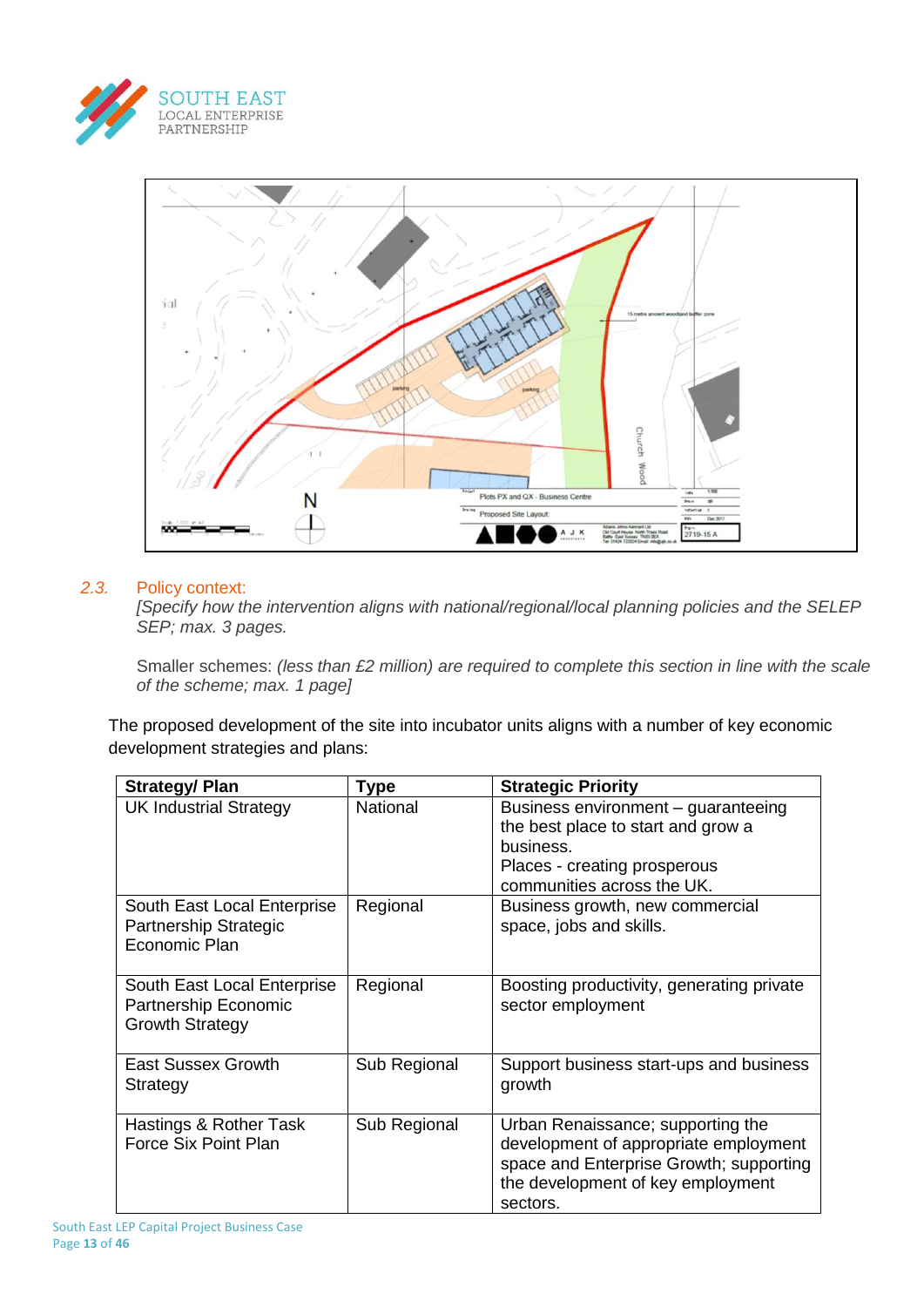

| Hastings Borough Council<br>Corporate Plan                           | Local | Growth, inclusion and futureproofing<br>priorities through offering income<br>generation, business growth and support<br>opportunities and increased job<br>opportunities. |
|----------------------------------------------------------------------|-------|----------------------------------------------------------------------------------------------------------------------------------------------------------------------------|
| Hastings Borough Council<br><b>Cultural Regeneration</b><br>Strategy | Local | Supporting the growth and development<br>of new businesses and supporting<br>growth ambition in existing businesses.                                                       |
| Hastings Local Plan and<br>Development Management<br>Plan            | Local | Development of an identified site in line<br>with the economic policies set out within<br>the plan.                                                                        |
|                                                                      |       | The development is also sympathetic to<br>the policies set out within the Local Plan<br>of neighbouring Rother district, of which<br>it is proximal.                       |

It is intended that this proposal will contribute towards the overall goals of the SELEP Economic Growth Strategy by generating new private sector employment, and boosting productivity by providing affordable, fit for purpose supported units.

## *2.4.* Need for intervention:

*[Specify the current and future context and articulate the underlying issues driving the need for intervention referring to a specific market failure, need to reduce externalities, Government redistribution objectives etc.; max. 2 pages.]*

The council considers development of the 28 incubator units will inform future proposals for the larger 'move on' units on the bottom part of the site. Combining these plots in the future will provide better development opportunities and employment growth in the town, as well as a managed on site growth pathway for tenant businesses. This proposal will form Phase 1 of development on the site and it's anticipated that this development will kick-start investment to enable the rest of the site to be developed.

The make-up of businesses located on the estate include nationally and internationally respected enterprises including Marshall Tufflex, Interface, Technoturn, LG Optical as well as Plastica, BD Foods and HG Aerospace on neighbouring estates. The presence of incubator units in the area will enable mutual supply chains and support systems to develop in the area.

## **Market research on need for business incubation spaces**

Market research conducted by Dyer & Hobbis in March 2017 indicates that:

- The average current available space, which is between  $116m^2 1,245m^2$ , is far greater than that of desirable incubator space dimensions. The majority of space is also over 10 years old and is to let.
- Demand for smaller units is higher than normal levels with a significant shortage of available units of between  $28 - 116m^2$ .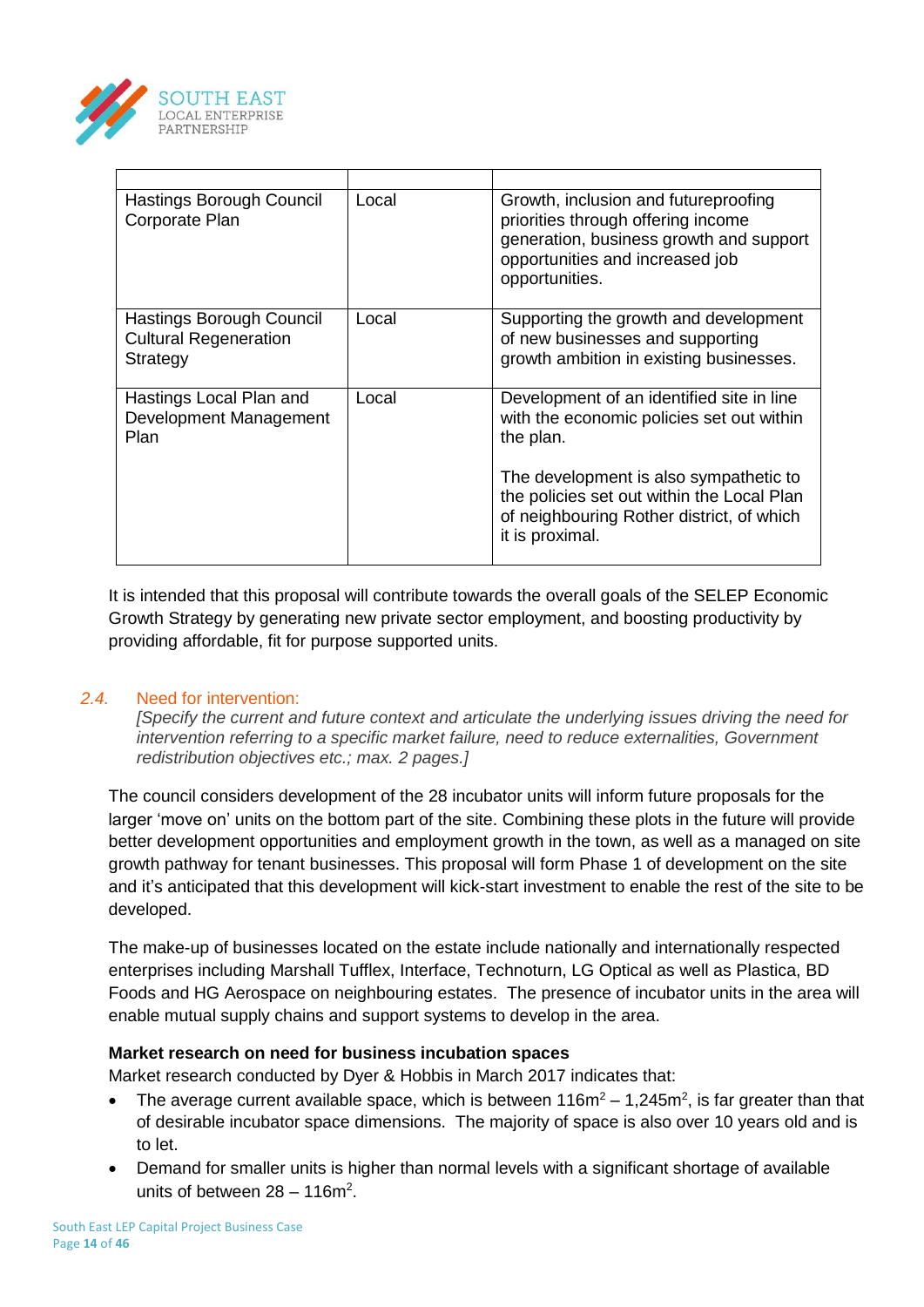

• Phased development is essential to prevent flooding of the market with too many available properties, which could lead to long void periods. Although demand for small unit remains high, there is always a finite amount of potential tenants in the market at any one time.

Please see Appendix 4: LGF 3b HBC Sidney Little Road Dyer Hobbis Incubation Need Report March 2017

# **Demand for smaller quality units**

As a large commercial landlord, the council has considerable knowledge and understanding of local business need. Within Hastings and the travel to work area, there is a high level of occupancy in small and micro units which is mirrored by high levels of demand. However, there are very few that can be considered incubator units and therefore businesses often move into workspace that, although inexpensive, is insecure, of poor quality and without ongoing support.

The demand is primarily from micro business and start-ups that require basic fit-out and flexible easy in/out terms to enable them to continue growing in a flexible manner, as evidenced by the volume of speculative enquiries the council, our agents Dyer & Hobbis and Locate East Sussex receive. As evidence, the council's existing business centres on Castleham Industrial Estate are currently full.

Hastings and its travel to work area have a substantial amount of 'move on' space, but little or no suitable available provision for micro and start-ups. This is causing a blockage for growth, where demand for incubator units outweighs availability. The recently completed Glovers House in Rother; funded through Growing Places Fund monies secured from SELEP, was originally designated for incubator use however, it has since been secured for use in its entirety by Park Holidays.

Other available micro and small business space is not generally considered to be suitable for the market need. It is either an insecure tenancy, relatively expensive, in a poor location (town centre – little or no parking/access) or is not a suitable type of space (e.g. housed in a high rise block).

Hastings Borough Council is considered to be a desirable landlord offering well maintained properties and this assists the business to attract investment when aiming to secure a loan, at a possibly favourable term over and above those available to other organisations. LGF funding will also allow the council to keep the lease charges competitive for a longer period of time (starting at £12.08 $s$ <sup>qtt</sup>), helping tenant businesses to flourish in their early phase of development.

The need is clearly identified by an assessment of current available incubation units in Hastings:

| Occupancy                           |                      | <b>Size</b>                                          | <b>Lease Charge</b>          |
|-------------------------------------|----------------------|------------------------------------------------------|------------------------------|
| <b>Creative Media Centre</b><br>95% |                      | Unit sizes: 130sqft - 825sqft                        | Average lease charge £25sqft |
| (offices)<br>Ready to go internet   |                      |                                                      |                              |
| & telephony                         |                      |                                                      |                              |
| <b>Innovation Centre</b>            | 95%                  | Unit sizes: 15 <sup>sqft</sup> - 600 <sup>sqft</sup> | Average lease charge £20sqft |
| (includes workshops &               | Ready to go internet |                                                      |                              |
| offices)<br>& telephony             |                      |                                                      |                              |

## **Hastings Business Operations managed properties:**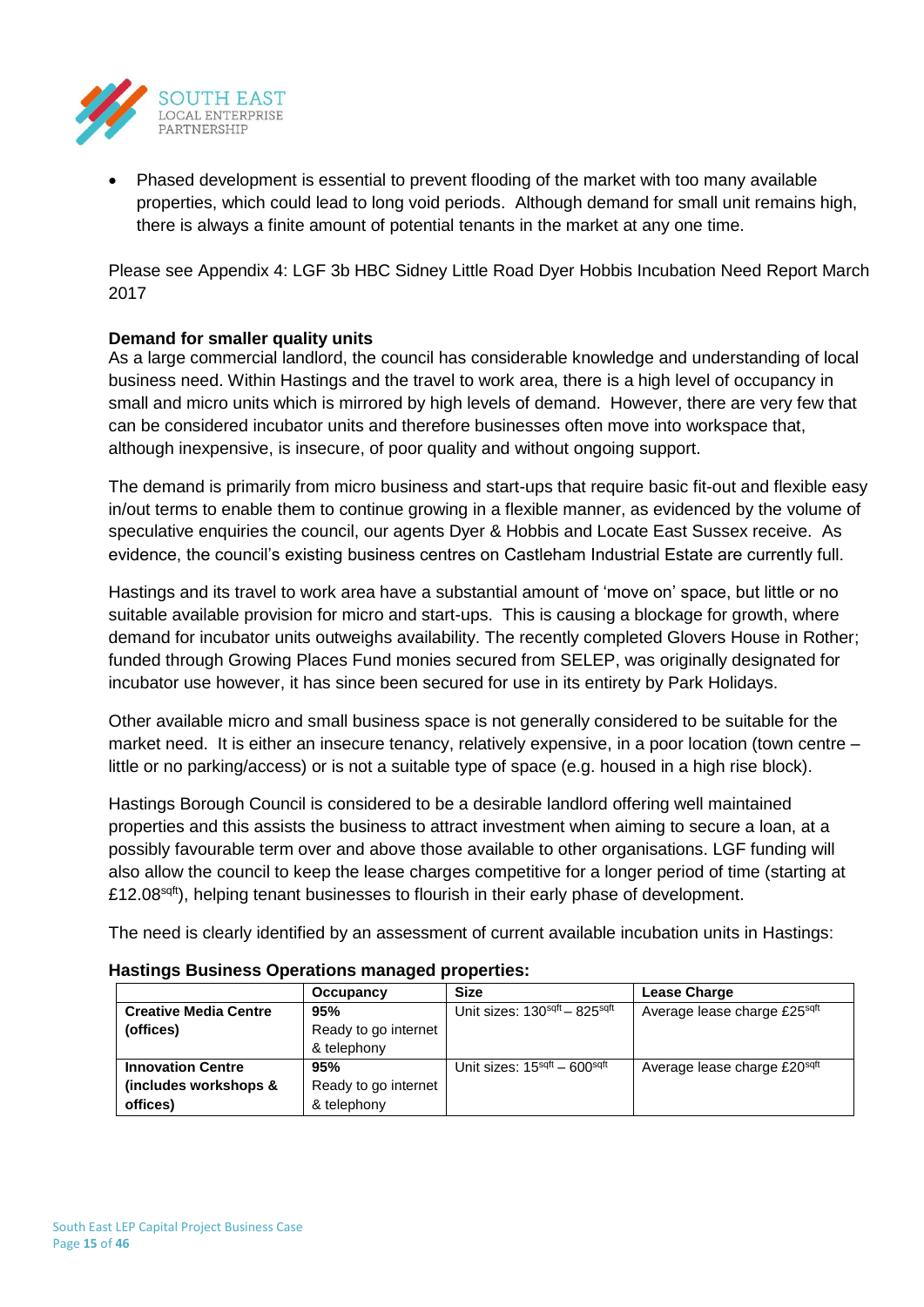

## **Council managed small / micro spaces**

| <b>Castle Business Centre,</b><br><b>Stirling Rd</b> | Occupancy | <b>Size</b>                                                                             | <b>Lease Charge</b>                                           |
|------------------------------------------------------|-----------|-----------------------------------------------------------------------------------------|---------------------------------------------------------------|
| <b>Business Centre East</b><br>$(16$ units)          | 95%       | Unit sizes: $220sqft$ (20m <sup>2</sup> ) –<br>1130sqft (105m <sup>2</sup> )            | Easy in/out lease per - £12.08sqft<br>$(E130.03m2)$ inclusive |
| <b>Business Centre West</b><br>$(21$ units)          | 95%       | Type: micro (all 10<br>employees or less), varied.<br>All let, with regular<br>movement | Currently two vacant units (on<br>offer)                      |
| Total no. of units $= 37$                            |           |                                                                                         |                                                               |

### [https://www.hastings.gov.uk/estates/propertiestolet/castleham\\_east/](https://www.hastings.gov.uk/estates/propertiestolet/castleham_east/)

The proposed Sidney Little Road incubation units will address needs as follows:

| <b>Unit Size</b>    | Total                                                               | <b>Number</b>                                                   |
|---------------------|---------------------------------------------------------------------|-----------------------------------------------------------------|
|                     | 9558 <sup>sqft</sup> (887m <sup>2</sup> )                           | x4 322 $^{sqft}$ (30m <sup>2</sup> units)                       |
|                     |                                                                     | $x24$ 344sq <sup>ft</sup> (32m <sup>2</sup> units)<br>$\bullet$ |
| <b>Provision of</b> | Communal                                                            | Individual                                                      |
| amenities and       | Fully accessible<br>$\bullet$                                       | Shell unit with electric points,<br>٠                           |
| services            | 32 parking spaces (approx. 1 per unit, plus visitor<br>٠            | heating, telephony/broadband                                    |
|                     | parking)                                                            | points                                                          |
|                     | Solar panel array on roof (may reduce energy costs<br>٠             | Individual kitchenette in each<br>٠                             |
|                     | for tenants)                                                        | unit.                                                           |
|                     | Security; Waste; Heating and Hot Water; Fire Safety<br>٠            |                                                                 |
|                     | System; Ground Maintenance; Access/signposting to                   |                                                                 |
|                     | business support                                                    |                                                                 |
| Use of units and    | <b>Permitted</b>                                                    | <b>Not Permitted</b>                                            |
| enabling            | General B Class use (offices, small industrial use and<br>٠         | Invasive/noisy activities<br>$\bullet$                          |
| clustering          | research)                                                           | Warehousing and Retail<br>٠                                     |
|                     | Likely $0 - 5$ employees per unit (dependent on the<br>٠            |                                                                 |
|                     | nature of the business)                                             |                                                                 |
|                     | 28 Business units - let on an 'easy in easy out' lease<br>$\bullet$ |                                                                 |
|                     | basis with one month's notice                                       |                                                                 |

## 2.5. Sources of funding:

*[Promoters should provide supporting evidence to show that:*

Public funding is regarded as a last resort. Promoters are encouraged to think carefully about and provide strong evidence that the intervention they are proposing has exhausted all other potential sources of funding and there is a genuine need for intervention from the public sector; max. 1.5 pages.]

The council has not been able to develop this land for industrial use since its acquisition in March 2017. It sought part funding from East Sussex County Council Business Incubator Fund Programme in February 2018 but this was declined due to our request for 'grant' funding rather than 'loan' funding.

As the LGF fund is required to be spent by March 2021, we have developed this proposal for immediate action to build entrepreneurial opportunities in Hastings. This fits the SELEP and Team East Sussex objective to support the growth of micro businesses.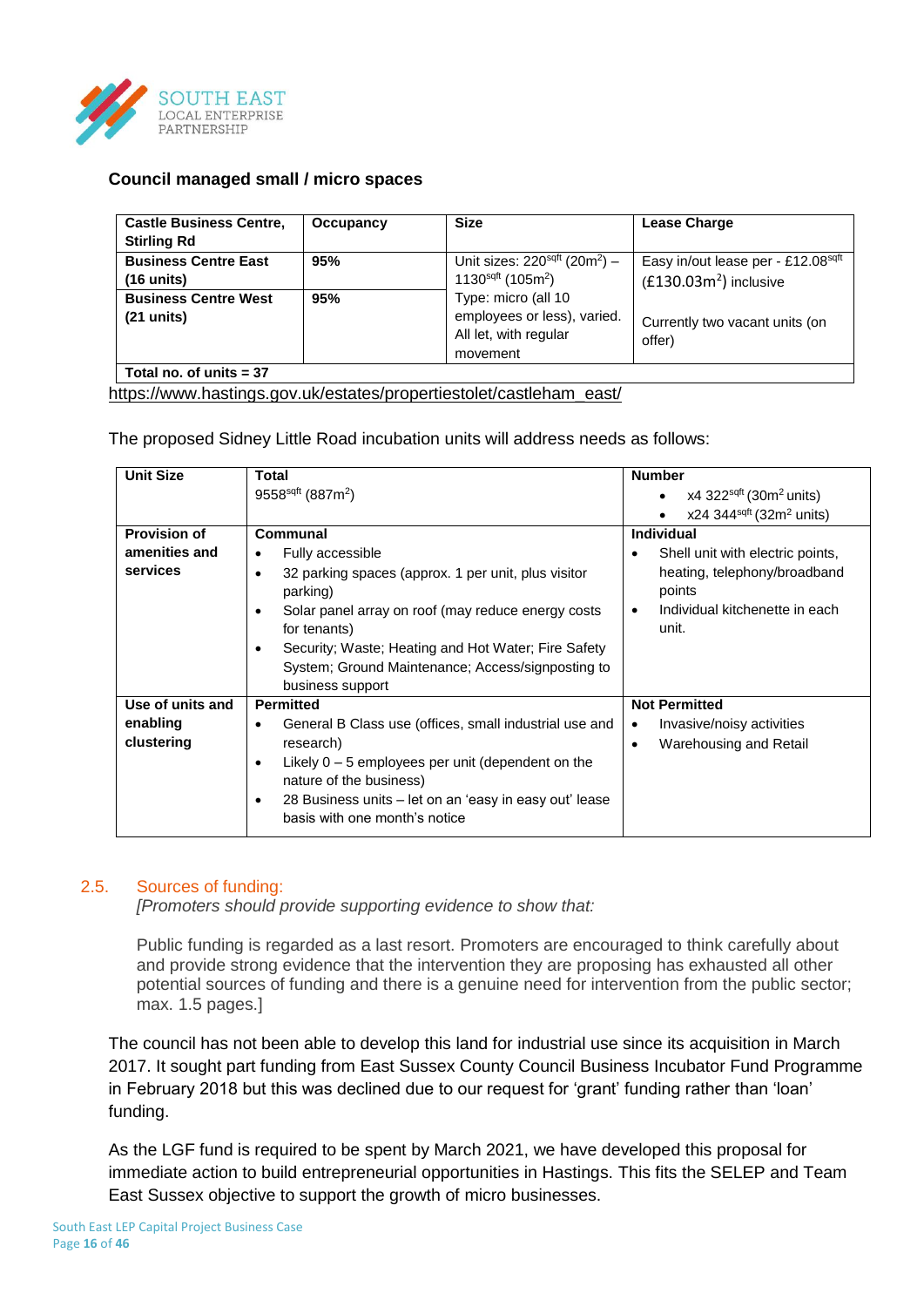

The council is seeking £500k funding for the viability gap to develop 28 business incubator hubs at a total cost of £2.7m. It is anticipated c74 jobs will be created at an average cost to LGF investment ratio ofc£6,800.This represents excellent value and the bid reflects the low level of rent payable by many businesses in Hastings and the need for support in enabling them to flourish. Given low rent and land values, this development will not be viable without this funding support.

The council is investing in this project itself for long-term income generation purposes to realise the potential of this site.

### *2.6.* Impact of non-intervention (do nothing):

*[Describe the expected outcome of non-intervention. Promoters should clearly establish a future reference case and articulate the impacts on environment, economy and society, if applicable. The future reference case should acknowledge that market conditions are likely to change in the future, with or without any intervention. 'Do nothing' scenarios where nothing changes are unlikely; max. 1 page.]*

A do nothing option would leave the whole Sidney Little Road site under developed without any momentum. This may have negative effects on the ability of the Hastings area to support newly created businesses and jobs, resulting in outward migration of skilled workers and innovative technologies, potentially out of the reach of the LEP area.

### *2.7.* Objectives of intervention:

*[Outline the primary objectives of the intervention in the table below, and demonstrate how these objectives align with the problems presented in the Need for Intervention section.*

#### *Project Objectives (add as required)*

Objective 1: Build 28 units of  $30 - 32m^2$  to attract start-up businesses given the latent demand.

- Objective 2: Establish a proposed lease model of 'easy in, easy out', with affordable and favourable long-term tenancy term, allowing the businesses to keep costs down to attract further investment
- Objective 3: Bring developments forward for phase 2 of the other adjoining plots of land.

#### *Problems or opportunities the project is seeking to address (add as required)*

| Problem / Opportunity 1: | Lack of affordable workspace for start-ups and micro businesses.                                          |
|--------------------------|-----------------------------------------------------------------------------------------------------------|
| Problem / Opportunity 2: | No/minimal local infrastructure for local businesses to expand into as<br>they grow.                      |
| Problem / Opportunity 3: | Parcel of land is not being fully exploited for economic benefit and<br>income generation for the council |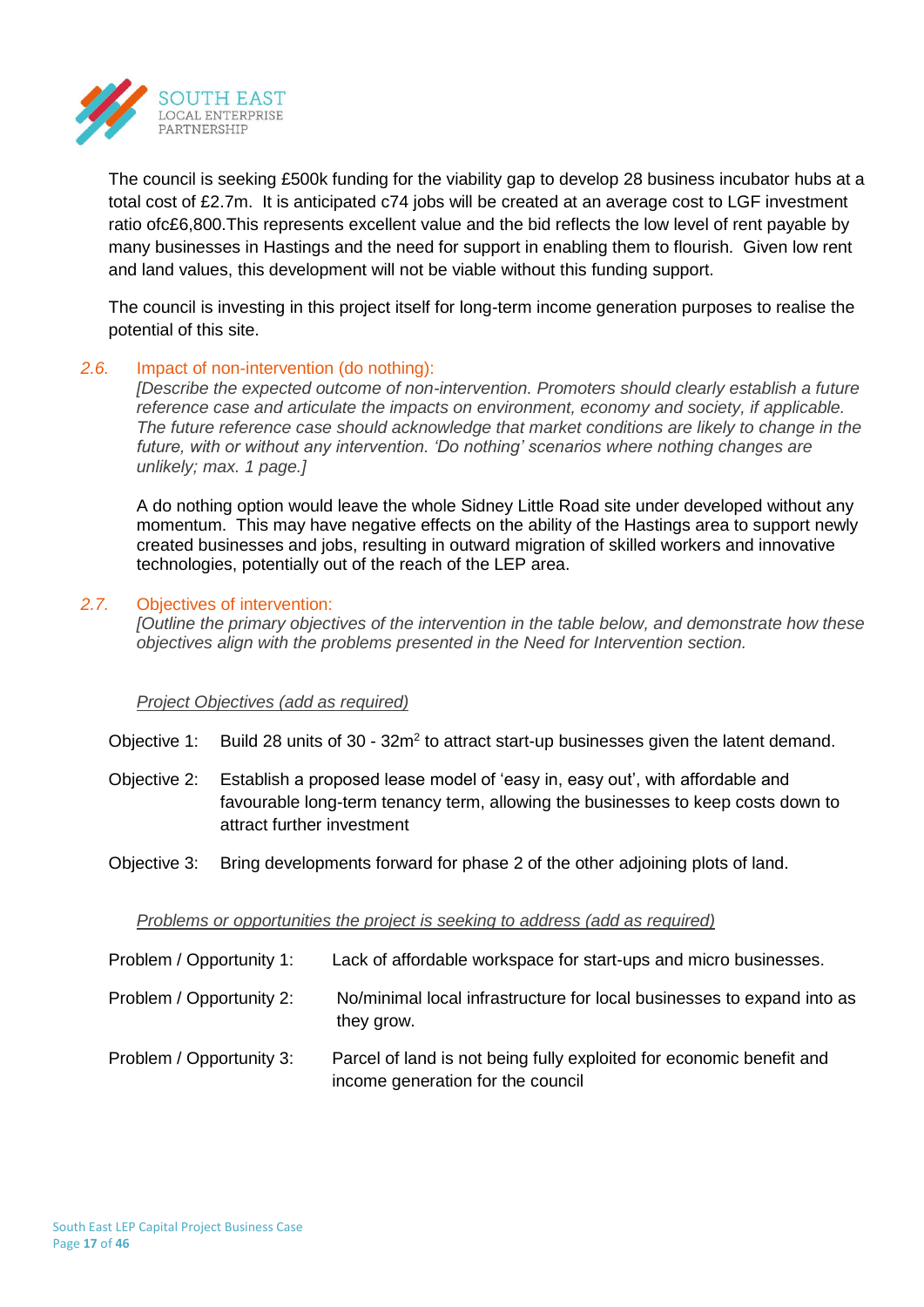

*[Complete the following using a system of 0,*  $\checkmark$ *,*  $\checkmark\checkmark$ *,*  $\checkmark\checkmark$  *which maps the objectives to their in ability to address each problem. Add rows and columns as required and note not all sections of the table may require completion; max. 1 page.]*

|             | Problems / opportunities identified in Need for Intervention section                         |       |  |  |
|-------------|----------------------------------------------------------------------------------------------|-------|--|--|
|             | <b>Problem / Opportunity</b><br><b>Problem / Opportunity</b><br><b>Problem / Opportunity</b> |       |  |  |
|             |                                                                                              |       |  |  |
| Objective 1 | ╱✓✓                                                                                          | / v/v |  |  |
| Objective 2 | ∕ √ v                                                                                        | ノイマ   |  |  |
| Objective 3 |                                                                                              |       |  |  |

#### *2.8.* Constraints:

*[Specify high level constraints or other factors such as social/environmental/financial/ developments/schemes/legal consents and agreements which may affect the suitability of the Preferred Option; max. 0.5 page.]*

| <b>Constraints Description</b>                                                                           | Remarks / Mitigation                                                                                                                                                                     |
|----------------------------------------------------------------------------------------------------------|------------------------------------------------------------------------------------------------------------------------------------------------------------------------------------------|
| Securing elected members<br>approval to financially invest in<br>the project and the associated<br>risks | Development of the units has been financially assessed and shows<br>long-term viability. The proposal is also in alignment with the<br>council's long-term income generation objectives. |
| Planning approval for the<br>development                                                                 | The site is specifically identified in the Local Plan for commercial<br>development and environmental and ecological assessment has<br>already been conducted showing minimum impact.    |
| Securing the required level of<br>loan from the Public Works<br>Loan Board                               | Advice has been sought and there are thought to be no issues in<br>accessing the level of loan required.                                                                                 |
| Interest rate variance when the<br>PWLB loan is secured<br>compared to existing                          | Interest rates have been relatively stable but any increases are<br>likely to impact on how quickly the project is able to break even<br>and the future rental charge proposed.          |
| Ability to deliver the<br>development within the<br>timescales required                                  | The council has excellent experience in delivering large capital<br>projects including new factory units as identified in the application.                                               |
| Future management and<br>maintenance of the investment<br>proposed                                       | The council has a well-established commercial management and<br>maintenance team, able to maintain over 96% occupancy rates of<br>commercial units.                                      |

#### *2.9.* Scheme dependencies:

*[Provide details of any related or interdependent activities that if not resolved to a satisfactory conclusion would mean that the benefits of the scheme would not be fully realised; max. 0.5 page.]*

- Delivery to RIBA Stage 2: The proposal for the incubator units have been developed to RIBA Stage 2, with a robust concept design and costings provided. Please see Appendices 5, 6, 7 and 8 Site Layout, Sections and Elevations, Ground Floor Plan and First Floor Plan.
- Development of phase 2 and 3 on wider site: dependant on LGF investment in incubator units as outlined in this application. There may be follow on application to LGF to develop phase 2 and 3 when the projects become more viable.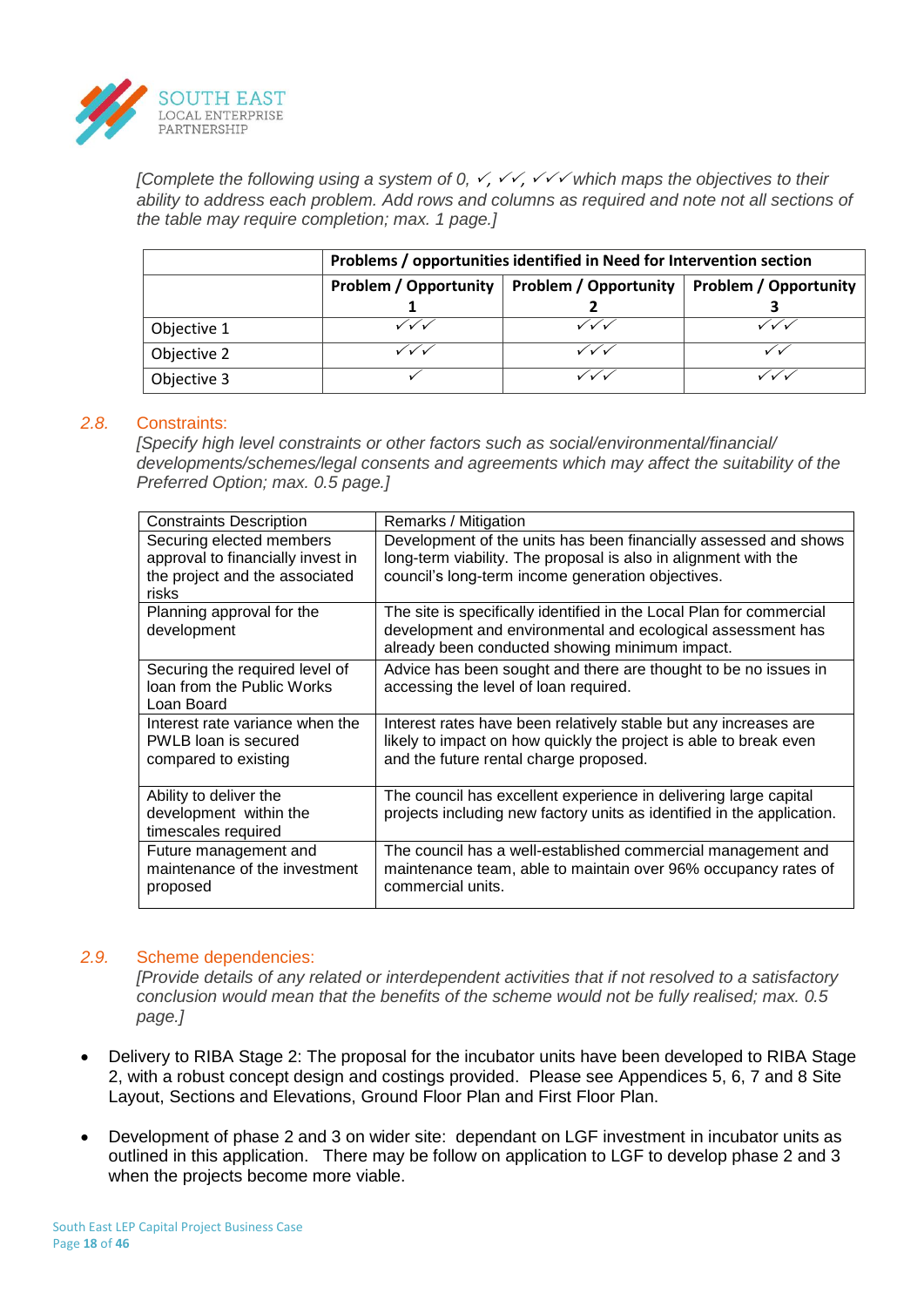

- Ecological conflict: None Ecological and topographical surveys of the site have been completed, which resulted in recommendations around drainage and the preservation of habitats for indigenous plant and animal species which have been incorporated into the site plans.
- Planning permission: It is necessary that the planning process is managed well to avoid delays.

## *2.10.* Expected benefits:

*[This section identifies scheme benefits (which will be achieved through delivering the scheme) which may not be valued in the Economic Case. Specify the extent of the scheme benefits referring to relevant economic, social, environmental, transport or other benefits. This is where any 'GVA based' estimates of benefits should be reported together with any dependent*  development (e.g. commercial or residential floorspace). Please reference the relevant section of *the Economic Case where additional information regarding the assessment approach can be found; max. 0.5 page.]*

| <b>Benefit</b>                                                                                                                                                                                                                              | <b>Timescale</b>                                                                                          |
|---------------------------------------------------------------------------------------------------------------------------------------------------------------------------------------------------------------------------------------------|-----------------------------------------------------------------------------------------------------------|
| The LGF funding will allow the council to keep the lease                                                                                                                                                                                    | Proposed first increase in rent                                                                           |
| charges competitive for a longer period of time, helping tenant                                                                                                                                                                             | 23/24                                                                                                     |
| businesses to flourish in their early phase of development.                                                                                                                                                                                 |                                                                                                           |
| Hastings Borough Council is considered a desirable landlord<br>and this assists the business to attract investment when<br>aiming to secure a loan, at a possibly favourable term over<br>and above those available to other organisations. | In perpetuity from 2021                                                                                   |
| The grant will help the council to create momentum towards                                                                                                                                                                                  | Following completion of                                                                                   |
| developing two further sites in the area in the future including<br>a 35,000 <sup>sqft</sup> factory and varying size of light industrial units<br>with a total area of 11,797 <sup>sqft</sup>                                              | development phase in 2020                                                                                 |
| The project delivers value for money for LGF                                                                                                                                                                                                | The £500k will create 74 jobs<br>when all units are occupied<br>(job to LGF investment ratio<br>c£6,800). |

#### *2.11.* Key risks:

*[Specify the key risks affecting delivery of the scheme and benefit realisation e.g. project dependencies, stakeholder issues, funding etc. Information on risk mitigation is included later in the template. This section should be kept brief and refer to the main risk register in the Management Case; max. 0.5 page.]*

The key risks affecting delivery are as follows:

• Viability gap for development of site – funding gap may increase if borrowing levels or interest rates increase.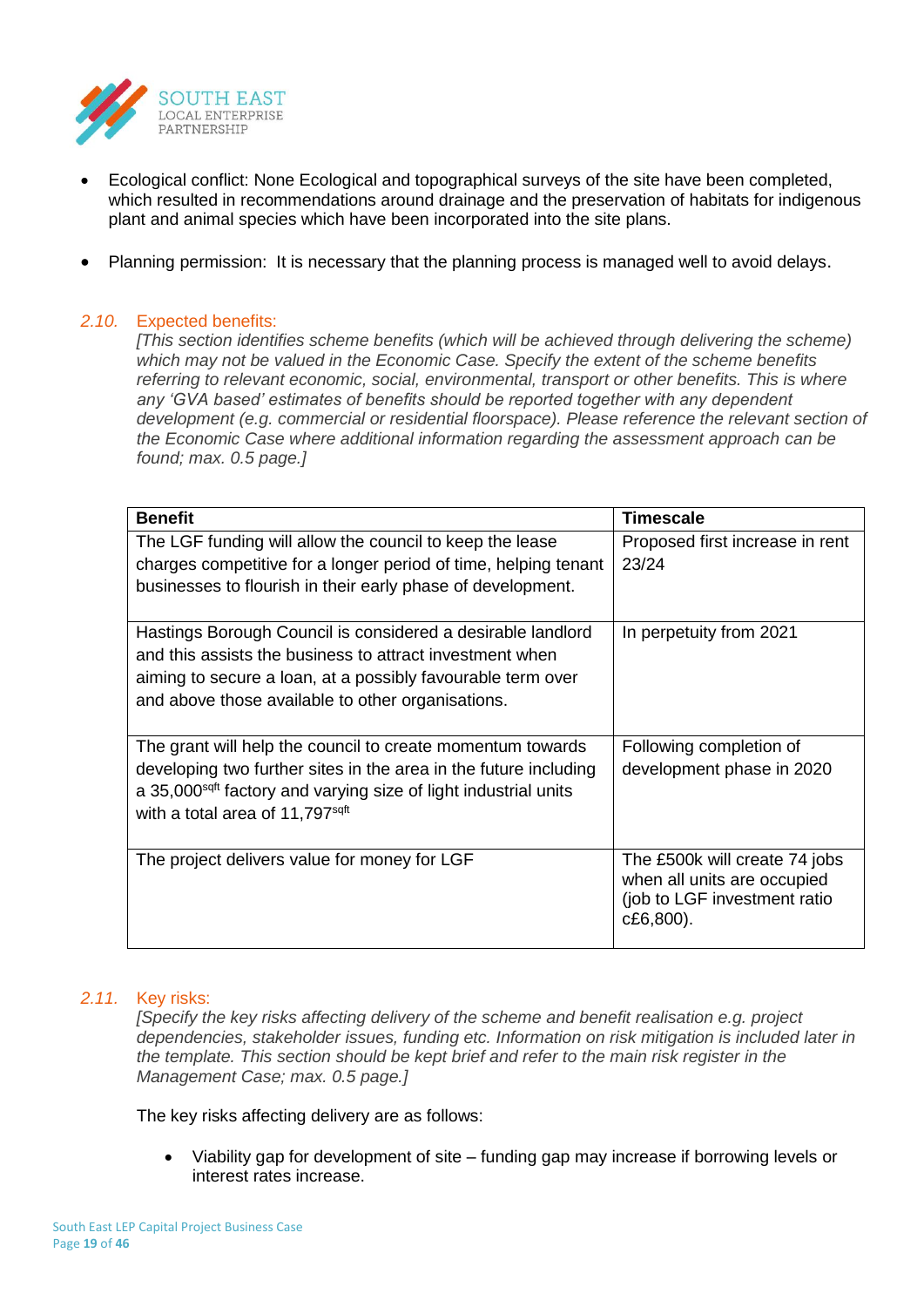

- Planning permission for site refused this could be from the public and local business for a variety of reasons.
- The development may take longer than anticipated build phase (24 months) may be optimistic.
- Lack of demand for units results in them not being filled market research showing need may not be realised.
- Feasibility work identifies factors which result in a need to redesign or delay in development due to project creep and unforeseen ground / land conditions.
- Unable to find a suitable contractor through the public procurement process causing delay and unable to spend funds by LGF deadline.
- Build contractor liquidates half way through the build process delays in appointing new contractor leads to failure to deliver the project on time.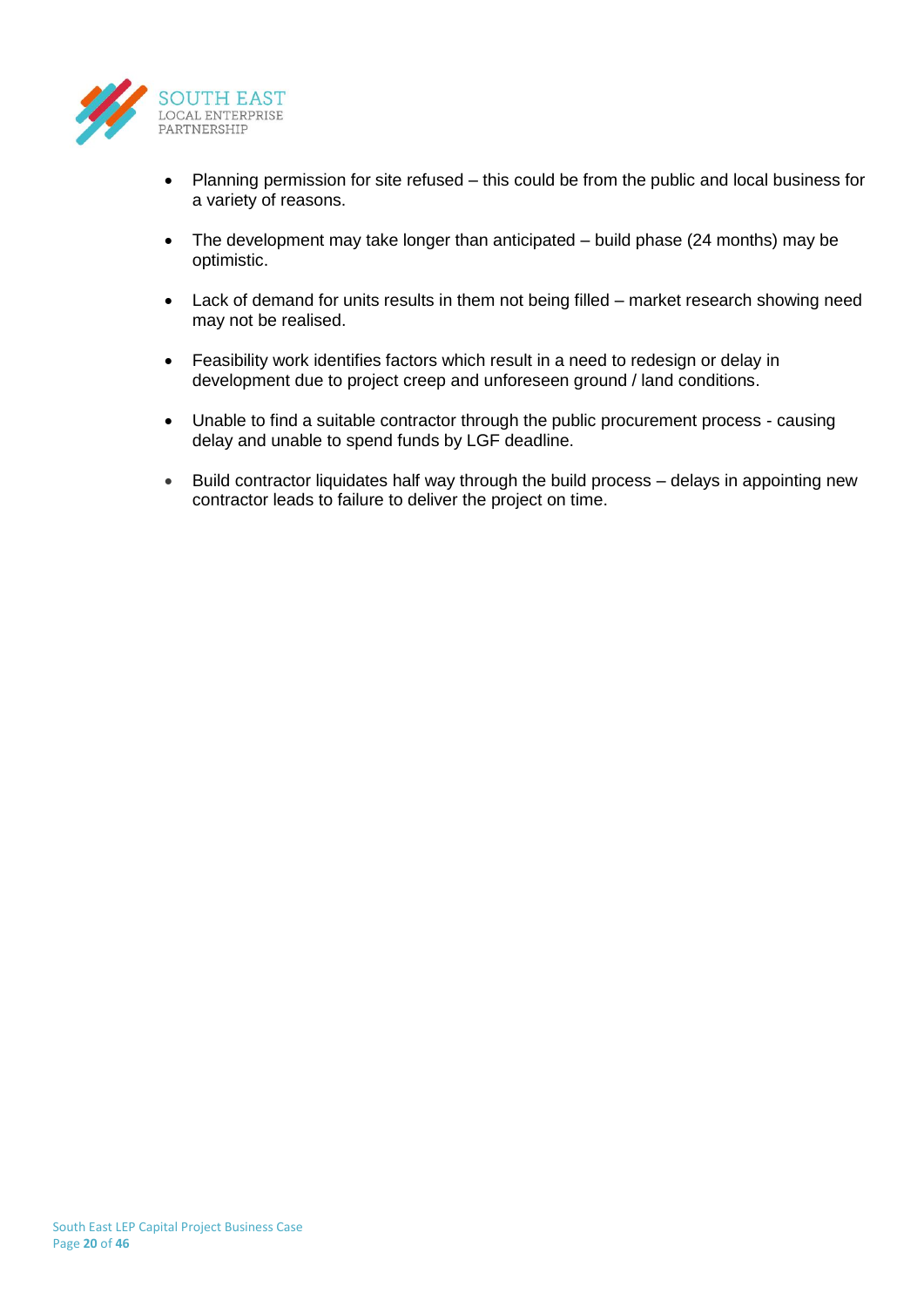

## 3. ECONOMIC CASE

*The economic case determines whether the scheme demonstrates value for money. It presents evidence of the expected impact of the scheme on the economy as well as its environmental, social and spatial impacts.* 

*In addition to this application form, promoters will need to provide a supporting Appraisal Summary Table (AST). This should provide:*

*• a calculation of Benefit-Cost Ratio (BCR) according to the DCLG Appraisal Guidance, with clearly identified, justified and sensitivity-tested assumptions and costs*

- *• inclusion of optimism bias and contingency linked to a quantified risk assessment*
- *• inclusion of deadweight, leakages, displacement and multipliers*

*Smaller schemes (less than £2 million) are not required to provide a supporting AST, and do not have to calculate a BCR.*

### *3.1.* Options assessment:

*[Outline all options that have been considered, the option assessment process, and specify the rationale for discounting alternatives.*

*Promoters are expected to present a sufficiently broad range of options which avoid variations (scaled-up or scaled-down version) of the main options. The key to a well scoped and planned scheme is the identification of the right range of options, or choices, in the first instance. If the wrong options are appraised the scheme will be sub-optimal from the onset.*

#### *Long list of options considered:*

*Description of all options which have been considered to address the problem(s) identified in the Need for Intervention section above, including options which were considered at an early stage, but not taken forward.*

#### *Options assessment:*

*Describe how the long list of options has been assessed (assessment approach), rationale behind shortlisting/discarding each option.*

#### *Short list of options:*

*The 'Options Assessment' section is an opportunity to demonstrate how learning from other projects and experience has been used to optimise the proposal, and the Preferred Option is expected to emerge logically from this process; max. 2 pages.*

*Smaller schemes (less than £2 million) are required to complete an Options assessment which is proportionate to the size of the scheme; max. 1 page.]*

The council has considered various options to progress the proposed development. These are as follows:

**1. Proceed without LGF funding in place, or with reduced funding:** The council has considered funding the development of the project itself but it's challenging to generate income from good quality business incubator units. The revenue loss during the development phase and first five years of the project (after the building is opened), without LGF funding, is expected to total approximately £750K. Without LGF grant funding, the council would need to take on financial risk which would be unwise in the current economic climate.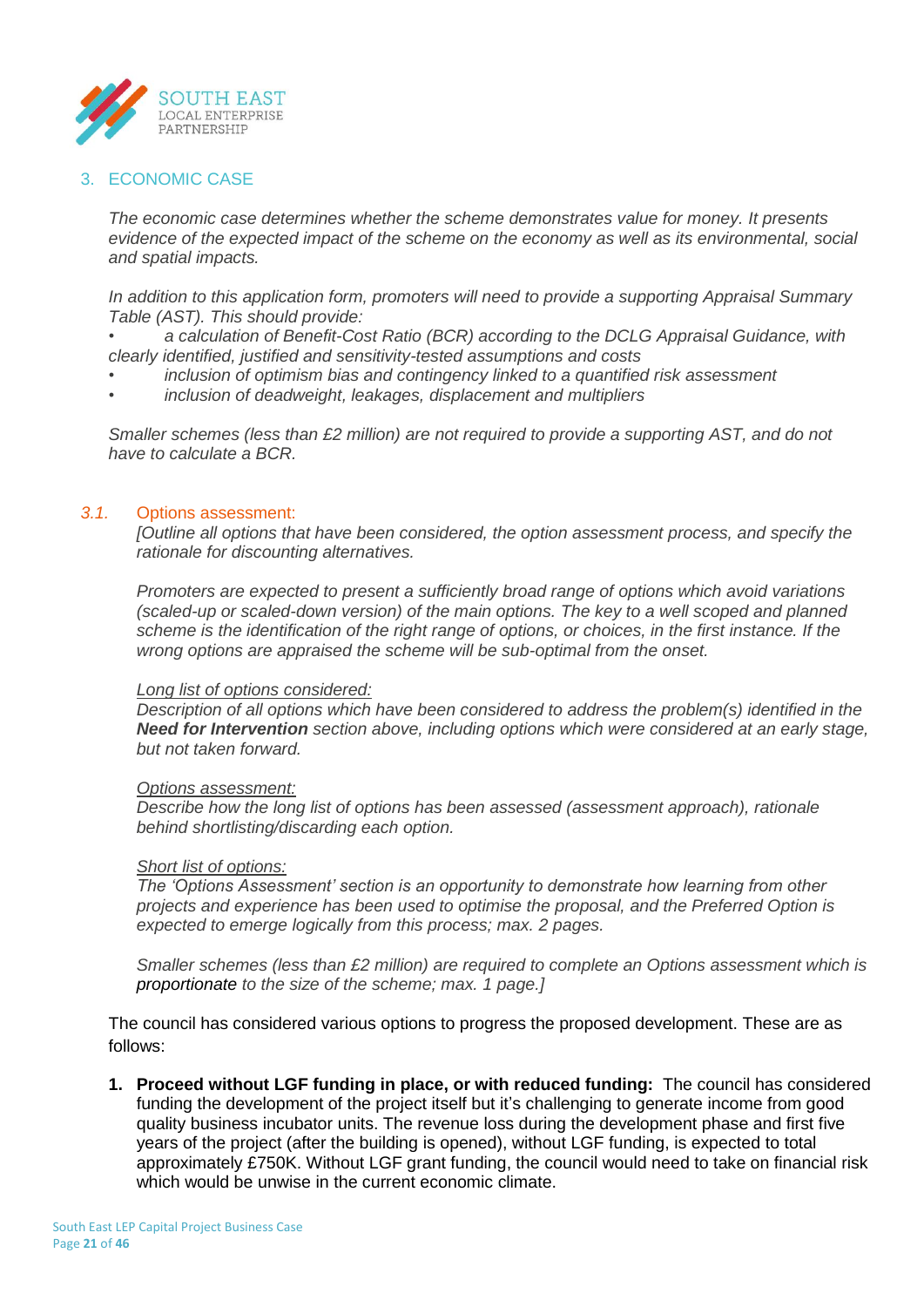

The council has budget deficits of £443k for 17/18, £1.039m in 18/19 and £1.036m in 2019/20. The underlying deficit grows to £2.4m by 2021/22. The council, whilst it may be prepared to take the risk of less than 90% to 92% occupancy is unable to fund an ongoing deficit programme. Councillors are likely to resist funding a project which does not cover its costs almost fairly immediately, and this development cannot do so without LGF funding in place.

**2. Non-Intervention:** A do nothing option would leave the whole Sidney Little Road site under developed without any momentum. This may have negative effects on the ability of the Hastings area to support newly created businesses and jobs, resulting in outward migration of skilled workers and innovative technologies, potentially out of the reach of the LEP area.

### *3.2.* Preferred option:

*[Describe the Preferred Option and identify how the scheme aligns with the objectives. Include evidence of stakeholder support for the Preferred Option either through consultation on the scheme itself or on the strategy the scheme forms part of; max. 1 page.]*

The preferred option is for the LGF grant to be approved; the grant will enable the council to rapidly proceed with the project. The scheme would need Cabinet approval and if necessary, an emergency Cabinet could be called. Once agreed, a loan could be available for the £2.27m from the Public Works Loan Board within 48 hours.

The grant helps the council to keep the lease charges competitive for a longer period of time. This should help the businesses to flourish in their early phase of development. The grant will also help the council to create momentum towards developing two further sites in the area in the future.

The scheme has a revenue (income) gap funding of £250K during the build (loan cost) and the first five years of the project (income from the lease of the units less operational and loan cost). The business case for the project demonstrates it would allow it to break even within five years of completion, which justifies the investment from a local authority perspective. The local authority is already taking risks in terms being able to let and maintain the occupancy rate over 90% by year four of the project and no further increases in interest rates prior to the PWLB loan agreement. This leaves little scope for flexibility in the LGF funding application.

Stakeholders consulted on the preferred option include our partners, East Sussex County Council, HBC Commercial Properties Management Team, Team East Sussex (East Sussex LEP), Locate East Sussex and local commercial agents Dyer Commercial.

#### *3.3.* Assessment approach:

*[Describe the approach used to assess the impacts of the scheme, describing both the quantitative and qualitative methods used, and specify the Do Minimum and Do Something scenarios. The assessment approach should be a proportionate application of the DCLG guidance; max. 1.5 pages.].*

The strategic interventions proposed by this scheme have been informed by the council's income generation strategy. As part of this work, the council commissioned an independent marketing report to enable the drafting of a business case for the development of the sites PX and QX. Please see Appendix 4: LGF 3b HBC Sidney Little Road Dyer Hobbis Incubation Need Report March 2017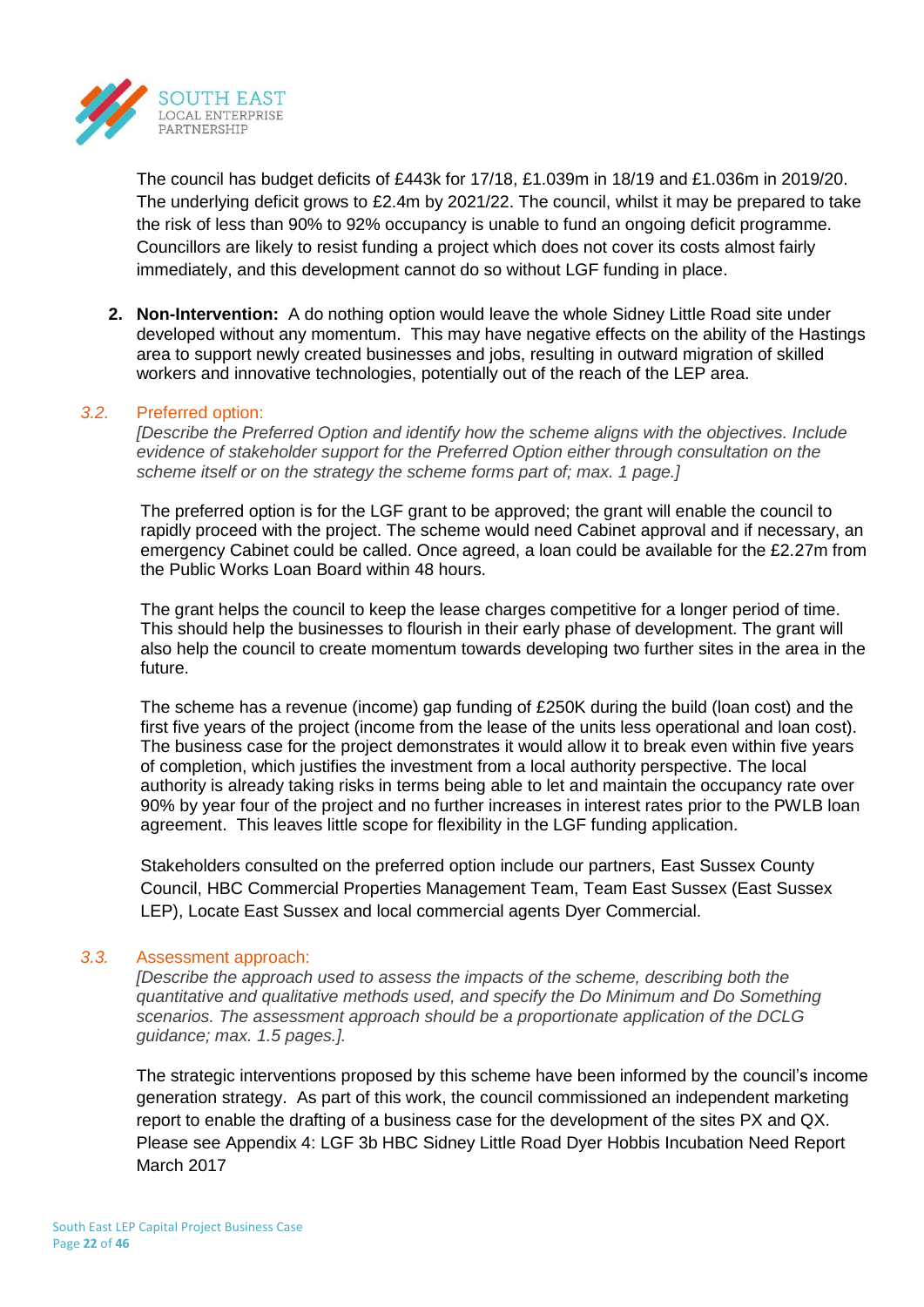

The report established the demand for small units with the recommendation to build the suggested scheme but to phase further development so as not to flood the market with available space. By agreeing to easy-in/easy-out licences, the aim would be to grow the tenants from the incubator units into larger units already available on site or into any future proposed buildings in phase 2.

Four options for investment for the site where considered:

- **Do nothing** at the strategic level this puts at risk past investments in the area and the progress of economic regeneration of the town, leaving a derelict site to fester blighting the local neighbourhood.
- **Do minimum** given the site is currently empty, development is the only practical option. However, a do minimum approach could allow for the site to be cleared and tidied up. However given its assigned use within our local plan it cannot be used for any other purpose other than industrial development.
- **Do something** use the site to create additional industrial units based on current and projected demand from market analysis but not considering a strategic approach to develop the whole site, which could result in flooding the market but also limiting the offer to one segment of the market which may result in less local starts-ups to develop and grow.
- **Do optimum** use the site to create additional units with a phased development approach, based on current and projected demand from market analysis, to initially provide facilities for start-ups and small-scale business with flexible leases with phase 2 development to allow for larger units if demand exists.

The **Do optimum** approach will deliver best against the council's and SELEP's priorities and strategies, please see item 2.3 above.

## *3.4.* Economic appraisal assumptions:

*[Provide details of the key appraisal assumptions by filling in the table in Appendix A, expand if necessary. Key appraisal assumptions as set out in Appendix providing justification for the figures used and any local evidence, where appropriate (different from the standard assumptions or the ones with the greatest influence on the estimation of benefits). Explain the rationale behind displacement and deadweight assumptions.*

*Smaller schemes (less than £2 million) are not required to complete this section].*

## *3.5.* Costs:

*[Provide details of the costs of the scheme. All public-sector costs should be included:*

- *• Public sector grant or loan*
- *• [Public sector loan repayments] (negative value)*
- *• Other public sector costs*
- *• [Other public sector revenues] (negative value)*

*If the land is owned by the public sector, then the public sector will be incurring holding costs assumed to be 2% of the existing value of the land per year. Should the land be used for nonresidential development these holding costs will be avoided. This needs to be reflected in the appraisal as a negative cost.*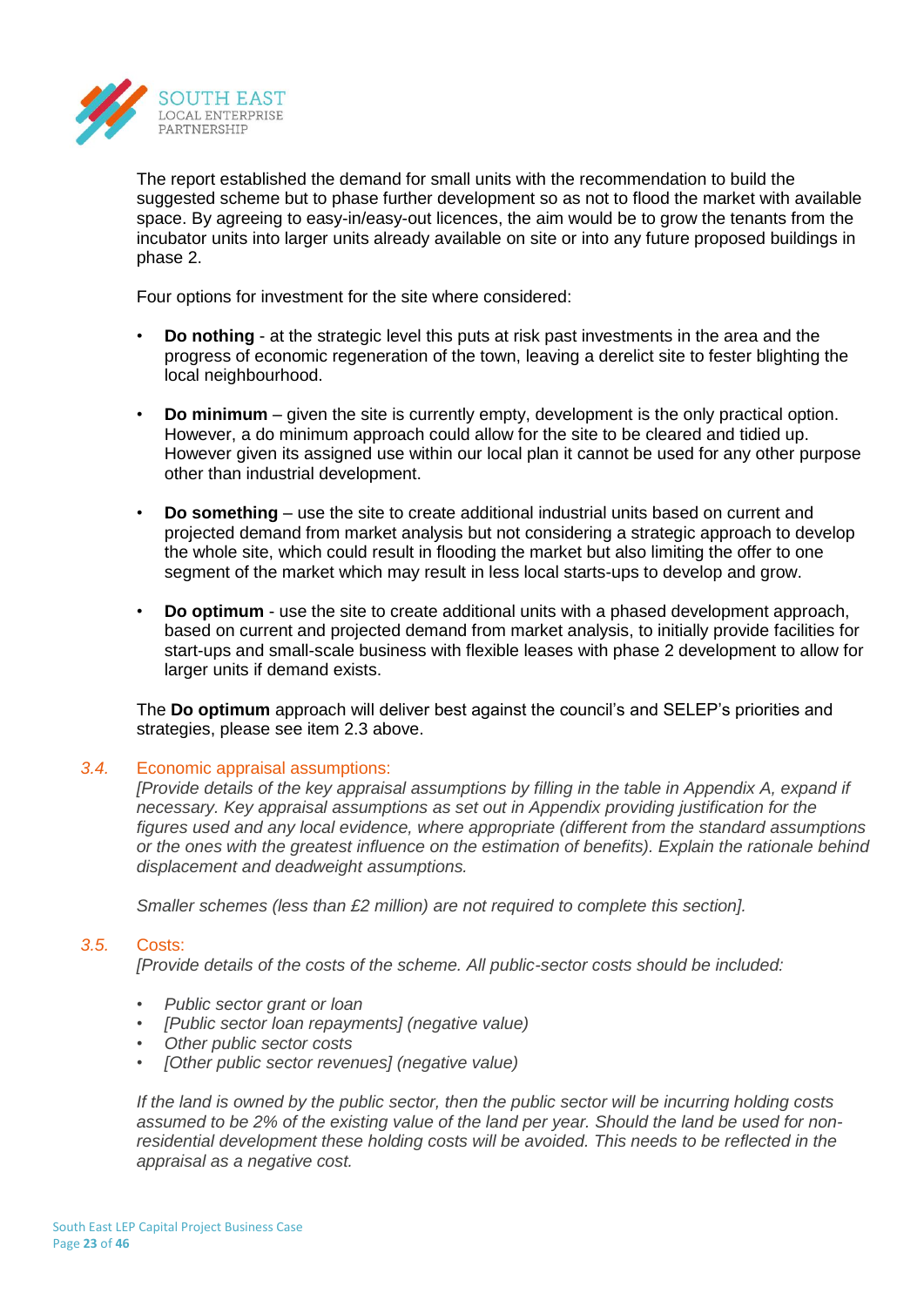

*Please note that any private costs associated with the development should be included in the appraisal as a dis-benefit and therefore feature in the numerator of the BCR calculation rather than the enumerator.* 

*Additional details regarding the consideration of costs as well as standard assumptions that can be used in the absence of local data can be found in the DCLG appraisal data book.]*

| <b>Main Cost Items</b>                                                                                           | £££                                                                    | Remarks                                                                                                                                                                                                                                                                                                     |
|------------------------------------------------------------------------------------------------------------------|------------------------------------------------------------------------|-------------------------------------------------------------------------------------------------------------------------------------------------------------------------------------------------------------------------------------------------------------------------------------------------------------|
| Development Land (for<br>all three sites in Sidney<br>Little Road)                                               | £600,000                                                               | Total value of land purchased by HBC in<br>March 2017 (16,100m <sup>2</sup> ). The incubator units<br>will be developed on site using approximately<br>887m <sup>2</sup> .                                                                                                                                  |
| Design and Build Cost<br>(including surveys,<br>planning $etc.$ ) – see<br>Appendix 9 for detailed<br>breakdown) | £2,773,686                                                             | Cost estimates with good levels of<br>contingency. A 10% additional project<br>contingency has been included for building<br>inflation since the cost consultants work<br>(Appendix 9). There are also likely to be<br>additional project requirements - e.g.<br>broadband, energy generation measures etc. |
| <b>HBC Project</b><br><b>Management Cost</b>                                                                     | £30,000                                                                | The project will be managed in house using<br>existing staffing resources                                                                                                                                                                                                                                   |
| Revenue loss from<br>management letting<br>until full occupancy -<br>see Appendix 2                              | £250,000                                                               | Loss of income for the first five years of the<br>project until breakeven point.                                                                                                                                                                                                                            |
| <b>PWLB Loan Amount</b>                                                                                          | £2,273,686                                                             | Proposed loan to be sought by HBC from<br><b>PWLB</b>                                                                                                                                                                                                                                                       |
| <b>PWLB Loan Cost over</b><br>40 years                                                                           | Estimated<br>additional cost<br>over 40 years at<br>£2.25m             | This is dependent on interest rate when the<br>loan is confirmed.                                                                                                                                                                                                                                           |
| <b>Local Growth Fund</b><br>request                                                                              | £500,000                                                               | Funding to be confirmed June 2019                                                                                                                                                                                                                                                                           |
| Management and<br><b>Maintenance Cost</b>                                                                        | £20,000 per<br>annum (estimated<br>at the beginning of<br>the project) | Management and maintenance costs taken<br>into account in assessing the financial viability<br>of the project.                                                                                                                                                                                              |

#### *3.6.* Benefits:

*[Provide details of the benefits of the scheme identifying the 'initial' and adjusted benefits that were used to calculate the 'initial' and 'adjusted' BCR. The DCLG Appraisal Guidance provides additional details regarding the initial and adjusted benefit calculations on page 17.*

#### *'Initial' Benefits*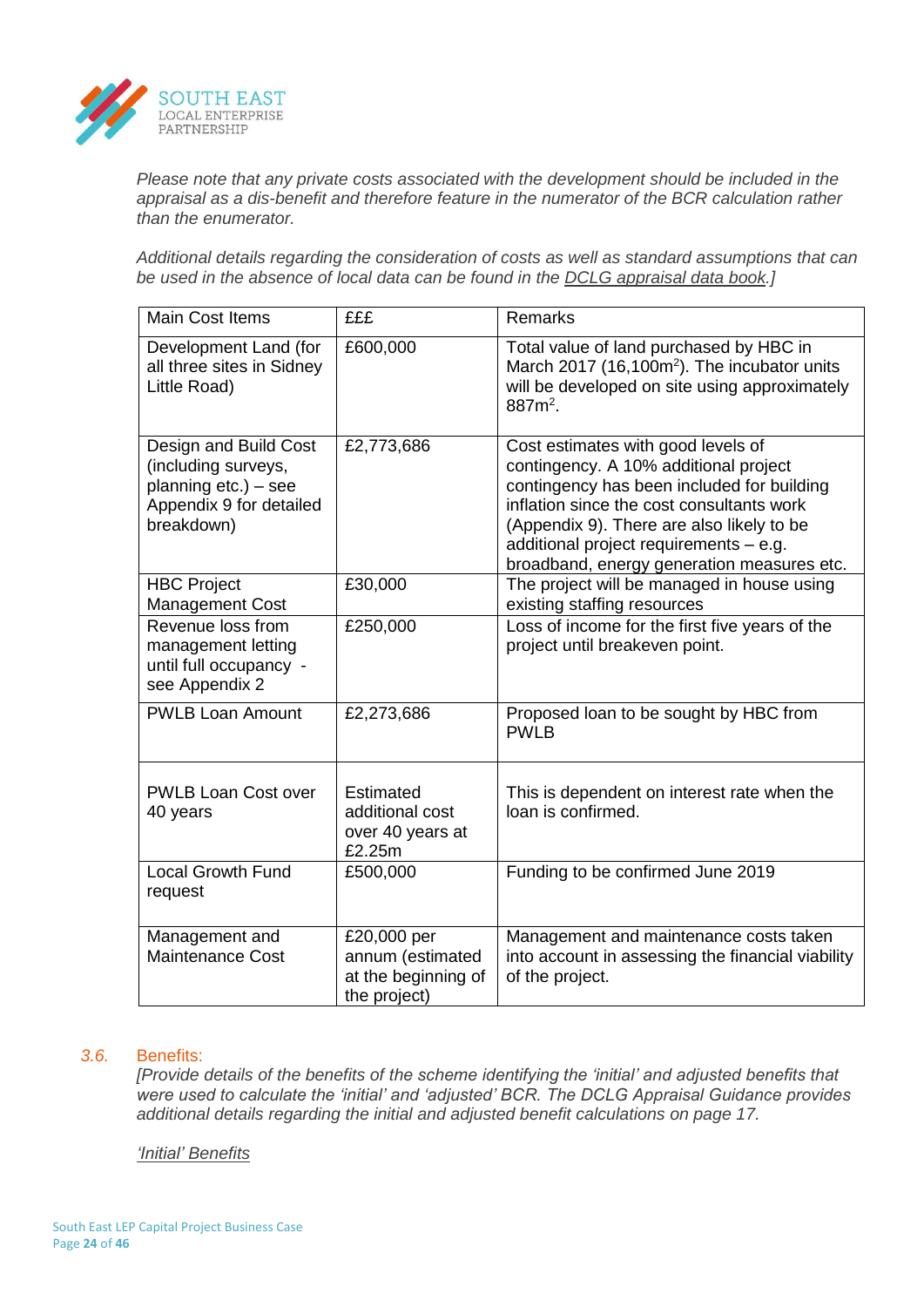

*All impacts quantified based on the Green Book Guidance and Green Book Supplementary and Departmental Guidance should feature in the 'initial' BCR calculation. These impacts currently include:*

- *• Air quality*
- *• Crime*
- *• Private Finance Initiatives*
- *• Environmental*
- *• Transport (see WebTAG guidance)*
- *• Public Service Transformation*
- *• Asset valuation*
- *• Competition*
- *• Energy use and greenhouse gas emissions*
- *• Private benefits e.g. land value uplift*
- *• Private sector costs if not captured in land value*
- *• Public sector grant or loan if not captured in land value*
- *• Public sector loan repayments if not captured in land value*

### *'Adjusted' Benefits*

*There are several external impacts to the users or entities already present in a development area or to the society that are additional to the impacts included in the Green Book Supplementary and Departmental Guidance.*

*Such external impacts include potential agglomeration impacts on third parties, health impacts of additional affordable housing and brownfield land clean-up, educational impacts of additional housing, transport externalities, public realm impacts, environmental impacts, and cultural and amenity impacts of development. Such externalities should still form part of the appraisal and included in the 'adjusted' BCR.*

*Promoter should present here additional estimates of impacts based on their own evidence. These estimates might be based on tentative assumptions where the evidence base is not well established. Additional guidance regarding the identification of externalities and ways of estimating the 'adjusted' impacts are available in Annex F of the DCLG Appraisal Guidance.]*

Given the value of this scheme, the council has performed its own financial and business/economic case to proceed with the project (please see Appendix 2 – Sidney Little Road Financial Forecast). This shows an excellent cost to benefit ratio in terms of return on investment, generating surplus for the council within five years and over the long term. The scheme has also been brought forward because of the opening, and close proximity of the Hastings Bexhill link road and associated Queensway Gateway connections. These infrastructure projects were funded by SELEP where the full economic case and benefit cost ratio was assessed.

ROI for the LGF Programme: using the base calculation for Return on Investment (ROI) within the period of LGF investment only (value of development – value of investment) / value of investment, we are presented with  $(E2,773,686 - E500,000)$  / £500,000 = 450% ROI which we believe presents good value for the LGF.

The long term ROI will require a valuation of the completed development at market price, however as this exceeds the life of the LGF funded intervention this is not considered relevant at this stage.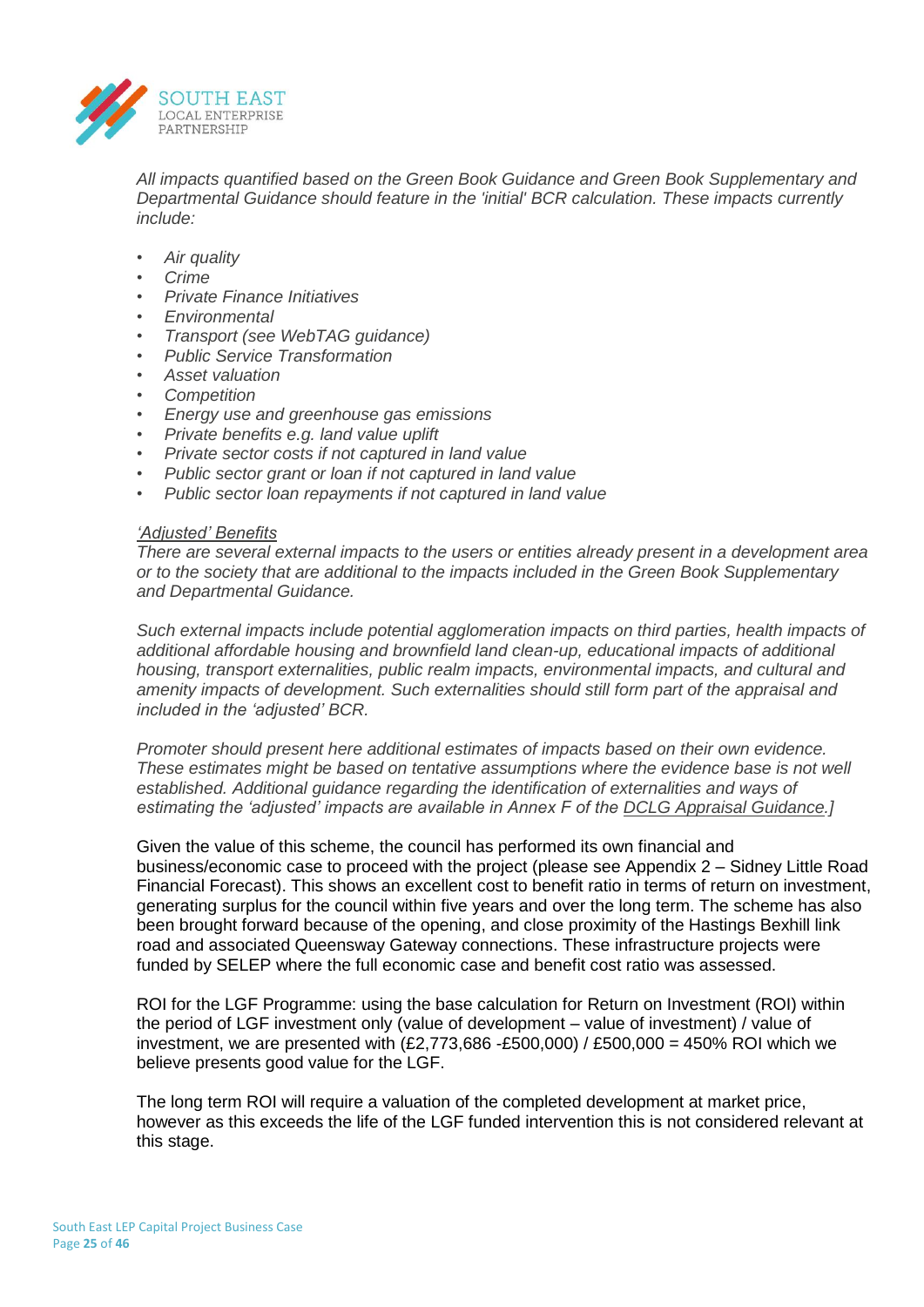

The Social Return on Investment metric (SROI), which looks at qualitative factors, the project provides a range of social value factors including green and energy efficiency features; development of a stalled site; addressing market failure.

## 3.7. Local impact:

*[If the scheme has a significant level of local impacts these should be set out in this section.]*

- Job creation the expected number of jobs created will be 74
- Self-starts This is a long term high quality commercial premises for the town consisting of 28 units. It will therefore initially support 28 start-up businesses once the building is fully occupied however the number is likely to be greater as businesses go in and out of these premises during its lifetime.
- Business opportunity to expand we offer long term support to enable businesses to grow.

#### 3.8. Economic appraisal results:

*[Please provide details of the key appraisal results (BCR and sensitivity tests) by completing the table below. Please note, not all sections of the table may require completion.*

*Promoters should also include a statement which identifies other schemes which may have potentially contributed to the same benefits/impacts.* 

*Smaller schemes (less than £2 million) are not required to complete a quantified economic appraisal but are required to include a Value for Money rationale.]*

As this is a scheme less than £2m funding request we have not completed the table below. However item 1.15 (Proposed Completion of Outputs) states the outputs expected from the delivery of this project.

In summary, the council is seeking c£500k funding for the viability gap to develop 28 business incubator hubs at a total cost of £2.7m. It is anticipated c74 jobs will be created at an average cost of c£6,800. This represents excellent value and the bid reflects the low level of rent payable by many businesses in Hastings and the need for support in enabling them to flourish. Given low rent and land values, this development will not be viable without this funding support.

|   | <b>DCLG Appraisal Sections</b>                                                                                                                   | <b>Option 1 relative to</b><br>status quo (Do<br>Something) | <b>Option 2 relative to</b><br>status quo (Do<br>Minimum) |
|---|--------------------------------------------------------------------------------------------------------------------------------------------------|-------------------------------------------------------------|-----------------------------------------------------------|
| A | <b>Present Value Benefits</b><br>[based on Green Book<br>principles and Green Book<br>Supplementary and<br><b>Departmental Guidance</b><br>(£m)] |                                                             |                                                           |
| В | Present Value Costs (£m)                                                                                                                         |                                                             |                                                           |
| C | Present Value of other<br>quantified impacts (£m)                                                                                                |                                                             |                                                           |
| D | <b>Net Present Public Value</b><br>(£m) [A-B] or [A-B+C]                                                                                         |                                                             |                                                           |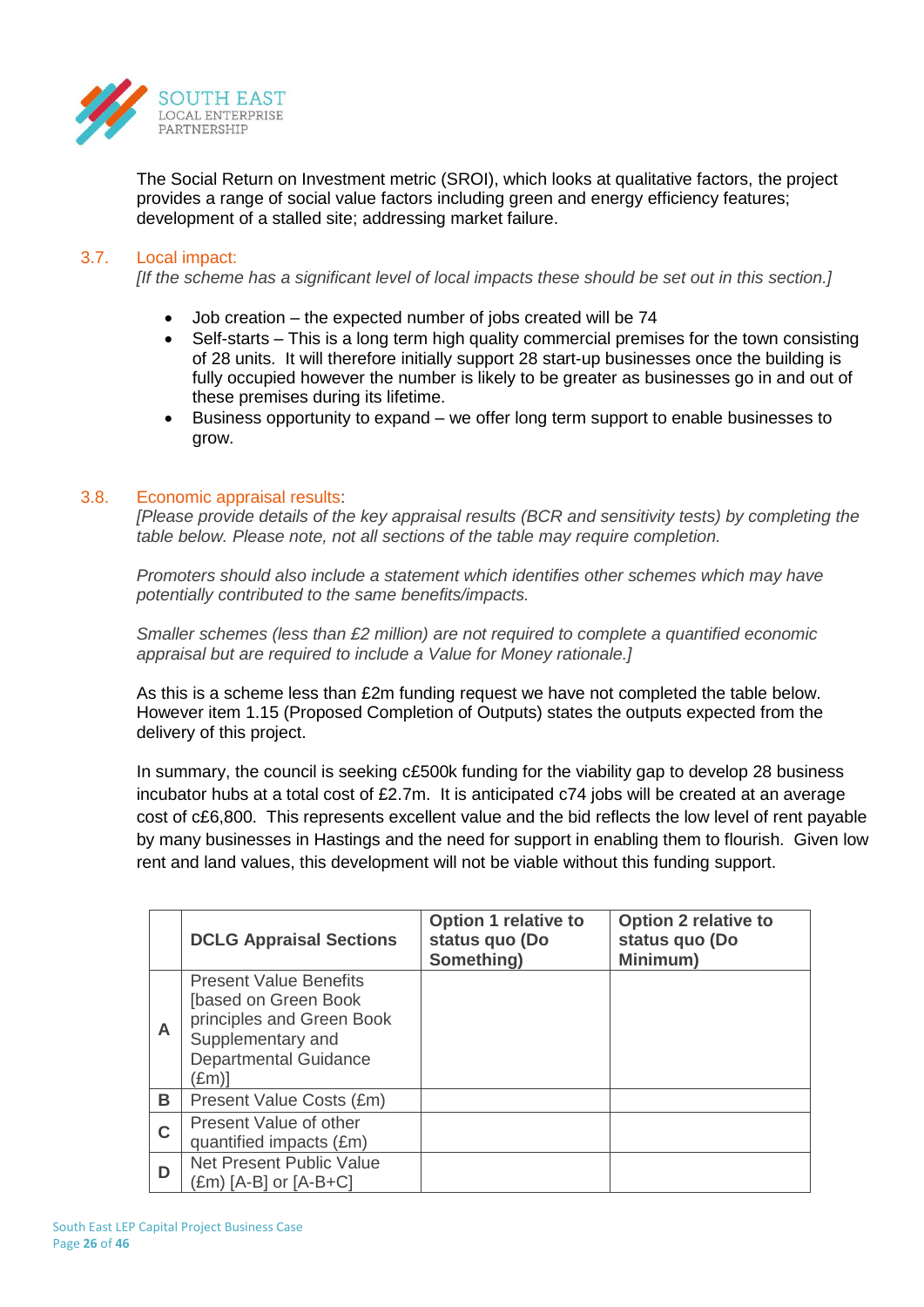

|   | <b>DCLG Appraisal Sections</b>                   | <b>Option 1 relative to</b><br>status quo (Do<br>Something)                                                                                                                                                                                                                                                                                                                                                                                                             | <b>Option 2 relative to</b><br>status quo (Do<br>Minimum)                                        |  |
|---|--------------------------------------------------|-------------------------------------------------------------------------------------------------------------------------------------------------------------------------------------------------------------------------------------------------------------------------------------------------------------------------------------------------------------------------------------------------------------------------------------------------------------------------|--------------------------------------------------------------------------------------------------|--|
| E | 'Initial' Benefit-Cost Ratio<br>[A/B]            |                                                                                                                                                                                                                                                                                                                                                                                                                                                                         |                                                                                                  |  |
| F | 'Adjusted' Benefit Cost<br>Ration [(A+C)/B]      |                                                                                                                                                                                                                                                                                                                                                                                                                                                                         |                                                                                                  |  |
| G | Significant Non-monetised<br>Impacts             | [Please provide details of the non-monetised<br>monetisation is not possible, a qualitative<br>assessment of the potential impacts should be<br>submission.<br>The DCLG Appraisal Guidance provides<br>additional details regarding the use of multi-<br>criteria analysis (MCA) on page 25 or switching<br>values to capture the significance of such<br>impacts on page 26]                                                                                           | impacts of the scheme. Please note that, where<br>carried out and presented in the Business Case |  |
| н | Value for Money (VfM)<br>Category                | [A VfM category should be produced for each<br>spending option. The VfM should be based on<br>the overall assessment of both monetised and<br>non-monetised impacts. The VfM category will<br>ultimately represent a judgment based on the<br>size of the monetised benefits relative to the<br>monetised costs (the BCR) and the potential<br>significance of non-monetised impacts.<br>Additional guidance can be found on page 28 of<br>the DCLG Appraisal Guidance] |                                                                                                  |  |
| ı | Switching Values &<br>Rationale for VfM Category | [Sensitivity analysis can be used to identify a<br>'switching value' particularly with respect to<br>additionality]                                                                                                                                                                                                                                                                                                                                                     |                                                                                                  |  |
| J | DCLG Financial Cost (£m)                         |                                                                                                                                                                                                                                                                                                                                                                                                                                                                         |                                                                                                  |  |
| K | <b>Risks</b>                                     |                                                                                                                                                                                                                                                                                                                                                                                                                                                                         |                                                                                                  |  |
| L | <b>Other Issues</b>                              |                                                                                                                                                                                                                                                                                                                                                                                                                                                                         |                                                                                                  |  |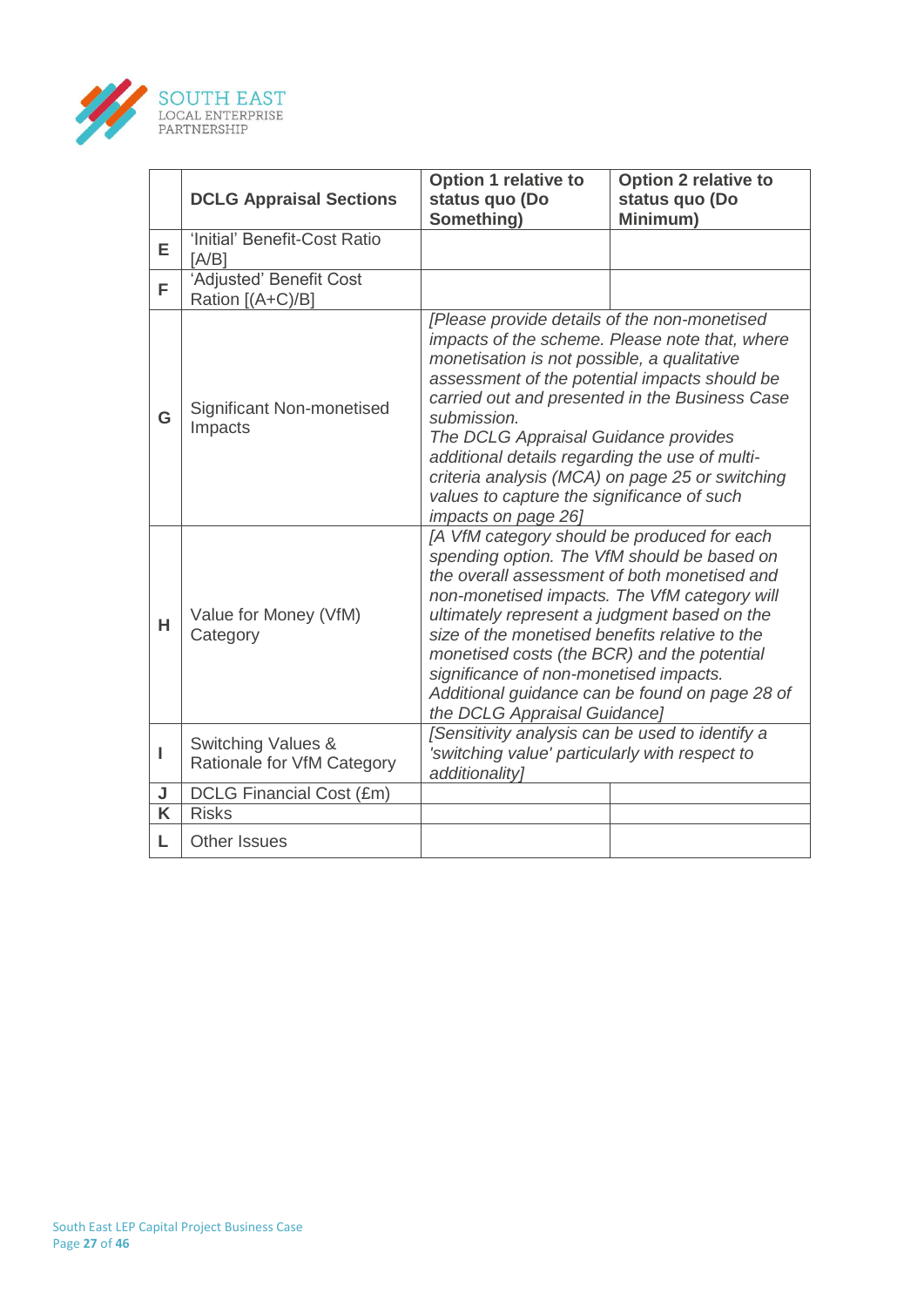

## 4. COMMERCIAL CASE

*The commercial case determines whether the scheme is commercially viable and will result in a viable procurement and well-structured deal. It sets out the planning and management of the procurement process, contractual arrangements, and the allocation of risk in each of the design, build, funding, and operational phases.*

### *4.1.* Procurement options:

*[Present the results of your assessment of procurement and contracting route options and the supplier market, and describe lessons learned from others or experience; max. 1 page.] Procurement policy?* 

The council will be adopting the traditional procurement approach to the construction of the incubator units. This is where the council accepts that design work will generally separate from construction, consultants are appointed for design and cost control, and the contractor is responsible for carrying out the build works. In addition, the consultant will also provide project management expertise and support the council's project team as required.

Hastings Borough Council has already commissioned an architect led project team to progress the plans, designs and costs through to technical design construction and handover in accordance with RIBA stages 0-7. It is anticipated that the multi-disciplinary team is to include the following professional services and disciplines:

- Building / Landscape Architect,
- Project Manager
- Structural Engineer,
- Structural and Building Surveyor,
- Mechanical & Electrical Services Engineer,
- Quantity Surveyor / Cost Consultant,
- Construction Design Management (CDM)

This team will prepare a feasibility study, master programme, concept design and cost plan (initially to RIBA stage 2) they will then develop designs to RIBA stage 4 (technical design) and once funding is approved, progress and manage the project through stages 5, 6 & 7 (construction, handover and close out).

The commissioning of the tender will be managed by the East Sussex Procurement Hub (ESPH) which provides the procurement service for the council.

The procurement is being undertaken as an open tender compliant with the Public Contract Regulations 2015.

The ESPH is a shared service, hosted by Wealden District Council which co-ordinates joint procurement on behalf of its members. It was formed in 2010 by the East Sussex District and Boroughs. It is not a purchasing or contracting body but providers will be expected to communicate directly with the Hub throughout the procurement and the life of the contract.

A prime objective for ESPH members is to generate benefits from process improvements, efficiency savings, aggregation and increased effectiveness in procurement by building upon the best that each council has to offer.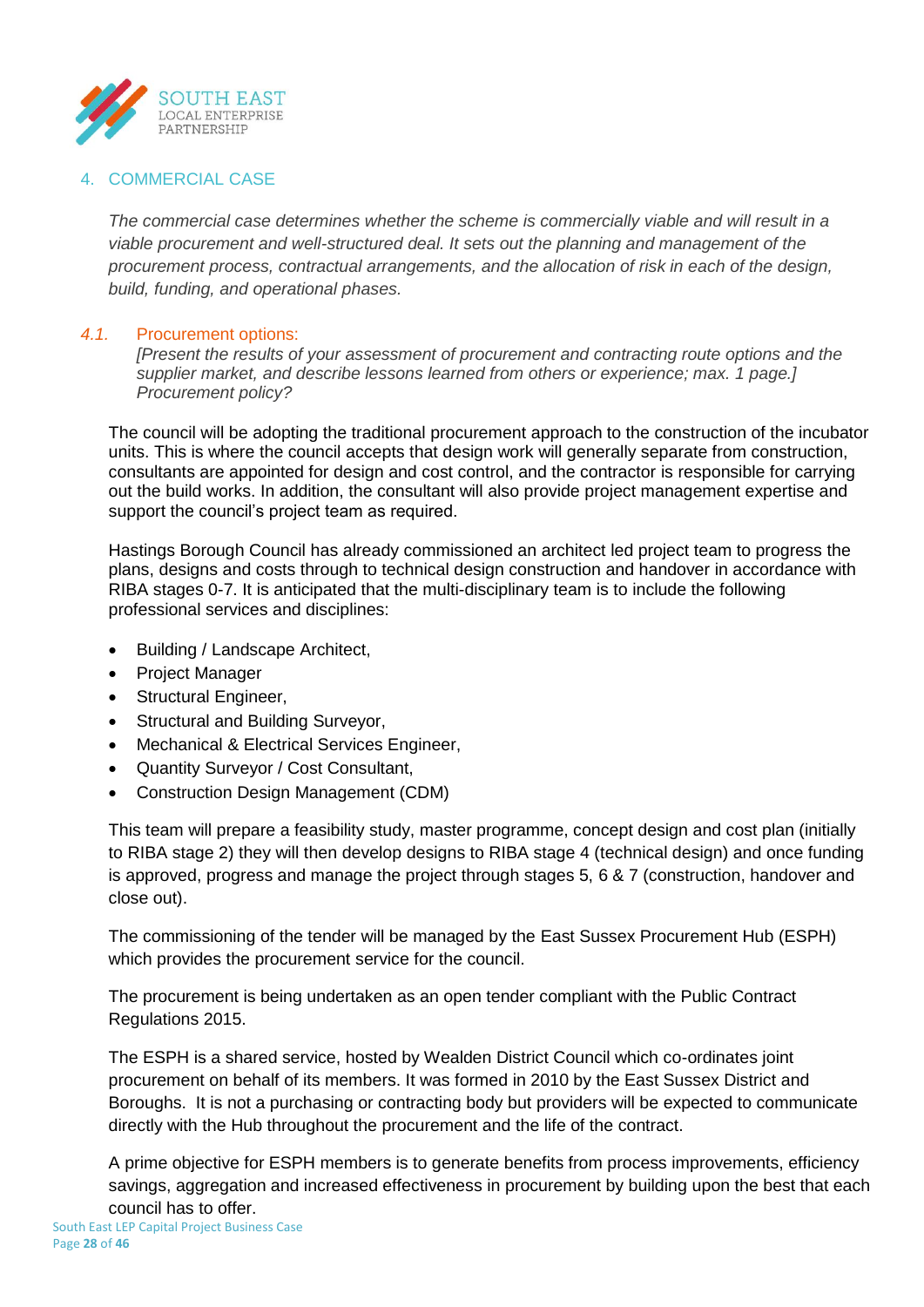

Additionally, it endeavours to create the optimum scenario in which best value is delivered across its members and increase the social benefits in communities through the sourcing activity it undertakes.

Based on our successful experiences with BD Foods we are confident that this process will be the best for this project.

### *4.2.* Preferred procurement and contracting strategy*:*

*[Define the procurement strategy and contracting strategy (e.g. traditional, (design and build, early contractor involvement) and justify, ensuring this aligns with the spend programme in the Financial Case and the project programme defined in the Management Case; max. 2 pages.]*

Please see item 4.1 regarding our preferred procurement and contacting strategy. The council has successfully used this traditional method to previously secure the delivery of its capital programme. It believes the traditional procurement method delivers high quality build, to its own specification and at a competitive price.

### *4.3.* Procurement experience:

*[Describe promoter (and advisor) experience of the proposed approach including any lessons learnt from previous procurement exercises of a similar scale and scope; max. 0.5 pages.]*

Recent procurement and delivery of capital projects:

- Source Skate Park Hastings Conversion of a disused below ground level swimming pool into an indoor skate park – total cost £1.17m (2017)
- A new factory unit for expansion of BD Foods  $-$  total cost £1.1m (2017)
- Jerwood Gallery, Stade Café, Stade Open Space and Hall total cost £9m (2011)

Key lessons learnt:

- Ensure specification meets project objectives from the outset minimise project scope creep
- Involve user, operations and maintenance experts from the start
- Ensure political support for the project during all its development stages
- Ensure all costs estimates are robust and all encompassing
- Provide for required budget to build project and good levels of contingency
- Establish good project management controls, decision making process addressing issues of responsibility, approval and change authority.
- Establish and active and knowledgeable Project Board
- Maintain good communication with all stakeholders and administrative arrangements

#### *4.4.* Competition issues:

*[Describe any competition issues within the supply chain; max. 0.5 page.]*

There are no competition issues within the supply chain. All tenders for construction and design work are issued via a competitive open tender process using the SE Shared Services Portal – <https://www.sesharedservices.org.uk/esourcing> (please see 4.1 above). The tenders will also be advertised on Contracts Finder - [https://www.gov.uk/contracts-finder.](https://www.gov.uk/contracts-finder) The tender process was set up using a full OJEU compliant procedure. It will also be in compliance with Hastings Financial Operating Procedures and Public Contracts Regulations 2015.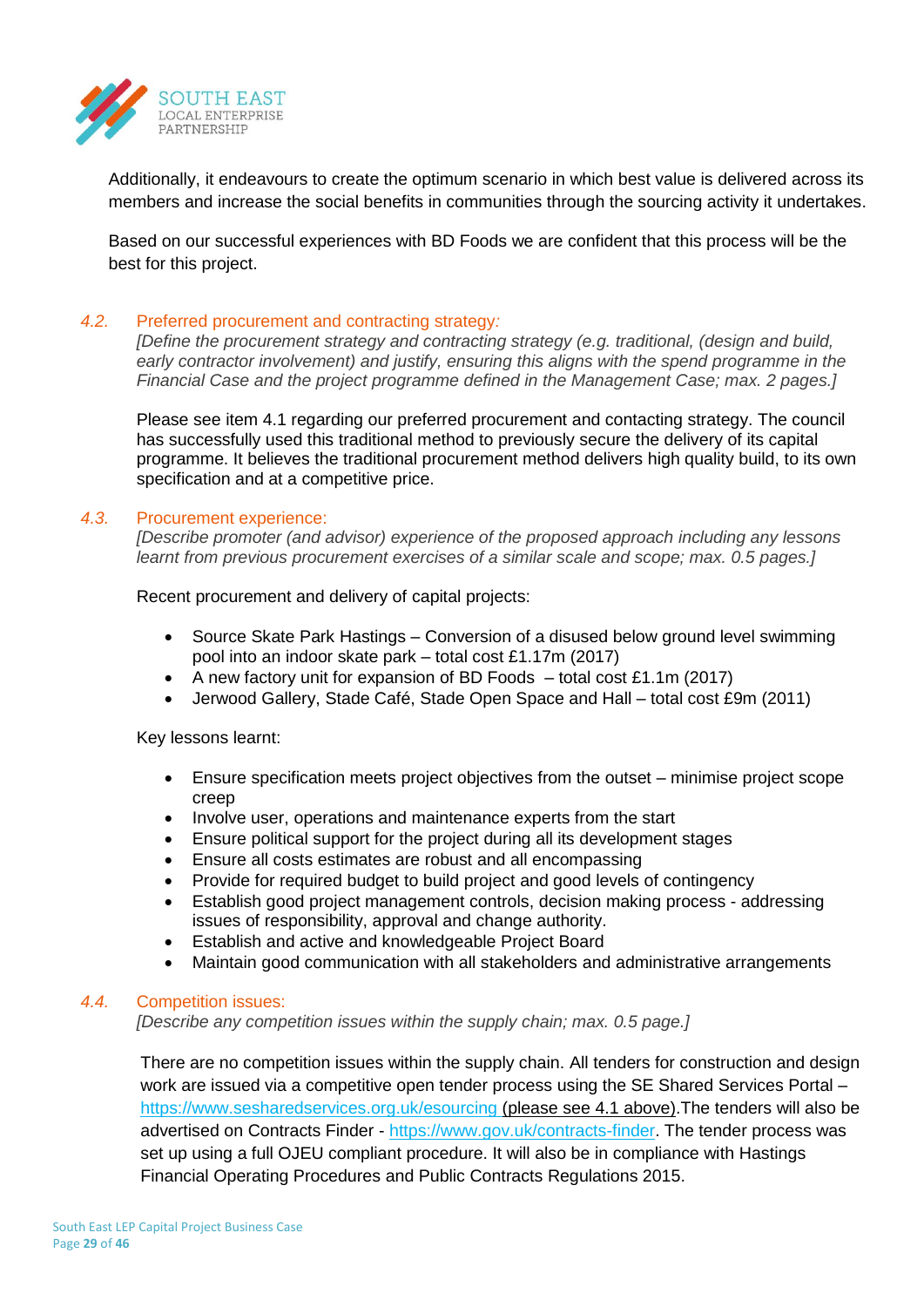

In tendering for architects to design the above incubator units, 130 Suppliers registered an interest with 17 submitting a bid. The tender will be awarded to the Most Economical Advantageous Tenderer based on 60% Quality 40% Cost. Quality was evaluated against the following criteria: Project Team; Programme; Client Objectives; Service Standards and Social Value. Evaluating against both quality and cost ensures value for money.

The build phase tender for the units will be drafted in conjunction with the design team, this process has not been finalised as it is in the early stages. However, the procurement will follow the process outlined above and will also be awarded using a quality / cost criteria. We believe this should address all competition issues with the supply chain.

#### *4.5.* Human resources issues:

*[Where possible, describe what you have done to identify and mitigate against any human resource issues; max. 0.5 pages.]*

There are no un-manageable human resource issues relating to the delivery of this project.

The project will be led by our Estates Service Team with the work allocated to the Estates Manager and Principal Estates Surveyor to project manage and organise the delivery of the works, both of whom have been working on the development of the Sidney Little Road Incubation Units for the past 18 months.

The team will be supported by the Design Team whose role will also be to project manage the build phase of the work. The design consultants have identified their teams who will be working on the Sidney Little Project, together with CVs for each team member.

In addition, our Estates Team will also be supported by our Building Surveyors to address any design and technical issues which may arise during both the design and build phase. The council Regeneration Team will oversee compliance with all LGF reporting and monitoring requirements.

In total there are 4 groups of staff team (3x HBC Internal team and 1 Consultant Design Team) involved in overseeing the delivery of the project. This represents a multi skilled experienced team. Within these teams, staffing support can be re-organised to respond to any human resource challenges.

## *4.6.* Risks and mitigation:

*Specify the allocation of commercial risks (e.g. delivery body, federated area, scheme promoters) and describe how risk is transferred between parties, ensuring this is consistent with the cost estimate and Risk Management Strategy in the Management Case; max. 1 page.]*

| <b>Risk Element</b> | <b>Identified risk</b>                      | Likelihood | <b>Impact</b> | <b>Mitigation</b>                                                                                                                                                                                       |
|---------------------|---------------------------------------------|------------|---------------|---------------------------------------------------------------------------------------------------------------------------------------------------------------------------------------------------------|
| <b>Funding</b>      | Viability gap for<br>development of<br>site | м          | н             | A source of viability gap funding has been<br>identified via the Local Growth Fund. If it is<br>not possible to access gap funding, the<br>programme will not be financially viable to<br>move forward. |
| <b>Planning</b>     | Planning<br>permission for<br>site refused  |            | н             | The site is identified within the Hastings Local<br>Plan 2014 for a development of this type.<br>Therefore, it is unlikely that planning<br>permission would be refused.                                |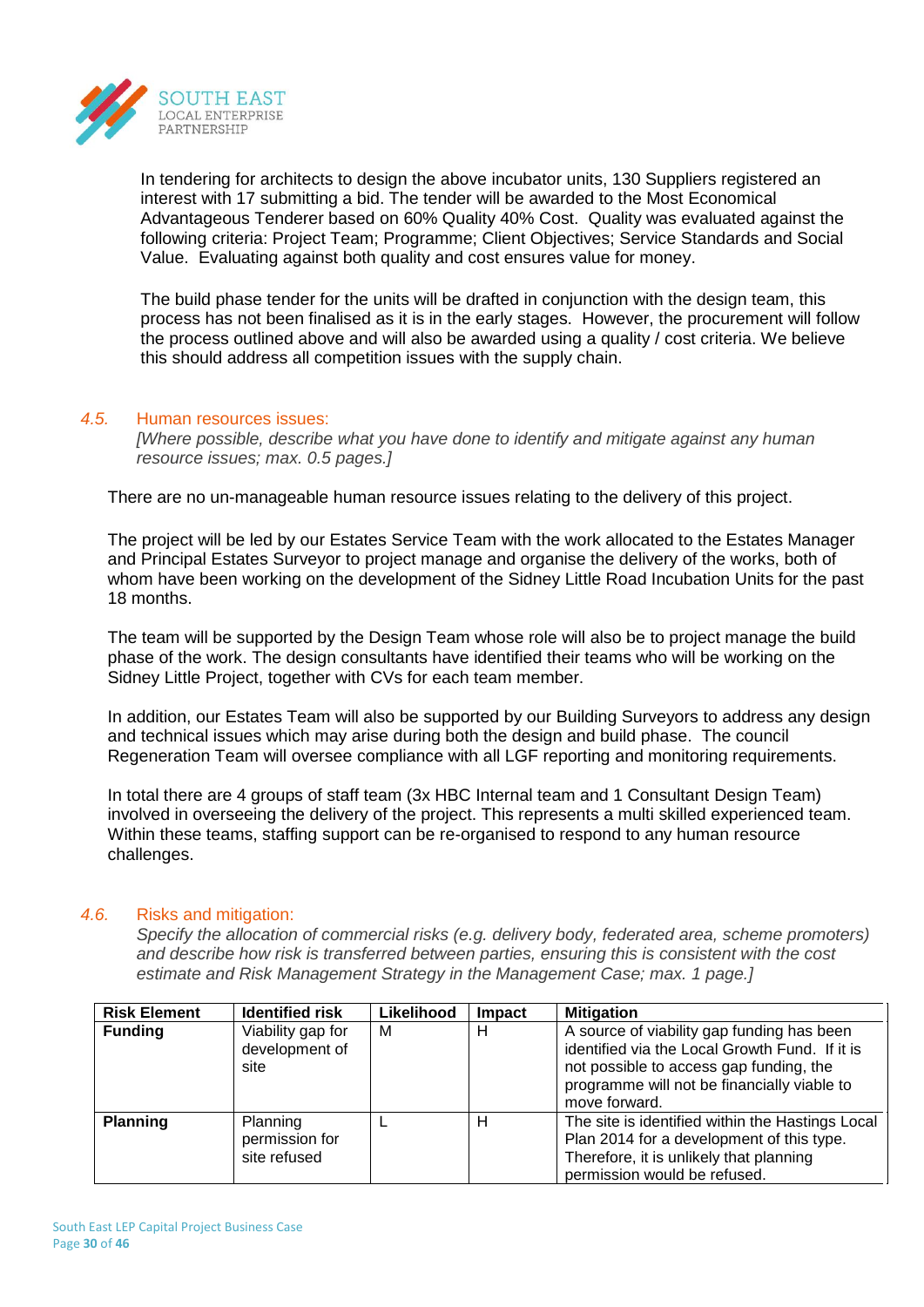

| Project<br>overruns | The development<br>may take longer<br>than anticipated.                                                     | L            | M | Dedicated and experienced project manager<br>and architect will work with contractors to<br>minimise risk.<br>Should the project then overrun, the project<br>can be adapted to reduce impact (e.g.;<br>completing a percentage of units for<br>occupation).                                                                               |
|---------------------|-------------------------------------------------------------------------------------------------------------|--------------|---|--------------------------------------------------------------------------------------------------------------------------------------------------------------------------------------------------------------------------------------------------------------------------------------------------------------------------------------------|
| <b>Demand</b>       | Lack of demand<br>for units results<br>in them not being<br>filled                                          | $\mathbf{L}$ | L | The projections in the income and<br>expenditure forecast show a conservative<br>estimate of 30% occupancy in year 1, rising<br>to 90% in year 3.<br>Based on current occupancy levels of the<br>council and Hastings Business Operations<br>current business centre spaces, it is unlikely<br>that occupancy could fall below this level. |
| <b>Site</b>         | Feasibility work<br>identifies factors<br>which result in a<br>need to redesign<br>or delay<br>development. | L            | M | The most likely cause of a delay would be the<br>findings of the ecological survey.<br>Topographical & ecology surveys have now<br>been carried out and nothing significant which<br>would lead us to anticipate a delay was<br>found.                                                                                                     |
| <b>Procurement</b>  | Unable to find a<br>suitable<br>contractor<br>through the<br>public<br>procurement<br>process.              | $\mathbf{I}$ | M | The council will use the expertise of the East<br>Sussex Procurement Hub to proceed with the<br>development.                                                                                                                                                                                                                               |

If the LGF funding is approved and the development proceeds, all the commercial risks rest with Hastings Borough Council. The council has a strong commercial property management team which is able let and manage the property effectively for the long-term. The additional objective of this proposal is to generate income for the council.

### *4.7.* Maximising social value*:*

*[Where possible, provide a description of how the procurement for the scheme increases social value in accordance with the Social Value Act 2012 (e.g. how in conducting the procurement process it will act with a view of improving the economic, social and environmental well-being of the local area and particularly local businesses); max. 0.5 page.]*

We will use Social Value as one of the criteria to assess tenders. Generally we ask the organisation to outline all the community benefits they propose to offer and how they will access local supply chains and support the local economy and community. This must be specifically for the provision of the contract and not general adherence to environmental and sustainability projects.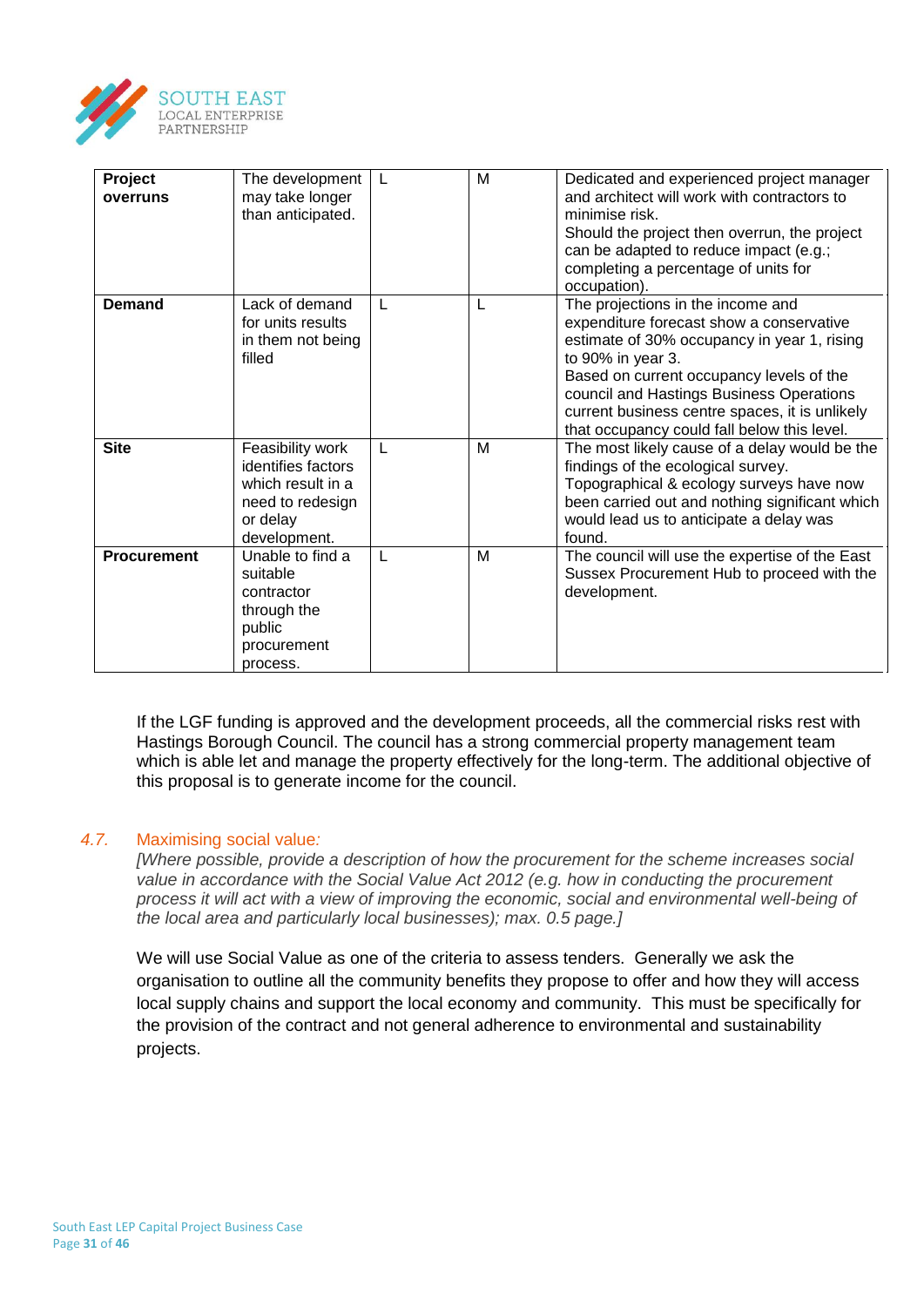

## 5. FINANCIAL CASE

*The Financial Case determines whether the scheme will result in a fundable and affordable Deal. It presents the funding sources and capital requirement by year, together with a Quantitative Risk Assessment (QRA), project and funding risks and constraints. All costs in the Financial Case should be in nominal values<sup>1</sup> .*

*The profile of funding availability detailed in the Financial Case needs to align with the profile of delivery in the Commercial Case.*

### *5.1.* Total project value and funding sources:

*[Specify the total project value and how this is split by funding sources by year, as per the table below (expand as appropriate). This should align with the total funding requirement described within the Project Overview section. Please include details of other sources of funding, and any conditions associated with the release of that funding. LGF can only be sought to 2020/21.]*

Total Project Value: £2,773,686

LGF Funding Request: £500,000

HBC Funding (via PWLB): £2,273,686

## *5.2.* SELEP funding request, including type (LGF, GPF, etc.,):

*[Specify the amount and type of SELEP funding sought to deliver the project. This should align with the SELEP funding requirement described within the Project Overview section.]*

The amount of funding requested is £500,000 from the LGF fund.

#### *5.3.* Costs by type:

*Detail the cost estimates for the project by year as per the table below (expand as appropriate) and specify how the inclusion of the Quantitative Risk Assessment (QRA) and other overheads aggregate to the total funding requirement. Where conversion has been made between nominal and real cost estimates (and vice versa) please provide details of any inflation assumptions applied. The Financial Case should not include Optimism Bias. Please confirm that optimism bias has not been applied in the Financial Case. Also, include details of the agreed budget set aside for Monitoring and Evaluation, and ensure this aligns with the relevant section in the Management Case. Please note, not all sections of the table may require completion.]*

 $\overline{a}$ 

 $1$  Nominal values are expressed in terms of current prices or figures, without making allowance for changes over time and the effects of inflation.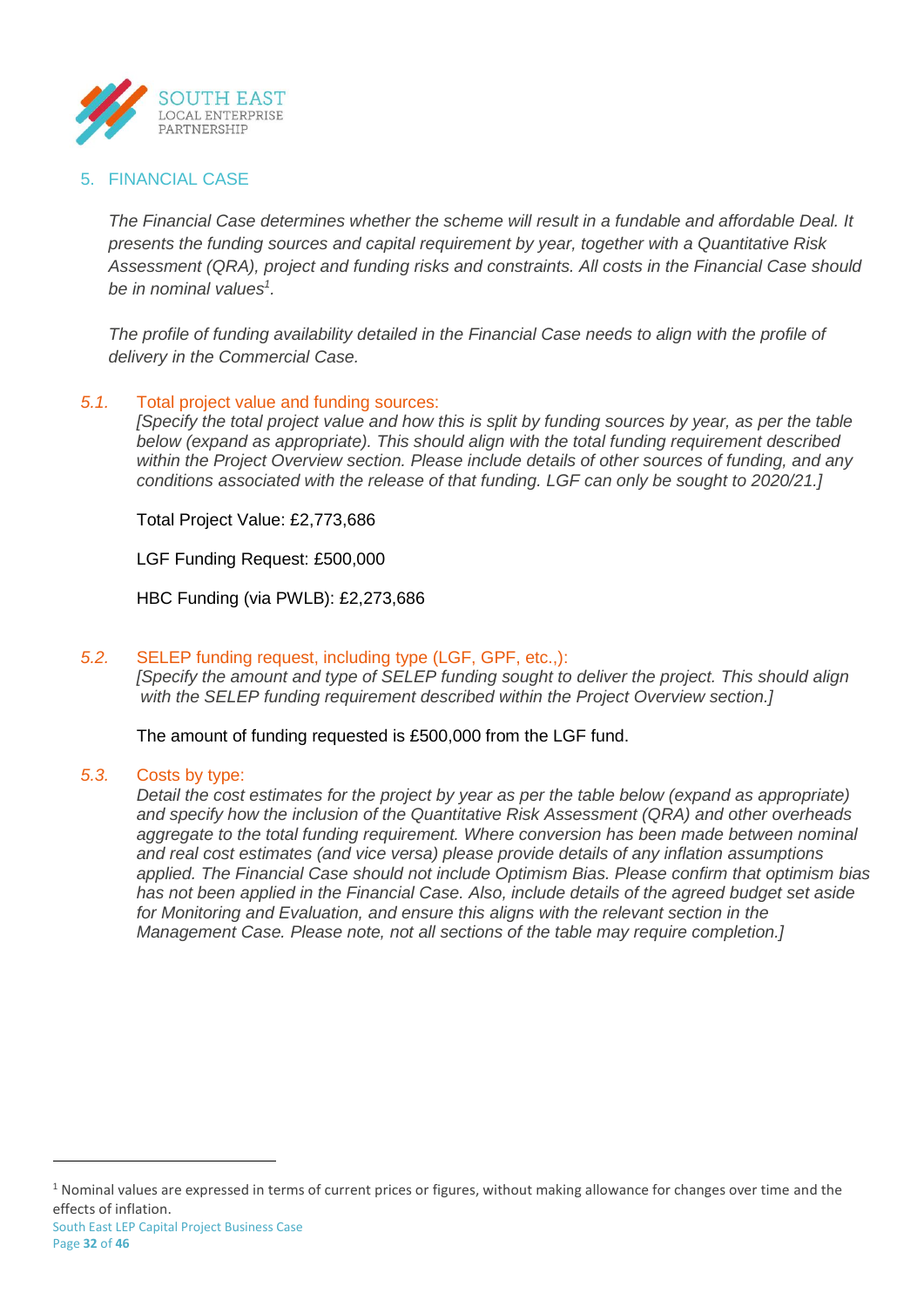

| <b>Sidney Little Road - Incubation Hub</b>     | <b>Expenditure</b> | <b>Forecast</b> |        |
|------------------------------------------------|--------------------|-----------------|--------|
| Cost type - Capital                            | 19/20              | 20/21           | 21/22  |
|                                                |                    |                 |        |
| Substructure – foundations, piling, GF         | £51,000            | £104,641        |        |
| construction etc.                              |                    |                 |        |
| Superstructure - Frame, roof, stairs, walls,   |                    | £628,850        |        |
| windows, doors                                 |                    |                 |        |
| <b>Internal Finishes</b>                       |                    | £130,000        |        |
| <b>Fittings and Furnishing &amp; Equipment</b> |                    | £43,304         |        |
| <b>Services</b>                                |                    | £239,000        |        |
| <b>External Road and Car Parks</b>             |                    | £543,875        |        |
| <b>Main Contractors Preliminaries</b>          | £135,000           |                 |        |
| <b>Main Contractors Overheads</b>              | £30,000            | £128,000        |        |
| Construction / Design Development and          |                    | £199,330        |        |
| <b>Design Contingency</b>                      |                    |                 |        |
| Project and Design Team Fees                   | £165,250           | £72,500         | £7,000 |
| <b>Development Contingencies</b>               |                    | £230,000        |        |
| <b>End of Defects Period</b>                   |                    | £65,936         |        |
| Monitoring and Evaluation (HBC Estates         | £0                 | £0              | £0     |
| Team)                                          |                    |                 |        |
| Total funding requirement                      | £381,250           | £2,385,436      | £7,000 |
| <b>Funding source</b>                          |                    |                 |        |
| Capital - Public Works Loan Board              | £0                 | £2,266,686      | £7,000 |
| Total funding requirement from LGF 3B          | £381,250           | £118,750        | £0     |
|                                                |                    |                 |        |
| <b>Total Project Budget</b>                    | £381,250           | £2,385,436      | £7,000 |

Appendix 3: LGF 3b HBC Sidney Little Road Project Plan April 19 – shows the full expenditure forecast.

Appendix 9: LGF 3b HBC Sidney Little Road Build Cost Plan Blade Consulting Jan 2018 provides the cost consultants estimates to deliver the project. In addition, we have provided a 10% project contingency to include inflation and other associated risks in bringing undeveloped land back into use

#### *5.4.* Quantitative risk assessment (QRA):

*[Provide justification for the unit costs and a Quantitative Risk Assessment (QRA) provisions (detailed in the capital and non-capital tables above); max. 2 pages. Please provide supporting documents if appropriate.]*

All the unit costs included in the table above for the enabling the design and construction works have been derived from discussions with external consultants and experts, and HBC's own technical teams.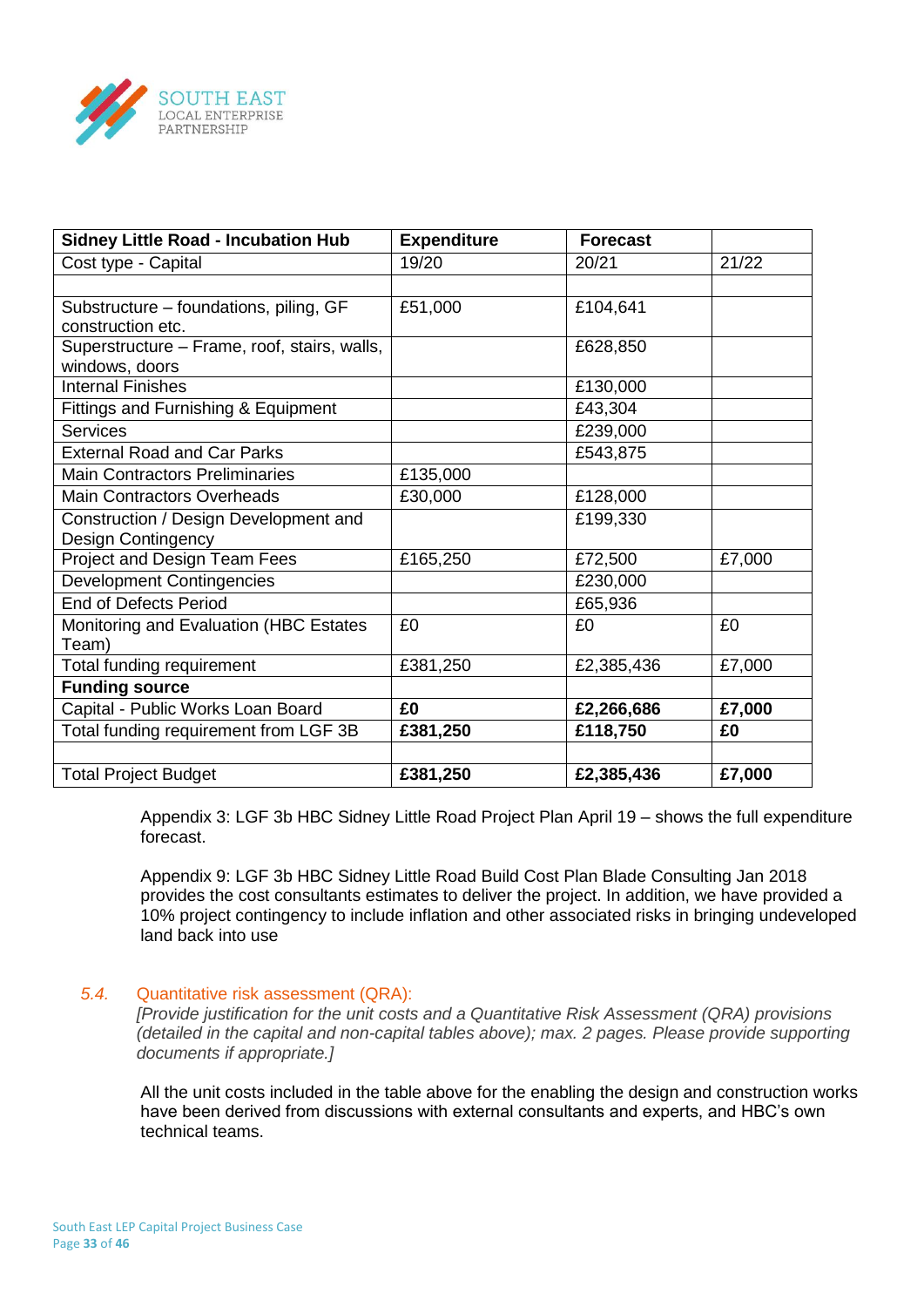

At this stage of the project, it is not possible to give exact costs due to the design only being at the concept stage up to RIBA stage 1. However, through discussions with the experts in the field the costs are deemed to be as accurate as possible at this stage.

In summary, the unit costs outlined above have been derived from the following sources:

Construction costs – Appendix 9: LGF 3b HBC Sidney Little Road Build Cost Plan Blade Consulting Jan 2018 provides the cost consultants estimates to deliver the project. In addition, we have provided a 10% project contingency to include inflation and other associated risks in bringing undeveloped land back into use. Blade Consulting are locally based Cost Consultants who have worked with the council in several construction projects to successfully provide high level indication of the construction costs for these types of capital projects. They have substantial experience in delivering schemes of this type and scope and therefore it is considered that these costs can be relied upon to be as accurate as possible at this stage of the project. These costs have been used as the basis for the information provided in the table above.

It is acknowledged that further design work is required before a full tender pack is produced for the build phase. Subsequently a contingency allowance of 10% has been applied to all the elements of construction and design development cost with an additional 10% contingency for inflation. However, extensive studies and surveys have been carried out on the site as part of the early design process, including ecological and contamination surveys and these have also been taken into account.

Construction supervision – Hastings Borough Council has substantial previous experience of delivering projects of this scale (see 4.3 Procurement experience). As the developed design is progressed the costs will be reviewed and updated as appropriate. The Estates Manager and project team will continuously review project costs and will immediately flag any potential issues to the LGF Programme Steering Group.

A full Quantitative Risk Assessment will be completed by the Project Manager as part of the preconstruction phase of the project. Until then a total risk allowance of approximately 20% has been included in the table above (see detail in Appendix 2 – Sidney little Road Financial Assessment and Appendix 9 – Sidney Little Road Build Cost Plan Blade Consulting Jan 2018).

Appendix 3 (Sidney Little Road Project Plan October 18) provides an initial project delivery plan. This has been updated to reflect the revised timelines for LGF funding and to ensure all activities are planned and scheduled in the most efficient manner. The contingency is to allow for unexpected changes, delays or variations caused by any of the tasks.

During the delivery phases of the project, a robust costing exercise will be undertaken and reviewed by the design and project management / cost consultants to ensure that the project is affordable. Detailed preconstruction work will be carried out including the early involvement of utility companies, and any additional surveys as required.

An iterative approach to value engineering will be applied during the construction phase, and management through Joint Contracts Tribunal (JCT) contracts will mean that cost predictability and certainty will be accurate at any point in the scheme. As the project progresses, all costs will be continuously reassessed and if necessary value engineering will be considered where appropriate to ensure that the project is delivered within budget.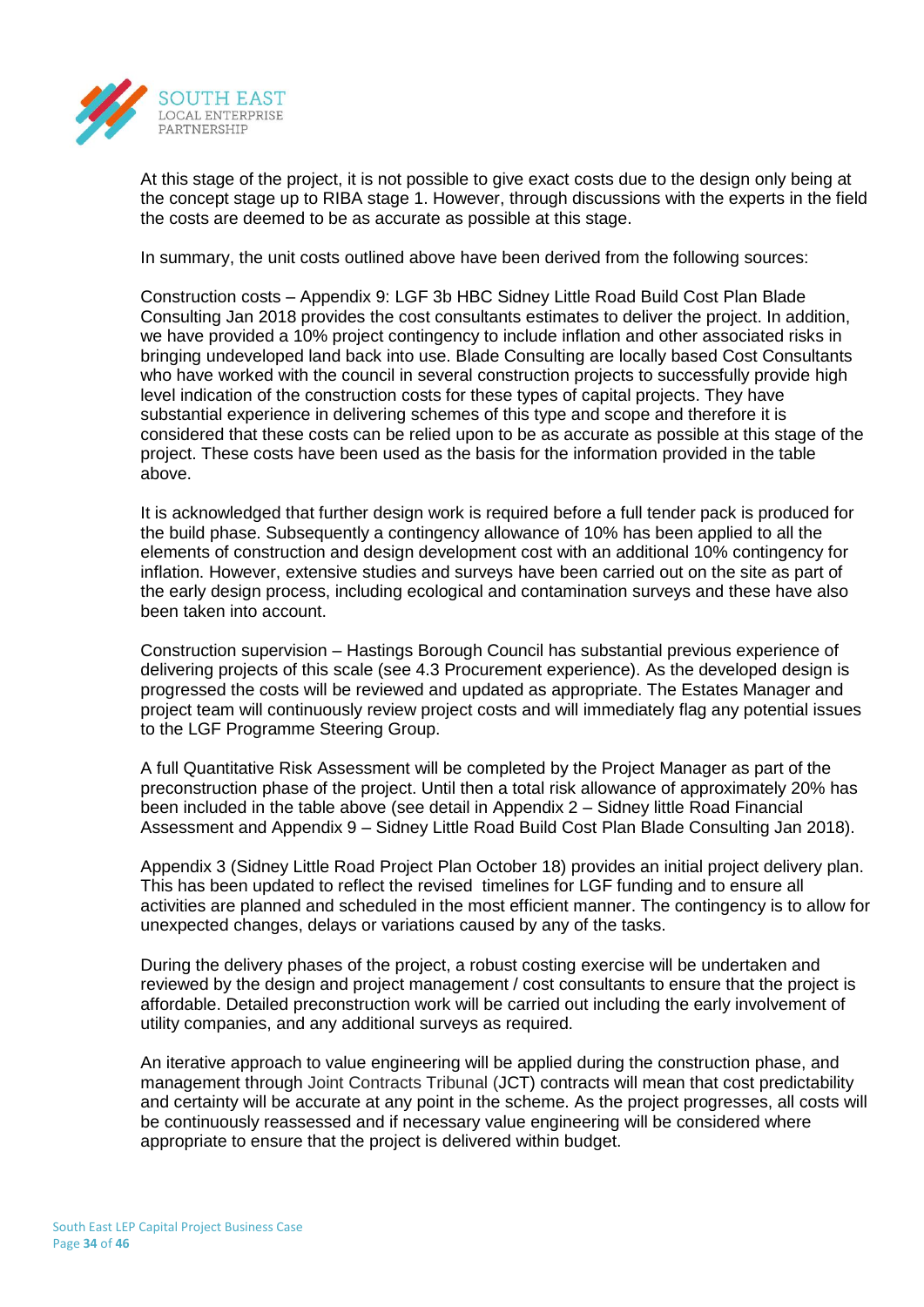

## *5.5.* Funding profile (capital and non-capital):

*[Where possible, explain the assumed capital and non-capital funding profile, summarise the total funding requirement by year, and funding source (add rows / columns as appropriate). Please note, not all sections of the table may require completion. Also, explain the external factors which influence/determine the funding profile, describe the extent of any flexibility associated with the funding profile, and describe non-capital liabilities generated by the scheme; max. 1 page.]*

|                                                    | <b>Expenditure Forecast</b> |       |          |            |        |              |
|----------------------------------------------------|-----------------------------|-------|----------|------------|--------|--------------|
| <b>Funding</b>                                     | 17/18                       | 18/19 | 19/20    | 20/21      | 21/22  | <b>Total</b> |
| source                                             |                             |       |          |            |        |              |
| Capital - Public<br>Works Loan<br><b>Board</b>     |                             | £0    | £0       | £2,266,686 | £7,000 | £2,273,686   |
| <b>Total funding</b><br>requirement<br>from LGF 3B |                             |       | £381,250 | £118,750   |        | £500,000     |
| <b>Total Project</b><br><b>Budget</b>              |                             | £0    | £381,250 | £2,385,436 | £7,000 | £2,773,686   |

## *5.6.* Funding commitment:

*[Provide signed assurance from the Section 151 officer to confirm the lead applicant will cover any cost overruns relating to expenditure and programme delivery, as per the template in Appendix A. Please also confirm whether the funding is assured or subject to future decision making.]*

## Dear Colleague

In submitting this project Business Case, I confirm on behalf of Hastings Borough Council that:

- The information presented in this Business Case is accurate and correct as at the time of writing.
- The funding has been identified to deliver the project and project benefits, as specified within the Business Case.
- As the lead applicant, Hastings Borough Council will cover any cost overruns relating to expenditure and programme delivery.
- The risk assessment included in the project Business Case identifies all substantial project risks known at the time of Business Case submission.
- All contractors will be tendered through the East Sussex Procurement Hub, which is compliant with EU procurement regulations, and therefore will not be in receipt of State Aid.
- The delivery body has considered the public-sector equality duty and has had regard to the requirements under s.149 of the Equality Act 2010 throughout their decision-making process. This should include the development of an Equality Impact Assessment which will remain as a live document through the projects development and delivery stages.
- The delivery body has access to the skills, expertise and resource to support the delivery of the project
- Adequate revenue budget has been or will be allocated to support the post scheme completion monitoring and benefit realisation reporting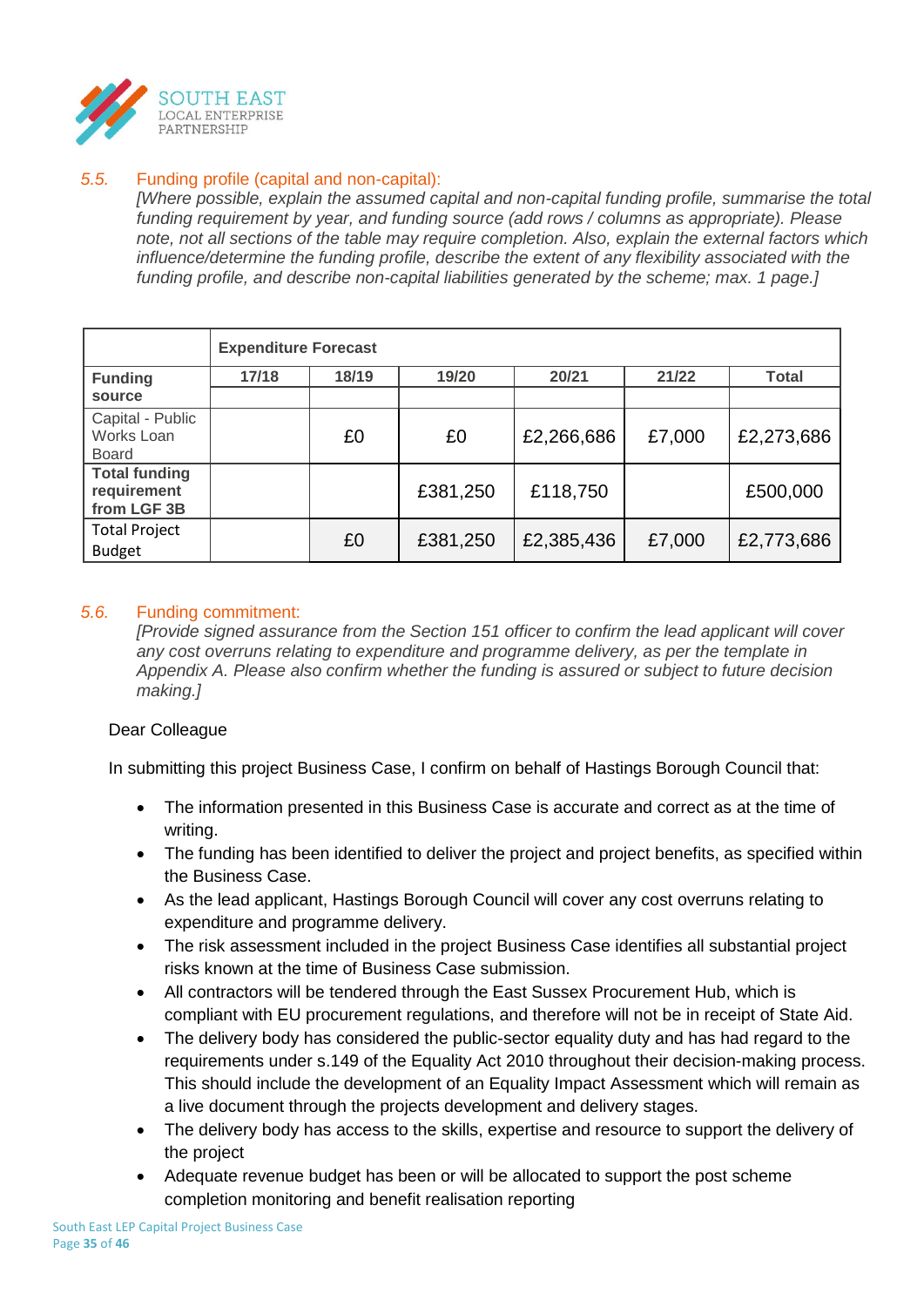

- The project will be delivered under the conditions in the signed LGF Service Level Agreement with the SELEP Accountable Body.
- I note that the Business Case will be made available on the SELEP website one month in advance of the funding decision being taken, subject to the removal of those parts of the Business Case which are commercially sensitive and confidential as agreed with the SELEP Accountable Body.

Yours Sincerely,

## *Signature to follow*

S151 Officer: Peter Grace, Assistant Director Financial Services & Revenues

### *5.7.* Risk and constraints:

*[Specify project and funding risks and constraints. Describe how these risks have, where appropriate, been quantified within the QRA/contingency provisions; max 0.5 pages.]*

| <b>Risks and constraints</b>                              |                                                                                                                                                                                                                                                                                                                                    |
|-----------------------------------------------------------|------------------------------------------------------------------------------------------------------------------------------------------------------------------------------------------------------------------------------------------------------------------------------------------------------------------------------------|
| Viability gap for development of site                     | The funding gap may increase if borrowing levels or<br>interest rates increase.<br>If gap funding cannot be accessed, the programme<br>will not be financially viable to move forward.                                                                                                                                             |
| Funding is not secured                                    | HBC can only borrow £2,273,686 from the Public<br>Works Loan Board as there would be too much risk<br>to the council.<br>LGF £500,000 LGF cannot decrease as there is no<br>alternative to fund the proposal. The council is<br>already taking financial risk in terms of managing<br>revenue shortfall in the first five years at |
| Planning permission for site refused                      | This could be from the public and local business for<br>a variety of reasons.                                                                                                                                                                                                                                                      |
| The development may take longer<br>than anticipated       | Build phase may be longer, 24 months may be too<br>optimistic                                                                                                                                                                                                                                                                      |
| Lack of demand for units                                  | Market research showing the need may not be<br>realised and the units will not be filled.                                                                                                                                                                                                                                          |
| Project creep and unforeseen<br>ground / land conditions. | Feasibility work identifies factors which result in<br>redesign or delay a in development                                                                                                                                                                                                                                          |
| Suitable contractors not appointed                        | Unable to find a suitable contractor the public<br>procurement process causing delay LGF funds not<br>being spent by the deadline                                                                                                                                                                                                  |
| Build contractor liquidates during<br>build process       | This will cause development delays while new<br>contractors are appointed and the project would not<br>be delivered on time.                                                                                                                                                                                                       |
| Project contingencies                                     | We have allowed for construction / design development<br>and design contingency has been allowed £199,330<br>We have also allowed for construction inflation<br>contingencies £273,730. The original cost estimates<br>provided by cost consultants in January 2018 but build<br>not expected to commence until February 2020.     |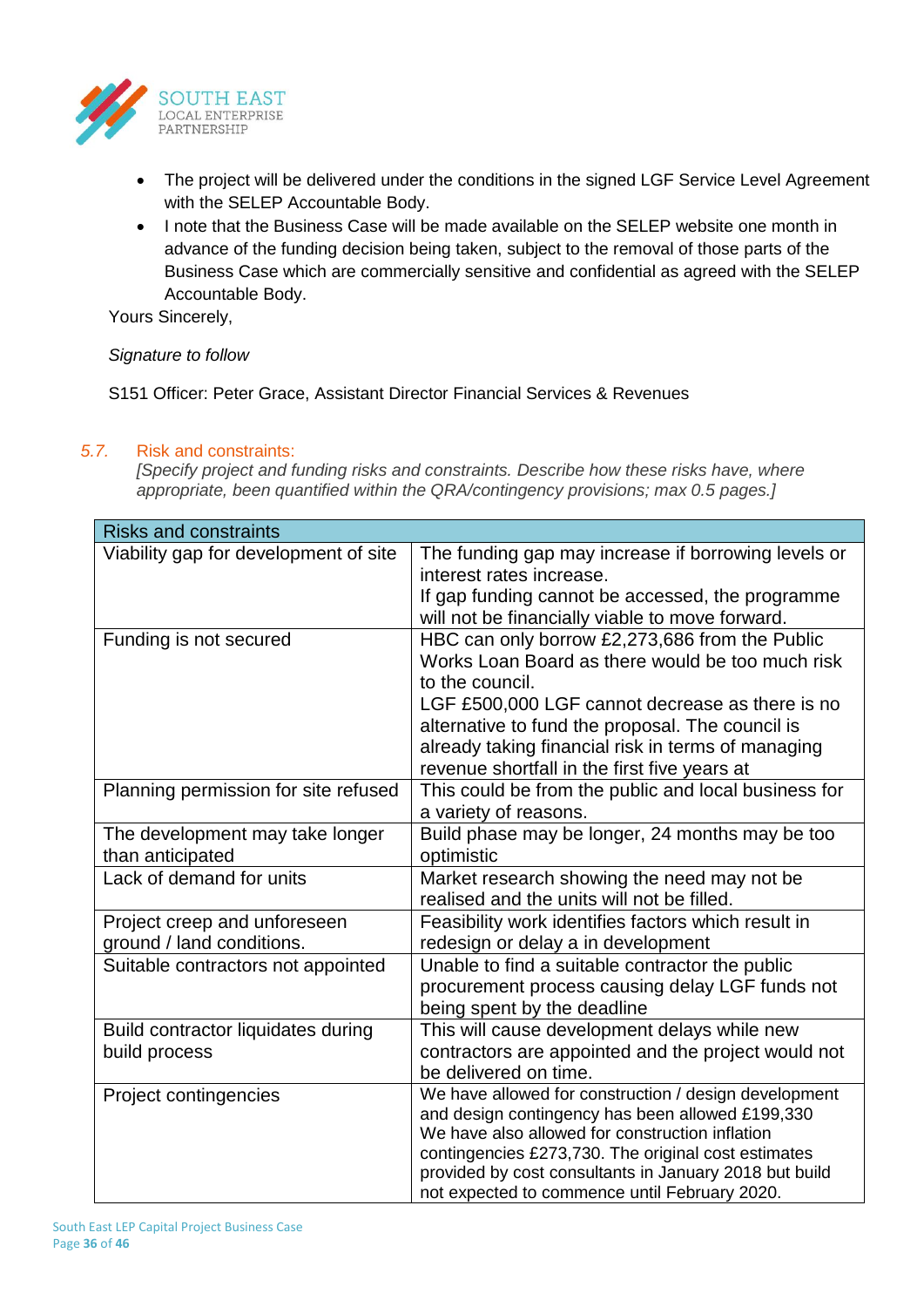

Please also refer below to Appendix B – Risk Management Strategy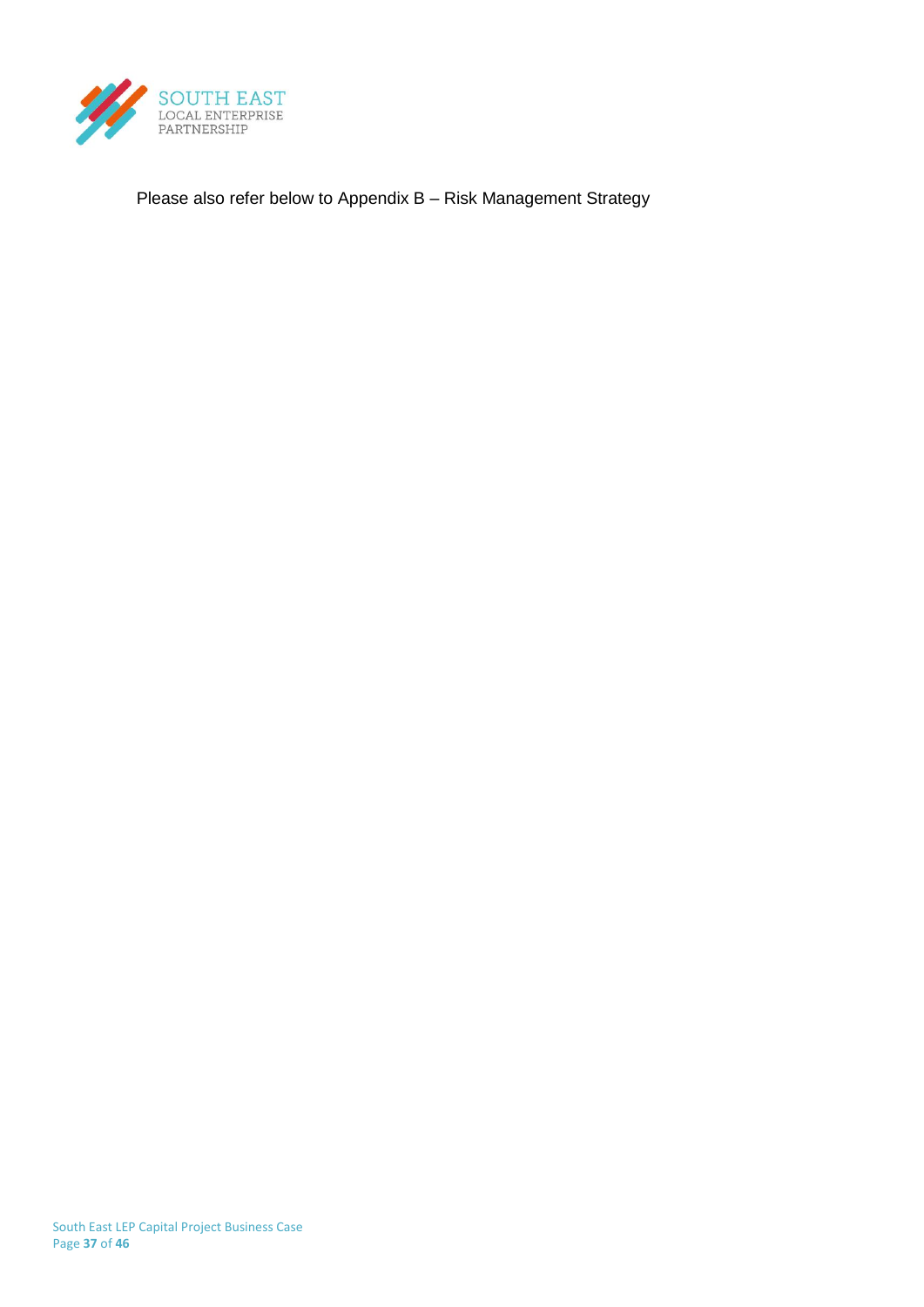

## 6. MANAGEMENT CASE

*The management case determines whether the scheme is achievable and capable of being delivered successfully in accordance with recognised best practice. It demonstrates that the spending proposal is being implemented in accordance with a recognised Programme and Project Management methodology, and provides evidence of governance structure, stakeholder management, risk management, project planning and benefits realisation and assurance. It also specifies the arrangements for monitoring and evaluation in terms of inputs, outputs, outcomes and impacts.*

### *6.1.* Governance:

*[Nominate the project sponsor and Senior Responsible Officer, explain the project governance structure (ideally as a diagram with accompanying text) and describe responsibilities, project accountability, meeting schedules etc.; max. 1 page.]*

**The Project Sponsor** is the council's assistant financial director and is responsible for sign off of section 151, LGF application, council match funding, Public Works Loan Board application and is the lead officer in charge of physical assets including Sidney Little Road.

**The Senior Responsible Officer** is the council's economic development manager. He is the lead officer for the LGF project within the council which includes oversight and delivery of the project. The role includes the management of the programmes physical and financial reporting, ensuring compliance with relevant State Aid regulations and identification of opportunities for greater strategic work and added value.

**Cabinet** has overall governance and will give approval of the project and permission to deliver under delegated powers of authority. Cabinet is the projects' scrutiny body and provides overall governance of the council. It is expected that Cabinet will give full project approval at the scheduled meeting in January 2019.

**Corporate Management Group (CMG)** is the senior staff governance and scrutiny body. The group meet monthly and receives progress reports from the Project Delivery Officer and Senior Responsible Officer. It will give approval of the project and project decisions using its delegated powers of authority and is responsible for scrutiny of project activity.

**Project Delivery Officer** is the council's estates manager responsible for managing physical and financial delivery of the project and procurement of project specific goods and services. The project delivery officer will also manage project contractors, oversee the marketing and tenanting of the completed incubation units and provide accurate progress reports to the Senior Responsible Officer, Cabinet and CMG.

**Contractors** are procured through the council's standard procurement practices via the East Sussex Procurement Hub (ESPH). Contractors are responsible for the delivery of goods, services and actions and report directly to the Project Delivery Officer.

**Post development Delivery** is the joint responsibility of the council's Estate Officer and Economic Development Officer. They will manage the day to day function of the completed incubation units and provide support for the tenant businesses. They will advertise and promote tenancies within the premises and identify suitable training, support and move-on opportunities.

HBC is committed to excellent programme management and project control systems. This project will be managed using the corporate standard version of MSP and PRINCE2 lite. This will include the use of a Project Plan (Microsoft Project), Communications Plan, Risk and Issue Logs which will be maintained by the project team.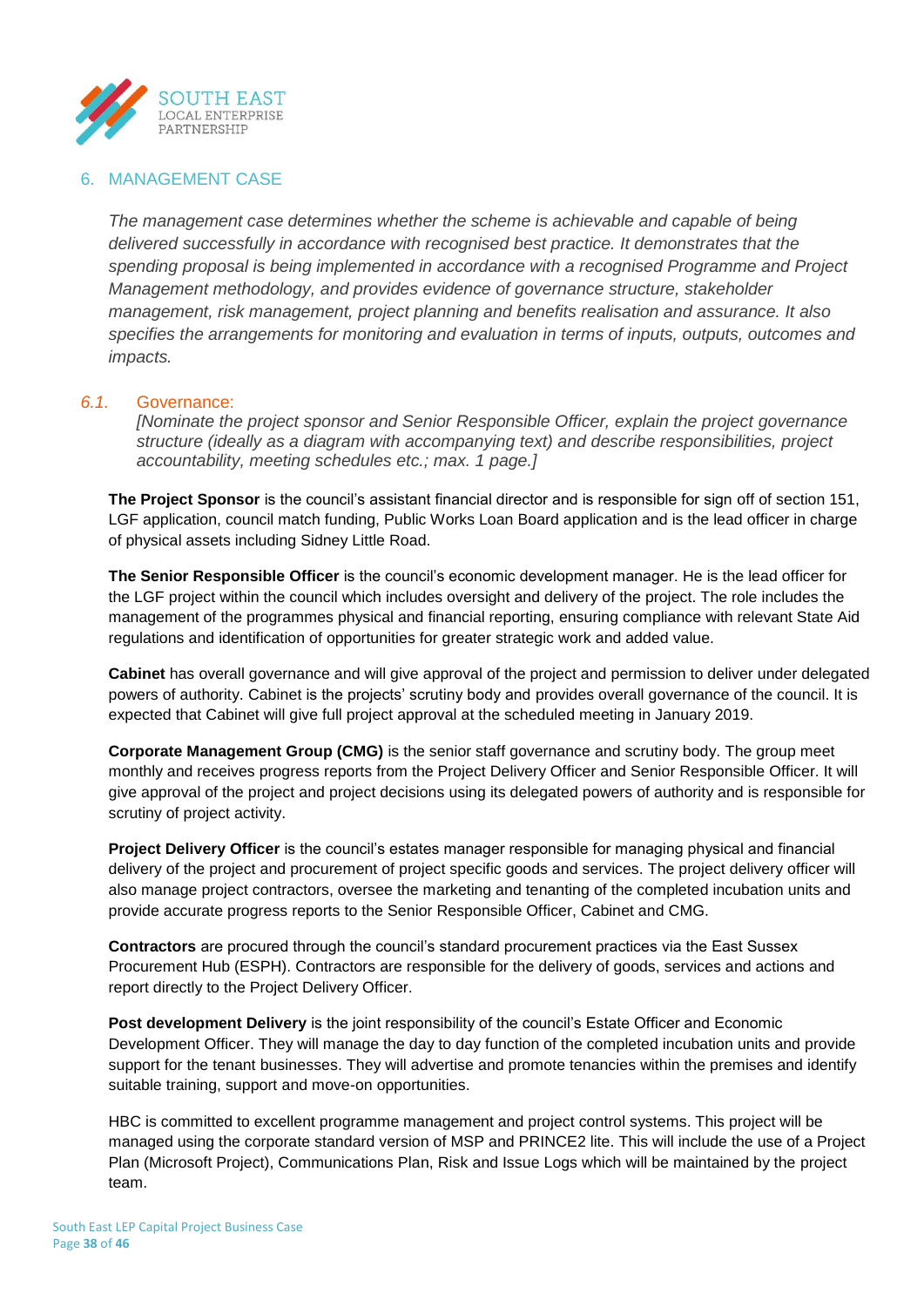

It is regulated by International Financial Standards as well as the CIPFA code so all financial policies are in accordance with these standards and reviewed regularly to ensure the latest updates are included as part of that. This will cover all areas of financial management and ensures that all relevant staff are appropriately trained. Peter Grace as the council's assistant financial director and section 151 officer (and this project sponsor) is ultimately responsible for these. HBC produce a Corporate Plan which incorporates corporate governance and best practise.

We have to comply with many audit and financial regulations, one of which is that we have a tied hierarchical approver system. By having a layered approval structure the amount and type of approval that can be given will depend on the level of seniority within the organisation. This is controlled by a finance systems administrator who monitors and maintains the finance systems.

Checks and processes will be carried out within the project team with monitoring and compliance supported by the monitoring team and internal audit within the finance team. The checks will also monitor underperformance and subsequent implications as well as checking for errors in KPIs.

Evidence of appropriate procurement process and state aid will be assessed as part of the contracting process. Monitoring will continue for the lifetime of the project.

Please see Appendix 10: LGF 3b HBC Sidney Little Road Governance Chart.

### *6.2.* Approvals and escalation procedures:

*[Specify the reporting and approval process; max. 0.5 pages.]*

**The Project Sponsor** is the council's assistant financial director and is responsible for sign off of section 151, the LGF application, council match funding, Public Works Loan Board applications and is the lead officer in charge of physical assets including Sidney Little Road.

**Cabinet** has overall governance and will give approval of the project and permission to deliver under delegated powers of authority. Cabinet is the projects' scrutiny body and provides overall governance of the council. Cabinet gave full project approval at its meeting in January 2019.

**Corporate Management Group (CMG)** is the senior staff governance and scrutiny body. The group meet monthly and receives progress reports from the Project Delivery Officer and Senior Responsible Officer. It will give approval of the project and project decisions using its delegated powers of authority and is responsible for scrutiny of project activity.

**Project Delivery Officer** is the council's estates manager responsible for managing physical and financial delivery of the project and procurement of project specific goods and services. The project delivery officer will also manage project contractors, oversee the marketing and tenanting of the completed incubation units and provide accurate progress reports to the Senior Responsible Officer, Cabinet and CMG.

It is anticipated that the project will be overseen by a multi-disciplinary team which is to include the following professional services and disciplines:

- Building / Landscape Architect (Design Consultant)
- Project Manager/Project Delivery Officer (HBC Estates Manager)
- Structural Engineer (Design Consultant)
- Structural and Building Surveyor (Design Consultant and HBC Building Surveyors)
- Mechanical & Electrical Services Engineer (Design Consultant and Construction Company)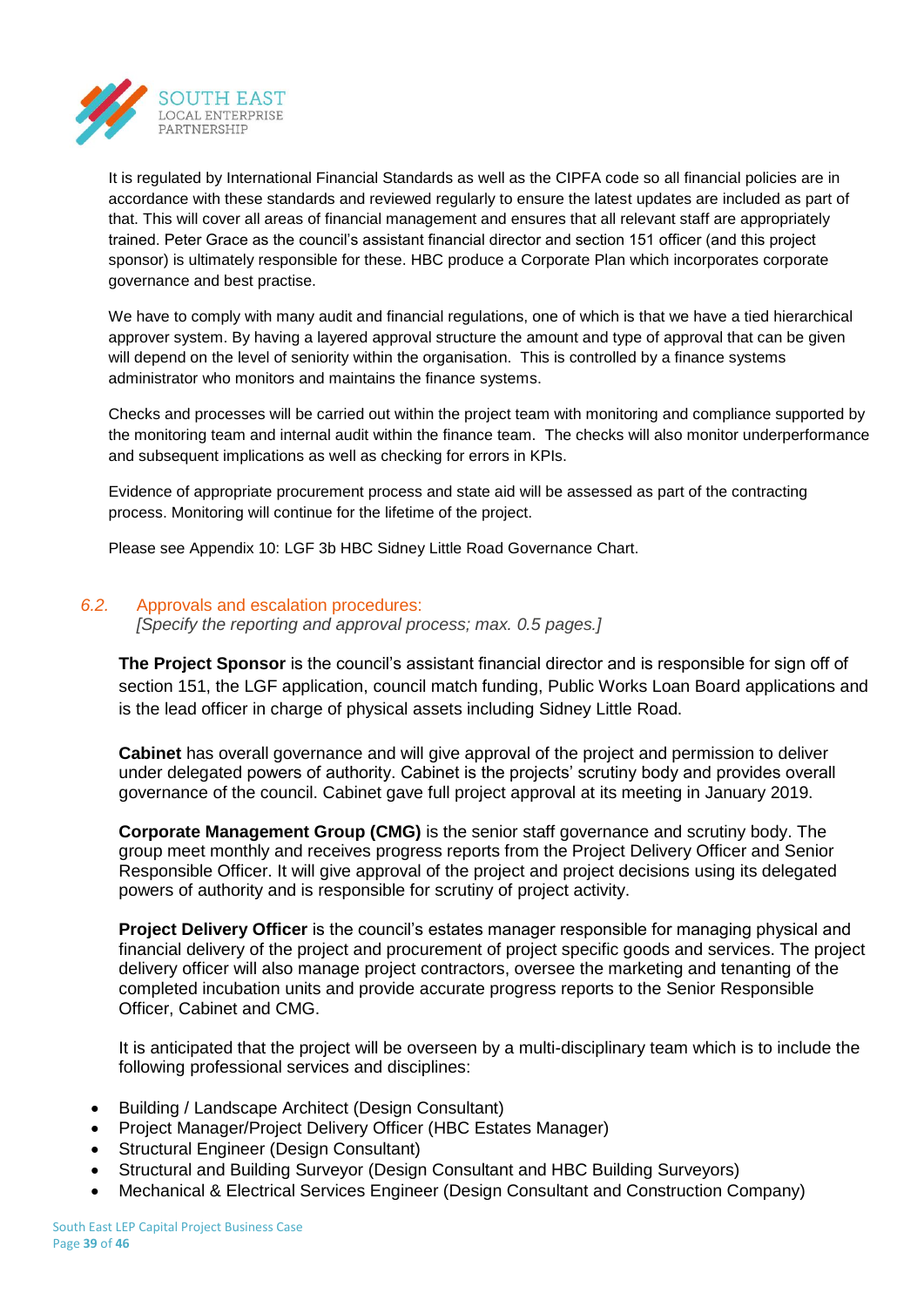

- Quantity Surveyor / Cost Consultant (Design Consultant and Construction Company)
- Construction Design Management (CDM Design Consultant)

The project manager together with the design consultant is expected to make day to day operational decisions in order to ensure project delivery. Any issues or risks that arise which might impact on the successful delivery of the project will be reported on the monthly project report for consideration by the whole project team and a decision taken by the project sponsor, identified in the Governance structure (6.1).

Hastings Borough Council is directly funding over 80% of the budget for this project and the council has a well-established Financial Operating Procedure in relation to any project over runs, delays and addressing unforeseen risks. This is not only at Director level, for approval for any increases in budgets but also a new HBC Cabinet approval is necessary if the budget exceeds 15% or up to £50,000 of its original estimate.

If the project manager and the Council are requesting a change to the project which impacts on outcomes, outputs, delivery timetable of the project to that specified in the LGF funding Business Case application, we will submit a change management request for consideration by the local LGF Programme Steering Group. The council is aware that where a significant change is proposed it is required to seek approval by SELEP Accountability Board before implementing the change.

### *6.3.* Contract management:

*[Explain your approach to ensuring that outputs are delivered in line with contract scope, timescale and quality; max. 0.5 pages.]*

As stated, the day to day contract management for both the design and construction phase of the work will be managed by council's estates management team. In addition, the following steps will be taken to ensure effective contact management and delivery of the results expected from the programme.

- As part of the design and project management procurement process the consultants will be expected to sign the RIBA Standard Professional Services Contract 2018 (Architectural Services) contract. This contract provides comprehensive contract terms and is suitable where the Architect undertakes a commission using a traditional form of procurement.
- As part of the build phase, it is the intention to use the JCT Intermediate Building Contract (IC) 2016. This type of contract allows for the council and it's design team to provide for detailed contract provisions, with drawings and a specification, work schedules or bills of quantities to define adequately the quantity and quality of the work. It also allows for a contract administrator and quantity surveyor to administer the conditions.
- For both contracts, a clear work specification will be issued prior to appointment which will detail the scope of the work required. When procuring a contractor to build the scheme there will be a clear indication of the quality required when considering the final output. Once a contractor or consultant has been appointed they will be required to attend regular meetings with the project team to provide an update on progress with the work programmes.
- Changes to the contract: If the contractor/consultant needs to make any changes to the programme, they will be required to formally submit the details of the change and any implications in terms of programme or budget to the project manager via email. The project manager will then consider the change being requested and will respond in writing setting out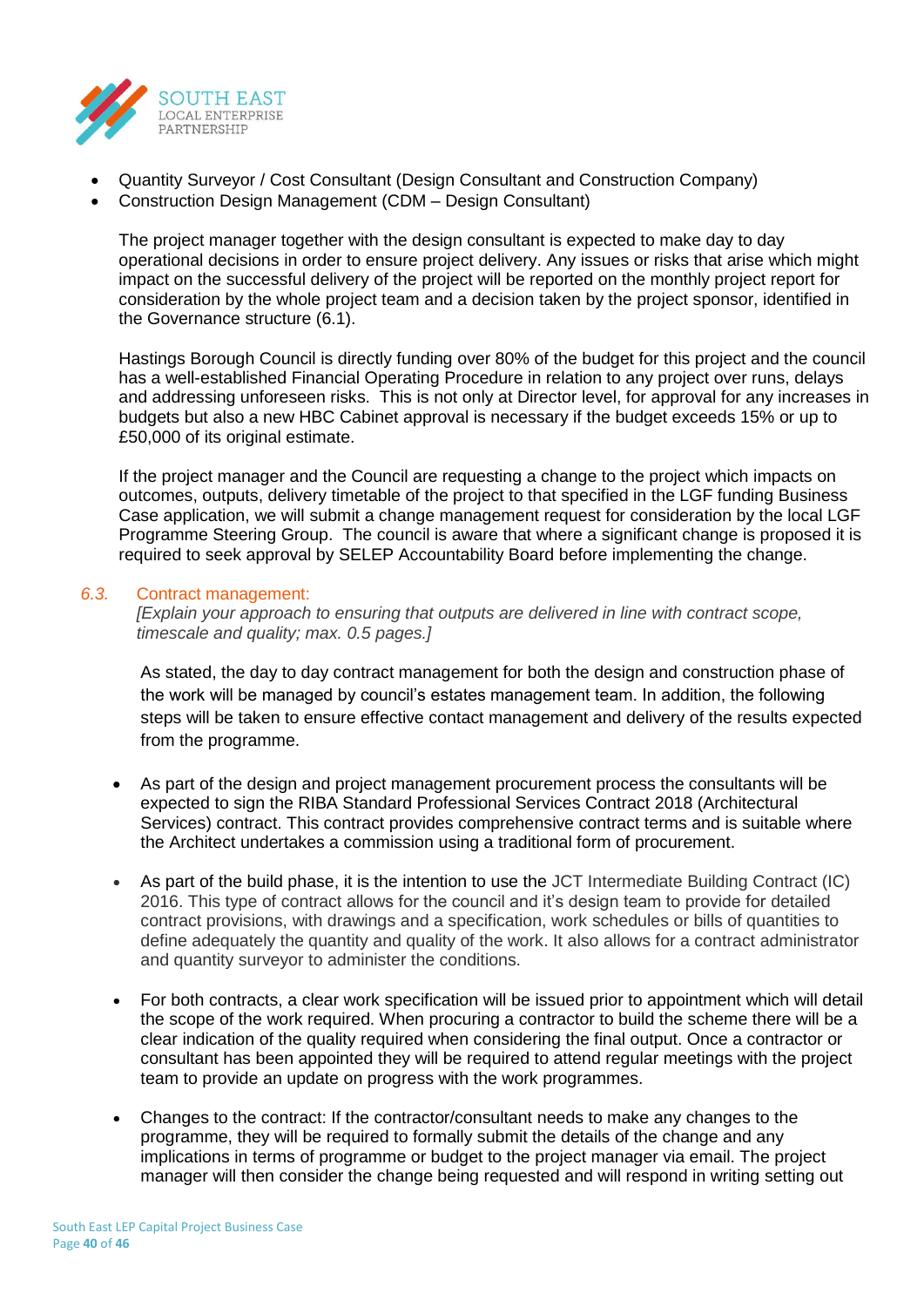

whether the change has been agreed and if there are any alternative solutions to the issue identified which may reduce the impact on the project.

• There are also clear timelines and KPIs which the consultants and build contractor will be required to meet. If these are not being met the supplier will be required to attend a meeting with the project team to explain their failure to comply with the requirements of their appointment. If a solution cannot be found, consideration will be given to terminating the contract and reappointing from the framework.

#### *6.4.* Key stakeholders:

*[Describe key stakeholders, including any past or planned public engagement activities. The stakeholder management and engagement plan should be provided alongside the Business Case; max. 0.5 pages.]*

The key stakeholders are internal, predominantly the council's Income Generation Board with day to day support from the Estates Team. Other teams include Economic Development within the Regeneration and Culture department as well as local inward investment partner Locate East Sussex. Market research for the scheme has also been conducted by external consultants Dyer & Hobbis who are one of the largest commercial agents in the area.

Internal management of stakeholders is coordinated by the councils Corporate Management Group and the Economic Development Team. It maintains regular meetings with Locate East Sussex, Let Do Business and other partners in the area. The council's Commercial Estates team manage the relationship with established and potential clients with the support of its commercial agents.

#### *6.5.* Equality Impact:

*[Provide a summary of the findings of the Equality Impact Assessment (EqIA) and attach as an Appendix to the Business Case submission. If an EqIA has not yet been undertaken, please state when this will be undertaken and how the findings of this assessment will be considered as part of the project's development and implementation. The EqIA should be part of the final submission of the Business Case, in advance of final approval from the accountability board; max. 0.5 pages.]*

The building itself will be fully compliant with the Equalities Act ensuring it meets the highest accessibility standards. Business support will be provided by the council's economic development team, Let's Do Business and Locate East Sussex. This will ensure incubation units are made available to as many people as possible. In addition full EqIA will be undertaken following Cabinet approval and funding agreement. Its findings will inform the council's next steps regarding the project development and how the units will be advertised and made available to all.

#### *6.6.* Risk management strategy:

*[Define the Risk Management Strategy referring to the example provided in Appendix B (expand as appropriate), ensuring this aligns with the relevant sections in the Financial and Commercial Case. Please provide supporting commentary here; max. 0.5 pages.]*

HBC is committed to excellent programme management and project control systems. The scheme will be managed using the corporate standard version of MSP and PRINCE2 lite. This will include the use of a Project Plan (Microsoft Project), Communications Plan, Risk and Issue Logs which will be maintained by the Project Manager.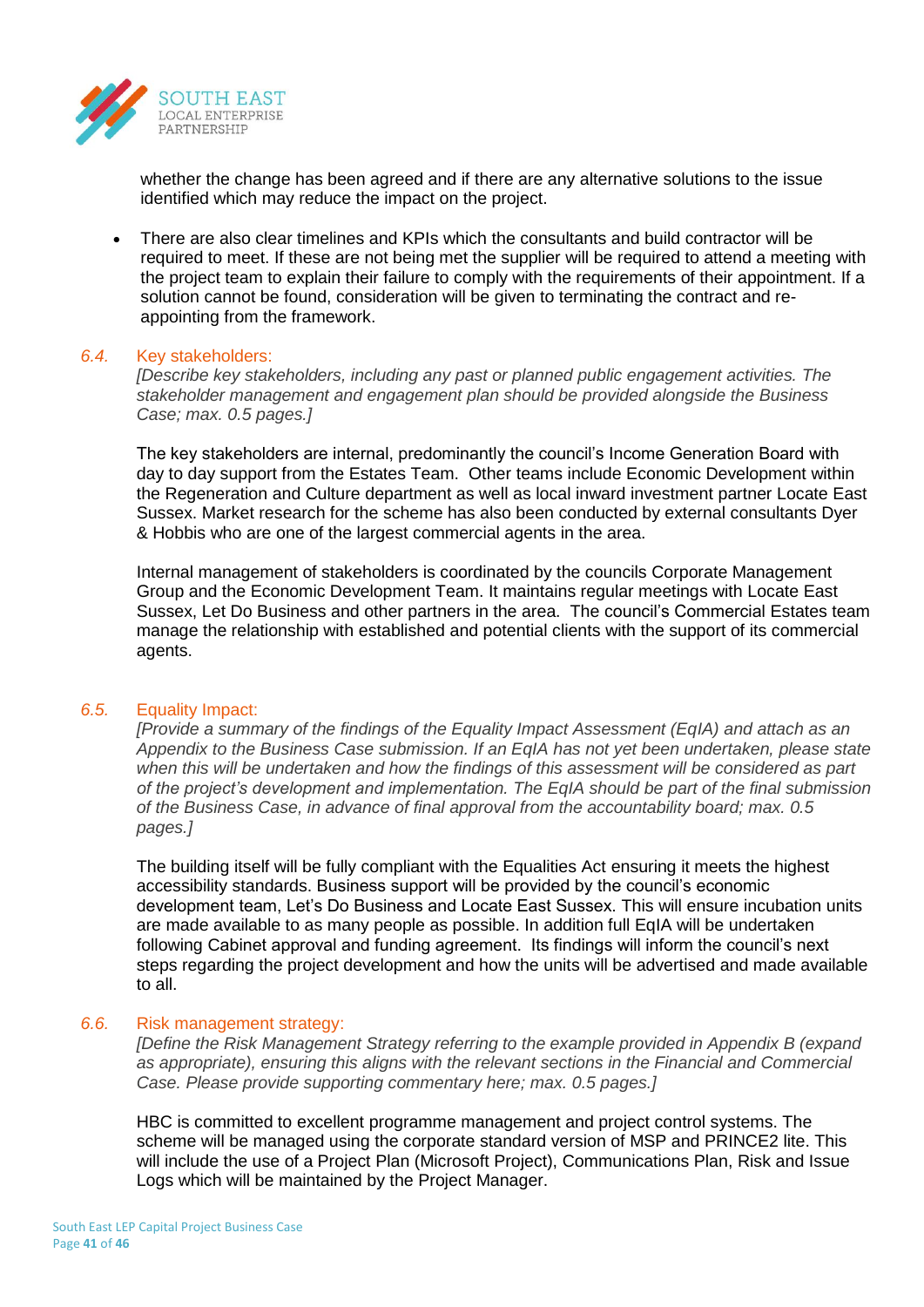

The Project Manager will report to the Project Board on a regular basis and by exception as required. The Project Manager will report directly to the Project Sponsor who also sits on the Corporate Management Group and will make final decisions regarding the risk management.

Please refer below to: APPENDIX B – RISK MANAGEMENT STRATEGY

### *6.7.* Work programme:

*[Provide a high-level work programme in the form of a Gantt Chart which is realistic and achievable, by completing the table in Appendix C (expand as appropriate). Please describe the critical path and provide details regarding resource availability and suitability here; max. 0.5 pages.]*

Appendix 3: LGF 3b HBC Sidney Little Road Project Plan April 2019

### *6.8.* Previous project experience:

*[Describe previous project experience and the track record of the project delivery team (as specified above) in delivering projects of similar scale and scope, including whether they were completed to time and budget and if they were successful in achieving objectives and in securing the expected benefits; max. 0.5 pages.]*

### **Delivering large Capital Projects**

The council has delivered a substantial number of major capital projects in recent years. This includes the new factory for BD Foods, refurbishment of 5 factory units at Theaklen Drive, development of Castleham Business Centre, Stirling Rd, and development of the Stade Open Space, Hastings Museum and Source Park. We are experienced in development, procurement, and construction delivery, often working in leading and working in partnership with other investors or organisations. Each project has a named dedicated officer, with a wider support team including our building surveyor and planning officer.

#### **Managing our commercial portfolio**

Locally the council is seen as a good reputable landlord offering well maintained properties. The council manages over 300 tenanted assets. We have a dedicated Estate Management and Building Maintenance team (staff of 7) overseeing our tenanted asset portfolio. They include qualified and experienced estates and building surveyors, technical staff and administration support. We also have an Economic Development team which is able to offer business support advice together with Locate East Sussex. As a large landlord, we are also able to offer growth solutions and pathways with other properties in our portfolio.

Hastings Borough Council is considered a sound investment when aiming to secure a loan and is likely to achieve favourable loan amounts and terms over and above those available to private developers or other organisations.

## *6.9.* Monitoring and evaluation:

*[SELEP are required to submit detailed quarterly project monitoring reports to the Department for Business, Energy and Industrial Strategy for schemes that have been funded through the LGF to enable ongoing monitoring and evaluation of individual projects. Monitoring and evaluation metrics should be aligned to these reporting requirements (South East Local Enterprise Partnership Assurance Framework 2017, Section 5.8 – see SELEP Business Case Resources document). A proportionate approach to Monitoring and Evaluation should be followed ensuring evaluation objectives relate back to the business case and build on assumptions used in the appraisal process.*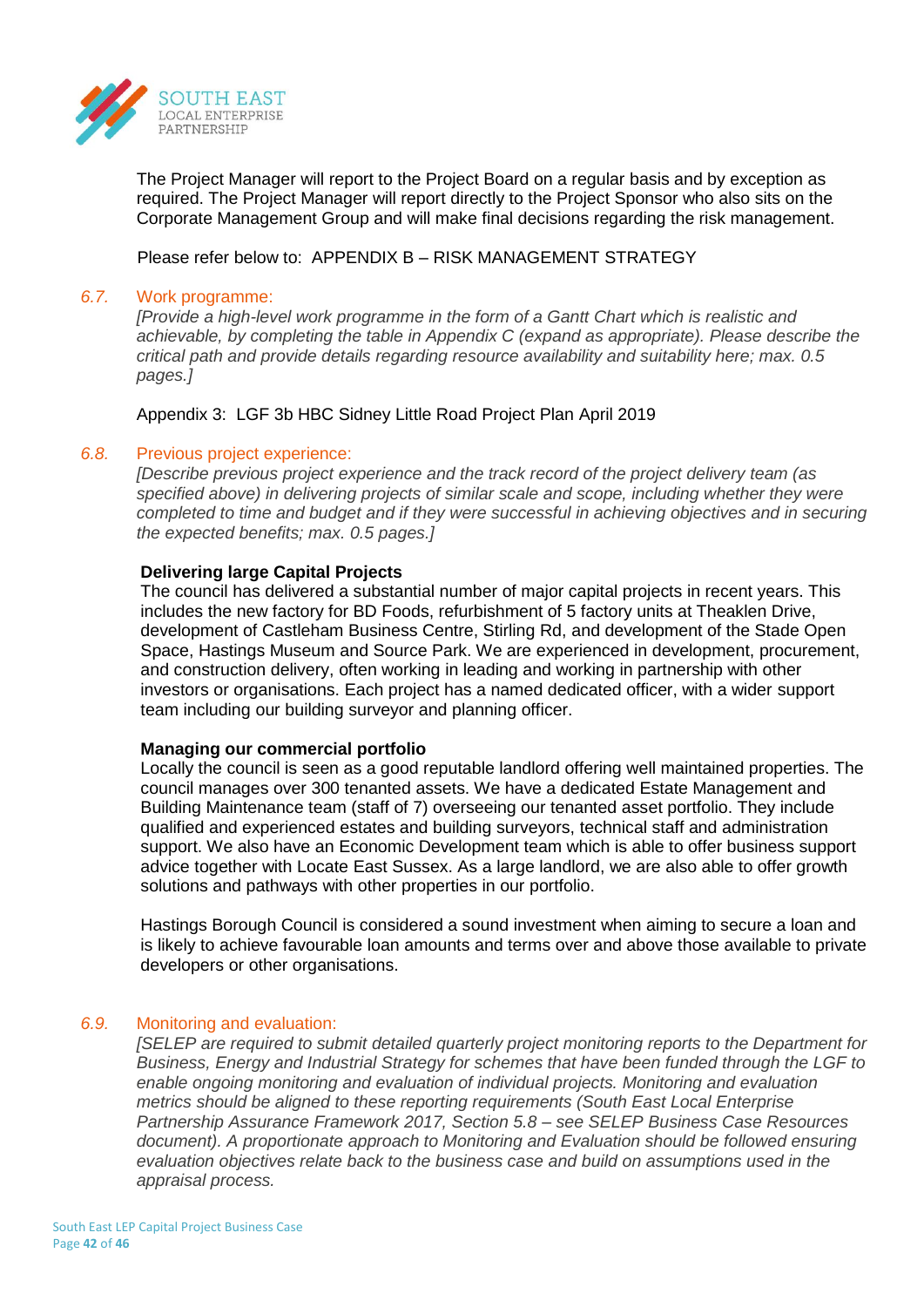

### *Specify the following:*

#### *Inputs*

- *Describe what is being invested in terms of resources, equipment, skills and activities undertaken to deliver the scheme*

*Outputs (delivering the scheme/project)*

- *Identify what will be delivered and how it will be used*

## *Outcomes (monitoring)*

*Identify and describe how the relevant performance indicators (KPIs) will be used to monitor the outcomes, including high-level outcomes, transport (outputs), land, property and flood protection (outputs) and business, support, innovation and broadband (outputs) (as per the table in Appendix D)*

### *Impacts (evaluation)*

- *Describe how the impacts will be evaluated 2 and/or 5 years post implementation depending on the size of the project. Consider the impact of the intervention on the following Growth Deal outcomes (if relevant):*
	- o *Housing unit completion*
	- o *Jobs created or safeguarded*
	- o *Commercial/employment floor space completed*
	- o *Number of new learners assisted*
	- o *Area of new or improved learning/training floor space*
	- o *Apprenticeships*

*Promoters should also include a statement which identifies other schemes which may have potentially contributed to the same benefits/impacts.* 

#### *Max. 1 page excluding table.*

*Smaller schemes (less than £2 million) are required to complete Monitoring and Evaluation which is proportionate to the size of the scheme; max. 0.5 page.]*

| <b>Inputs</b>         | <b>Outputs</b>                        | <b>Outcomes</b>                          | <b>Impact</b>        |
|-----------------------|---------------------------------------|------------------------------------------|----------------------|
| Project delivery      | Total $9558$ sqf (887m <sup>2</sup> ) | <b>General B Class</b>                   | Commercial/employ    |
| resources for capital | space                                 | Use Space (offices,                      | ment floor space     |
| build                 | Made up of x4 322sqft                 | small industrial use                     | completed and        |
|                       | (30 $m2$ units) and x24               | and research)                            | utilised will be     |
| Construction team     | $344sqrt (32m2 units)$                | Likely $0 - 5$                           | monitored through    |
|                       | Fully accessible                      | employees per unit                       | occupancy.           |
|                       | 32 parking spaces                     | (dependent on the                        |                      |
|                       | (approx. 1 per unit, plus             | nature of the                            | Additional increased |
|                       | visitor parking)                      | business)                                | space brought        |
|                       | Solar panel array on                  |                                          | forward by this      |
|                       | roof (may reduce                      | Development Phase                        | intervention (such   |
|                       | energy costs for                      | 14 Design and                            | as phase 2) will be  |
|                       | tenants)                              | <b>Construction Jobs</b>                 | recorded.            |
|                       | Security; Waste;                      | (year 1 and 2)                           |                      |
|                       | Heating and Hot Water;                |                                          |                      |
|                       | Fire Safety System;                   | Number of Business                       |                      |
|                       | Ground Maintenance;                   | Units Created 28                         |                      |
|                       | Access/signposting to                 | Business Units - to                      |                      |
|                       | business support                      | be let on an 'easy in<br>easy out' lease |                      |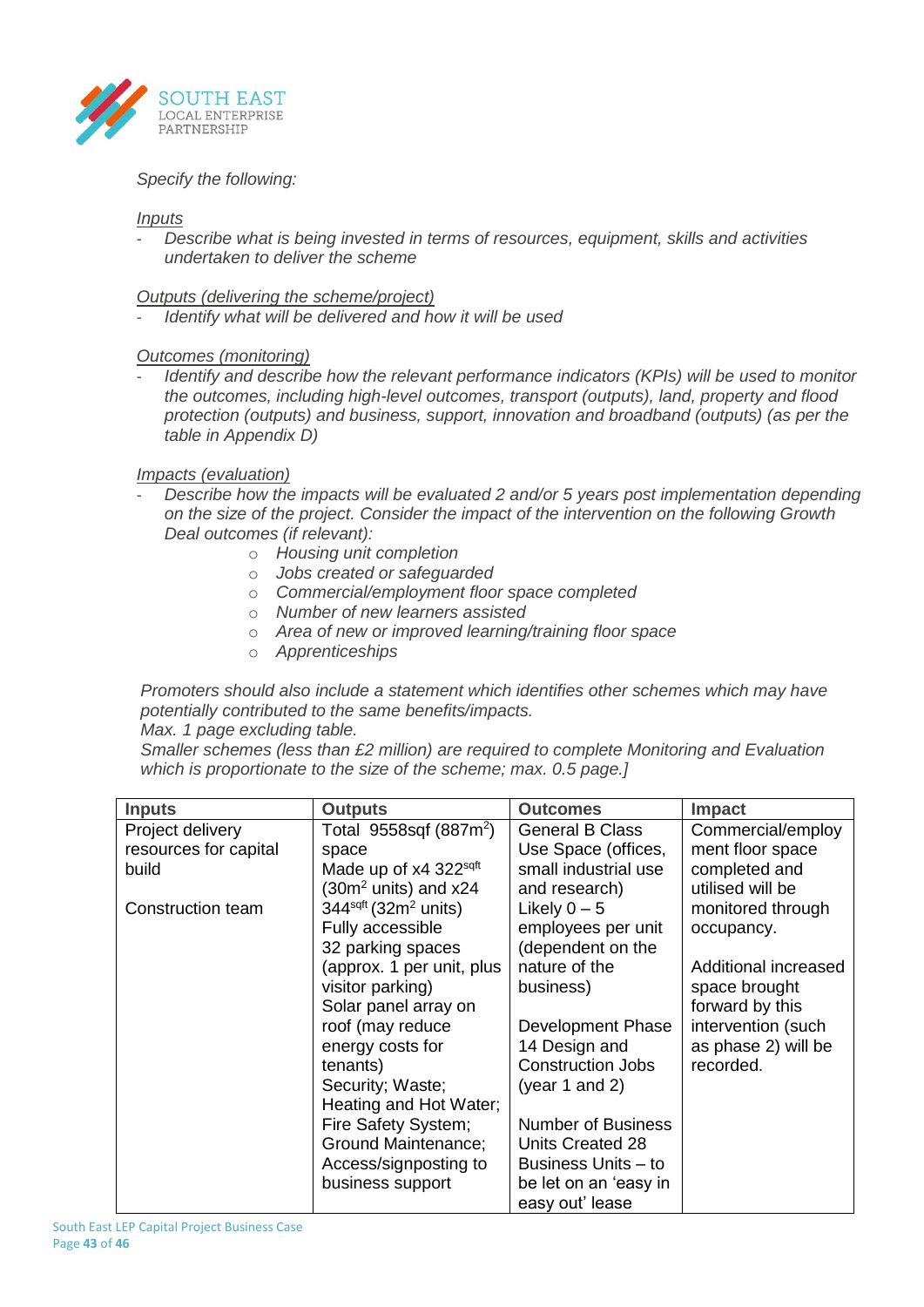

|                                            | Shell unit with electric<br>points, heating,<br>telephony/broadband<br>points<br>Individual kitchenette in<br>each unit. | basis with one<br>month's notice                                                                                                       |                                                                                                                                                  |
|--------------------------------------------|--------------------------------------------------------------------------------------------------------------------------|----------------------------------------------------------------------------------------------------------------------------------------|--------------------------------------------------------------------------------------------------------------------------------------------------|
| Estates services letting<br>and management | Jobs created by tenant<br>businesses<br>74 (FTE) jobs created<br>by businesses in hub<br>units                           | Jobs created<br>Building occupancy<br>rate<br>Rental income<br>achieved<br>Number of<br>businesses that<br>move on to larger<br>spaces | Jobs created or<br>safeguarded will be<br>monitored through<br>the regular<br>assessment and<br>reporting on tenant<br>occupancy and<br>move on. |

This project aligns with the council corporate priorities and therefore will be subject to regular review, particularly given the level of financial commitment that is to be made by the local authority.

Overall project evaluation can be expected to be undertaken on a 5 year cycle or when there are key decisions to be made e.g. the council's income generation strategy, financial position which will consider opportunities around phase 2 of the works.

## *6.10.* Benefits realisation plan:

*[A Benefits Realisation Plan provides details of the process that will be followed to ensure that benefits are sustained and that returns on investment are maximised where possible. The Benefits Realisation Plan identifies the potential benefits and how these will be tracked and measured, the risks that may prevent benefits being realised and the critical success factors that need to be in place to ensure that benefits are realised. In many cases, benefits realisation management should be carried out as a duty separate from day to day project management. Describe the proposal for developing a Benefits Realisation Plan which should involve continuous public engagement to ensure the anticipated benefits are realised. The Benefits realisation plan should be consistent with the Strategic and Economic Case; max. 0.5 page.]*

A detailed benefits realisation Plan will be developed upon development of a full business case.

| <b>Benefit</b>                                                                                                                                                                                      | <b>Timescale</b>                            | <b>Measured</b>                                                                                            | <b>Risks</b>                                                                 |
|-----------------------------------------------------------------------------------------------------------------------------------------------------------------------------------------------------|---------------------------------------------|------------------------------------------------------------------------------------------------------------|------------------------------------------------------------------------------|
| LGF will allow the<br>council to keep the<br>lease charges<br>competitive for a<br>longer period of<br>time, helping tenant<br>businesses to<br>flourish in their early<br>phase of<br>development. | Proposed first<br>increase in rent<br>23/24 | Tenancy occupancy<br>rate<br>Comparison with<br>competitors lease<br>charges<br><b>Business expansions</b> | Unsuitable and<br>unattractive lease<br>and charges<br>Strong<br>competition |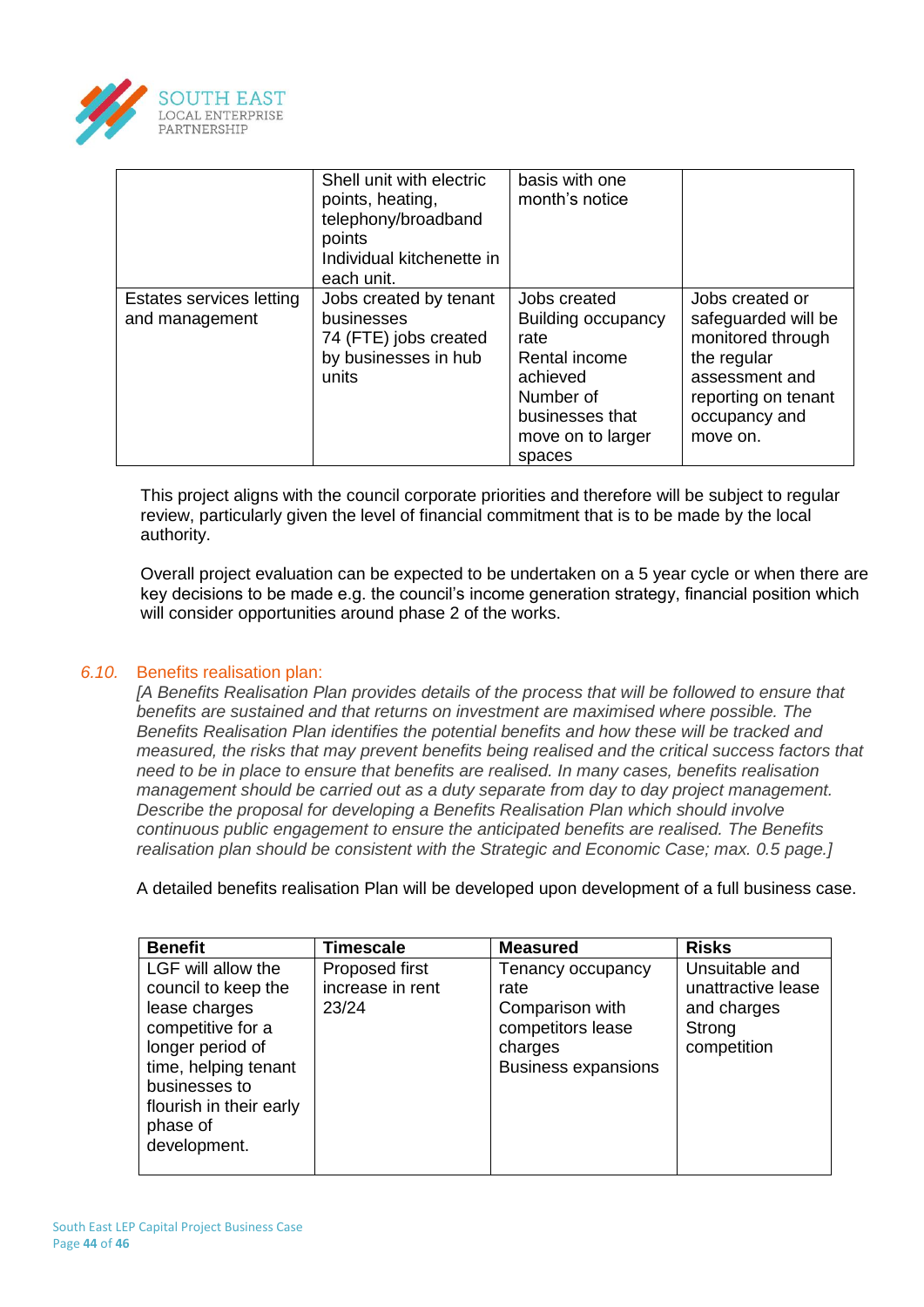

| Hastings Borough<br>Council is<br>considered a<br>desirable landlord<br>and this assists the<br>business to attract<br>investment when<br>aiming to secure a<br>loan, at a possibly<br>favourable term over<br>and above those<br>available to other<br>organisations. | In perpetuity from<br>2021                                 | <b>Tenanted businesses</b><br>able to invest and<br>expand<br>Tenant feedback on<br>council as landlord                         | Support from<br>council as<br>landlord is<br>reduced due to<br>organisation and<br>financial<br>constraints<br>Lease charges<br>need to increase<br>making landlord<br>less desirable |
|------------------------------------------------------------------------------------------------------------------------------------------------------------------------------------------------------------------------------------------------------------------------|------------------------------------------------------------|---------------------------------------------------------------------------------------------------------------------------------|---------------------------------------------------------------------------------------------------------------------------------------------------------------------------------------|
| The grant will help<br>the council to create<br>momentum towards<br>developing two<br>further sites in the<br>area in the future<br>including a 35,000sqft<br>factory and varying<br>size of light industrial<br>units with a total<br>area of 11,797 <sup>sqft</sup>  | Following<br>completion of<br>development phase<br>in 2020 | Occupancy rate and<br>future demand on<br>phase one.<br>Market intelligence<br>supporting demand<br>for phase 2<br>requirements | Demand for extra<br>buildings doesn't<br>materialise<br>External<br>competition                                                                                                       |